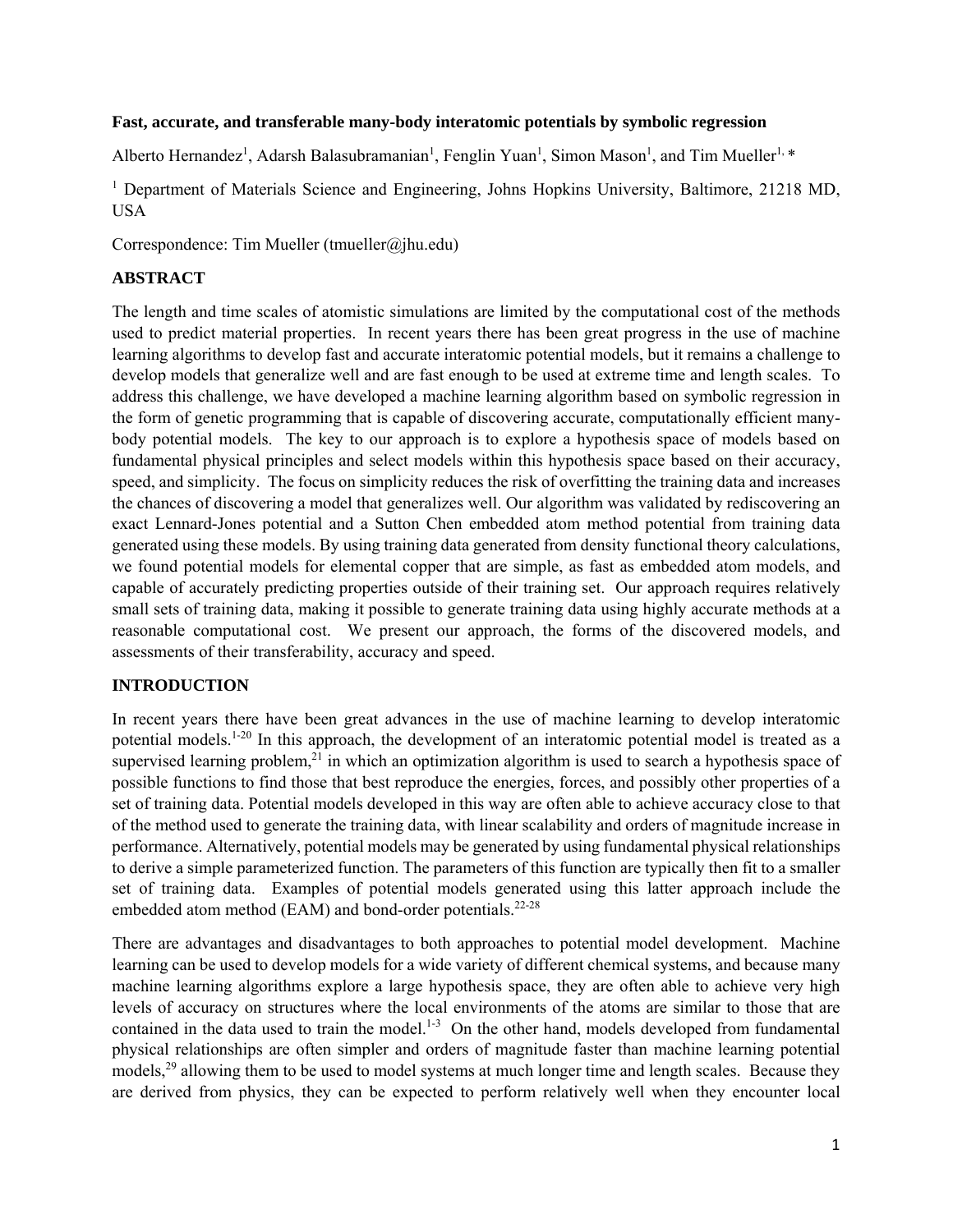environments that are unlike the ones they were trained on. The hypothesis space of these potential models is relatively small compared to most machine learning potentials, meaning that less data is required to train them but also that they are typically unable to achieve the same level of accuracy as many potentials generated using machine learning.

Here we present a hybrid approach in which machine learning is used to develop simple, fast potential models. Previous work has demonstrated that genetic algorithms can be effectively used to find parameters for interatomic potential models with known functional forms.<sup>30-35</sup> Our approach adds to these efforts by identifying new functional forms for the models themselves. To accomplish this we use symbolic regression as implemented using genetic programming, in which simple expressions for the potential energy surface are optimized by simulating the process of natural selection.<sup>36,37</sup> Genetic programming has been used to rediscover fundamental physical laws<sup>38</sup> and applied in materials science to find descriptors of complex material properties.<sup>39,40</sup> It has also previously been used to identify simple interatomic potentials.9,41-43 Here we go beyond these previous efforts by demonstrating that genetic programming is capable of finding fast, accurate and transferable many-body potentials for a metallic system from *ab-initio* calculations.

The key to our approach is the construction of a physically meaningful hypothesis space, achieved by analyzing interatomic potentials that were derived from physical principles.<sup>25,27,28</sup> We take advantage of natural similarities in the functional forms of simple, physics-derived models<sup>25</sup> to construct a hypothesis space that contains many such functional forms. The hypothesis space that we use consists of all functions that can be constructed from combinations of addition, subtraction, multiplication, division, and power operators; constant values and distances between atoms; and an operator that performs a sum over functions of distances between a given atom and all neighbors within a given cutoff radius. This space contains a wide variety of potential models derived from fundamental physical interactions, including nearly all pair potentials (e.g. Lennard-Jones,<sup>44</sup> Coulomb,<sup>45</sup> Morse<sup>46</sup>) as well as many-body glue potentials,<sup>25</sup> bond-order potentials (without the bond angle terms), $25,26,47,48$  and combinations thereof. Even for relatively simple hypothesis spaces such as this one, it is difficult to enumerate a list of even relatively simple functional forms that can be created due to the large number of ways in which the various operators and values can be combined.40 Here we use a genetic algorithm and multi-objective optimization to search this hypothesis space for interatomic potentials that are simple (and thus more likely to be generalizable<sup>49</sup>), fast, and accurate. Additional details of our approach are provided in the Methods section.

### **RESULTS**

#### *Validating the machine learning algorithm*

To validate our algorithm, we tested its ability to rediscover the exact form of two interatomic potentials: the Lennard-Jones potential and the Sutton-Chen (SC) EAM potential. In each case, the genetic algorithm was able to identify the exact function used to generate the training data. The training data for the Lennard-Jones potential were generated by taking 75 snapshots (1 snapshot every 5000 steps with a time step of 1 fs) of 32-atom molecular dynamics simulations: 15 snapshots at 80 K (NVT), 15 snapshots at 80 K and 100 kPa (NPT), 15 snapshots at 100 K (NVT), 15 snapshots at 100 K and 100 kPa (NPT) and 15 snapshots at 20,000 K (NVT). It consisted of 75 energies and 7200 components of force<sup>50</sup>, generated using the following parameterized model for argon<sup>51</sup>:

$$
V_{LJ} = \sum_{i} \sum_{j} \left( \frac{49304.15}{r^{12}} - \frac{34.88}{r^6} \right) \tag{1}
$$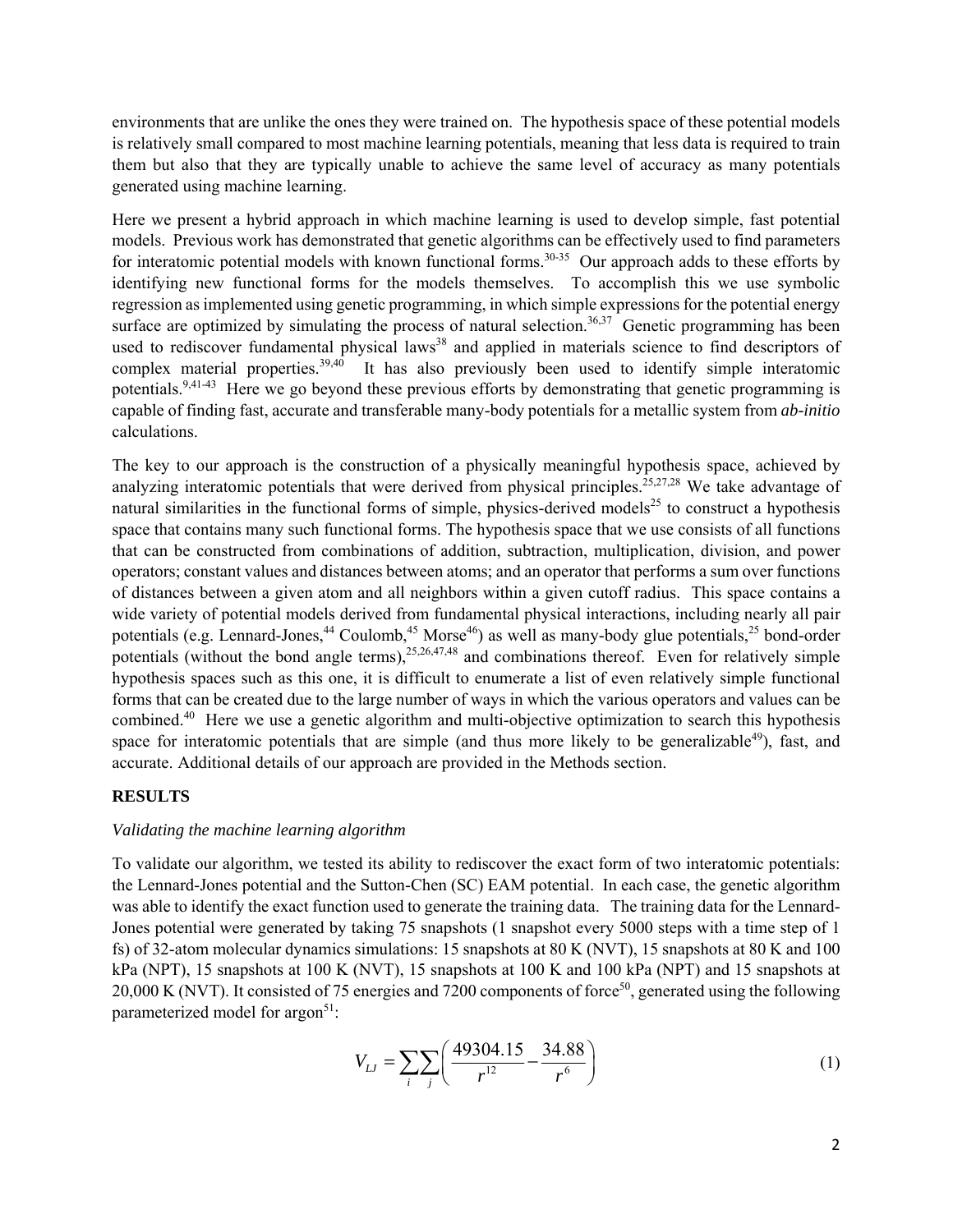where  $V_{LJ}$  is the potential energy of the system, the index i represents an atom in the structure, j is its neighbor and r is the distance between the two atoms. The genetic programming algorithm found:

$$
V = \sum_{i} \left( -50.18(983.04) \left( \sum_{j} (3.35r)^{-6.00} - \sum_{j} r^{-12.00} \right) \right)
$$
 (2)

which simplifies to the form of the Lennard-Jones potential in equation (1).

The training data for the SC EAM potential were obtained from 100 snapshots (1 snapshot every 100 steps with a time step of 1 fs) of 32-atom molecular dynamics simulations: 25 snapshots at 300 K, 25 snapshots at 1600 K, 25 snapshots at 3800 K and 25 snapshots at 20,000 K, all in the NVT ensemble. The training set consisted of 100 energies and 9600 components of force. The potential used to generate the training data was parametrized for copper:

$$
V_{SC} = \sum_{i} \left( \sum_{j} \frac{644.52}{r^9} - \left( \sum_{j} \frac{527.62}{r^6} \right)^{0.5} \right)
$$
 (3)

The artificial intelligence algorithm found:

$$
V = \sum_{i} \left( -0.73 - 2.53 \left( \left( -0.66(384.39) \sum_{j} r^{-9.00} \right) + \left( 0.25 / \left( 20.63 \sum_{j} r^{-6.00} \right) \right)^{-0.50} \right) \right) \tag{4}
$$

When it is simplified, it gives the same form as  $V_{SC}$  with a constant shift and a slight difference between the constant parameters that could be eliminated by tightening the convergence criterion for parameter optimization. The values of the parameters in the exponents were found to the second decimal place.

#### *Discovering new models for copper*

Having established that our genetic programming algorithm can find the exact form of simple pair and many-body potentials, we evaluated its ability to find potential models from data generated using density functional theory<sup>52</sup> (DFT). For this purpose, we generated 150 snapshots (1 snapshot every 100 steps with a time step of 1 fs) of 32-atom DFT molecular dynamics simulations on fcc copper: 50 snapshots at 300K (NVT), 50 snapshots at 1400 K (NVT) and 50 snapshots at 1400 K (NPT at 100 kPa). The copper had melted and lost its fcc structure for the simulations at 1400 K. The data consisted of 150 energies, 14400 components of forces and 900 components of virial stress tensors<sup>53</sup>. One half was randomly selected for training and the other half for validation. Models were evaluated on three metrics: complexity, defined as the number of nodes on the model; computational cost, defined as the number of summations over neighbors, as these typically consume most of the execution time; and fitness, defined as a weighted sum of the mean squared errors of the energies, forces and stresses, which were normalized to unitless values as described in the methods section:

$$
fitness = 1000 * (0.5MSEenergy + 0.4MSEforce + 0.1MSEstress)
$$
\n(5)

To identify promising models we constructed a three-parameter convex hull based on fitness, computational cost, and complexity. Some of the models on this hull are shown in Table 1.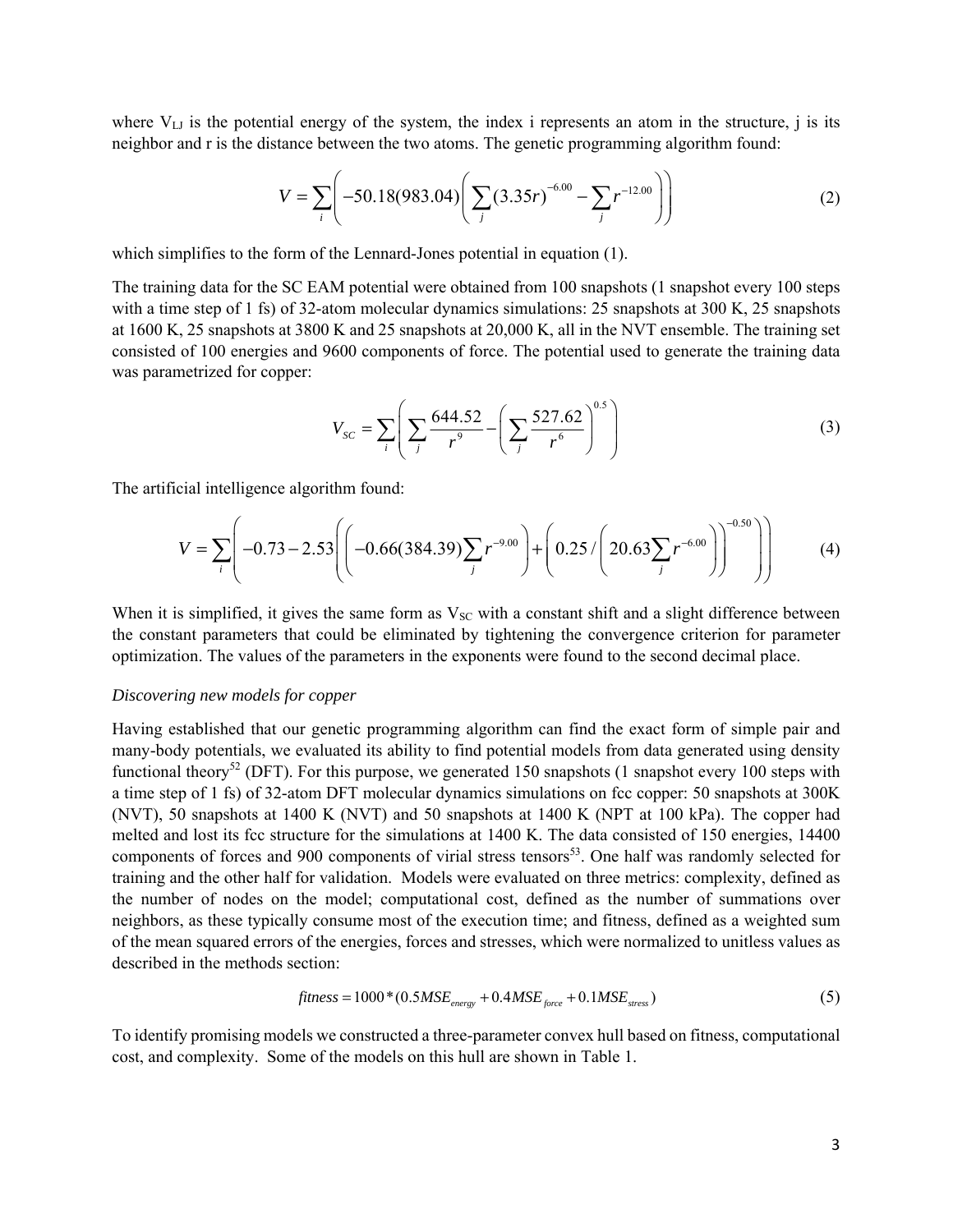| Fitness | $Cost*$ | Complexity     | Expression                                                                                                                                 |
|---------|---------|----------------|--------------------------------------------------------------------------------------------------------------------------------------------|
| 5393157 |         | $\overline{2}$ | $\sum rf(r)$                                                                                                                               |
| 1800.1  | 1       | 4              | $\sum_{r} r^{-3.20} f(r)$                                                                                                                  |
| 105.30  |         | 8              | $\sum (649.17r^{-9.83} - 0.09) f(r)$                                                                                                       |
| 54.144  | 1       | 10             | $\sum (r^{10.20-5.49r} - 0.07) f(r)$                                                                                                       |
| 26.906  | 2       | 13             | $\sum r^{10.20-5.49r} f(r) + 33.77 (\sum f(r))^{-1}$                                                                                       |
| 8.1584  | 2       | 15             | $\sum_{r=1}^{10.21-5.48r} f(r) + 1.19 \left( \sum_{r=0}^{5} 0.33^{r} f(r) \right)^{-1}$                                                    |
| 7.8230  | 2       | 21             | $\sum (r^{10.21-5.47r} - 0.21^r) f(r) + 0.97 (\sum 0.33^r f(r))^{1}$                                                                       |
| 7.8229  | 2       | 25             | $0.999\sum (r^{10.21-5.46r} - 0.21^r) f(r) + 0.97(\sum 0.33^r f(r))$ <sup>-1</sup> +5.76                                                   |
| 7.4131  | 4       | 19             | $\sum r^{10.21-5.48r} f(r) + (3.07 \sum f(r)) (\sum 0.31^r f(r))^{1} (\sum rf(r))^{1}$                                                     |
| 4.7294  | 3       | 28             | 7.33 $\sum r^{3.98-3.94r} f(r) + (27.32 - \sum (11.13 + 0.03r^{11.74-2.93r}) f(r))(\sum f(r))^{-1}$                                        |
| 4.2932  | 4       | 29             | $6.76\sum r^{4.00-3.88r} f(r) + 17.25\left(\sum f(r)\right)\left(\sum r^{11.68-3.07r} f(r)\right)^{-1} + 25.30\left(\sum f(r)\right)^{-1}$ |

Table 1. The 3-dimensional convex hull of models found by the machine learning algorithm

Notes: the models with fitness 7.8230 and 4.7294 are named GP1 and GP2 respectively. "Cost" is based on the number of summations.  $f(r)$  is the smoothing function defined in equation (7).

|  | Table 2. Interatomic potentials near the Pareto frontiers in Figure 3. |  |
|--|------------------------------------------------------------------------|--|
|  |                                                                        |  |

| Name            | Expression                                                                                                                                             |
|-----------------|--------------------------------------------------------------------------------------------------------------------------------------------------------|
| $SC^{54}$       | $E_i = \sum_i \frac{644.52}{r^9} f(r) - \left( \sum_i \frac{527.62}{r^6} f(r) \right)^{1/2}$                                                           |
| GP1             | $E_i = \sum_j (r^{10.21 - 5.47r} - 0.21^r) f(r) + 0.97 \left( \sum_j 0.33^r f(r) \right)$                                                              |
| GP <sub>2</sub> | $E_i = 7.33 \sum_i r^{3.98-3.94r} f(r) + \left(27.32 - \sum_i (11.13 + 0.03r^{11.74-2.93r}) f(r) \right) \left(\sum_i f(r)\right)$                     |
| $EAM2^{55}$     | $E_i = \sum_j E_1 \left( e^{-2\alpha(r-r_0)} - 2e^{-\alpha(r-r_0)} \right) f(r) + F \left( \sum_i r^6 (e^{-\beta r} + 2^9 e^{-2\beta r}) f(r) \right)$ |
|                 | $\sum_i F(\bar{\rho}_i) = E(L) - \frac{1}{2} \sum_i \sum_i E_i \left( e^{-2\alpha(r-r_0)} - 2e^{-\alpha(r-r_0)} \right) f(r)$                          |
|                 | $E(L) = -E_{sub}(1+a^*)e^{-a}$                                                                                                                         |
|                 | $a^* = (a/a_0-1)/(E_{sub}/9B\Omega)^{1/2}$                                                                                                             |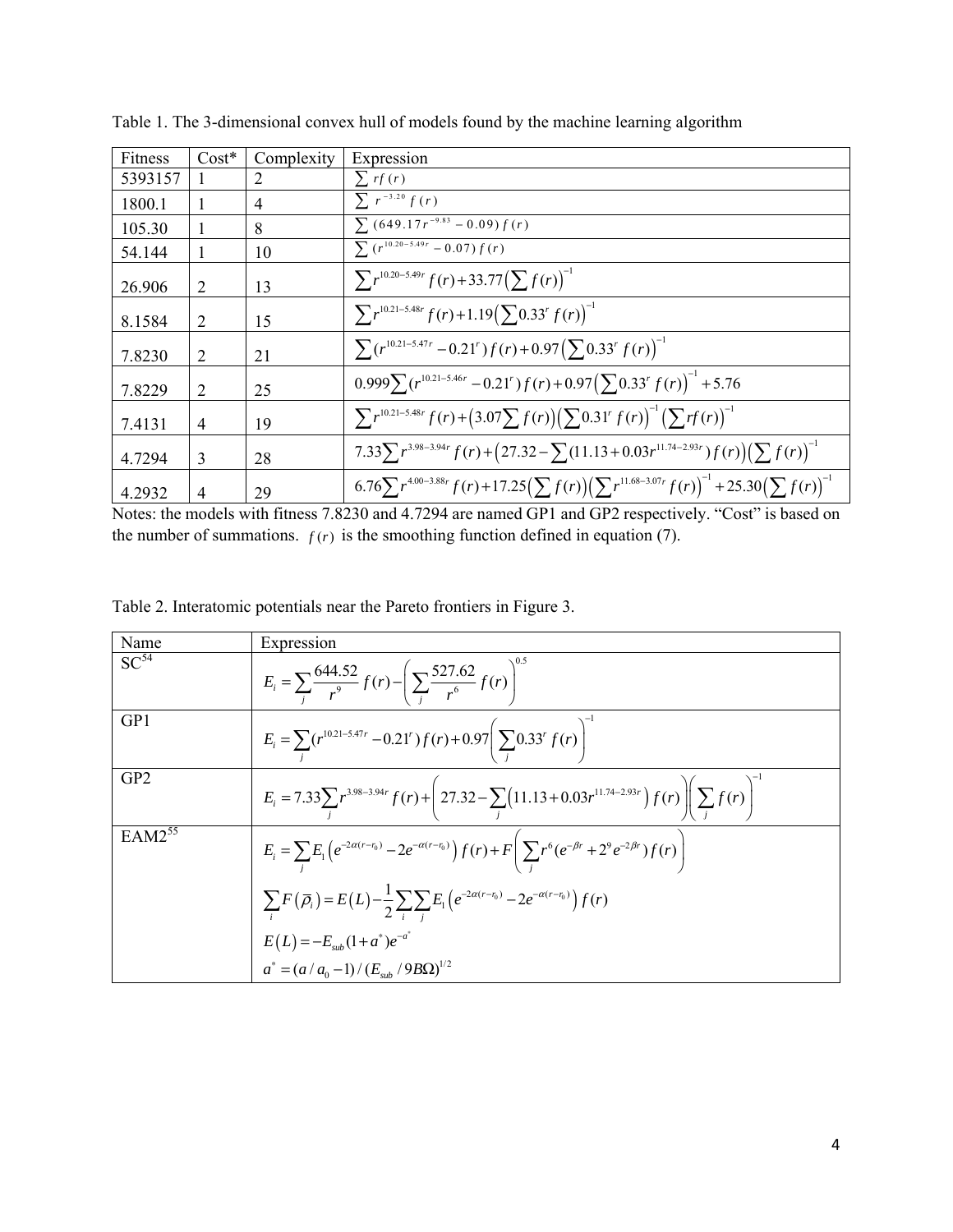ABCHM<sup>56</sup>  
\n
$$
E_{i} = \sum_{j} \varphi(r) f(r) + 1.57 \cdot 10^{-5} \left( \sum_{j} \psi(r) f(r) \right)^{2} - \left( \sum_{j} \psi(r) f(r) \right)^{6.5}
$$
\n
$$
= \begin{cases}\n e^{0.82 + 16.01 r - 15.73 r^{2} + 3.80 r^{3}}, & 1 < r < 1.9 \\
+ 0.62(4.3 - r)^{3}, & 1.9 < r < 4.13 \\
- 3.02(4.17 - r)^{3}, & 1.9 < r < 4.17 \\
+ 2.84(4.04 - r)^{7}, & 1.9 < r < 4.04 \\
- 0.41(3.6c) - r)^{3}, & 1.9 < r < 3.13 \\
+ 0.65(3.13 - r)^{3}, & 1.9 < r < 3.13 \\
+ 0.81(2.56 - r)^{3}, & 1.9 < r < 4.43 \\
+ 0.36(3.62 - r)^{3}, & 1.9 < r < 4.43\n\end{cases}
$$
\nCuNi<sup>57</sup>  
\n
$$
E_{i} = \frac{1}{2} \sum_{j} \left( D_{M} \left[ 1 - e^{-\alpha_{M}(r - R_{M})} \right]^{2} - D_{M} \right) f(r) + F(\bar{p}_{i})
$$
\n
$$
\bar{\rho}_{i} = \sum_{j} \tanh(20r^{2}) \left\{ r^{6} \left( e^{-\beta r} + 2^{\rho} e^{-2\beta r} \right) + \frac{\sigma^{(i)}}{\mu^{(i)}} e^{-\frac{1}{2} [\mu^{(i)}(r - R_{M})^{3}]} - 0.1 \sigma^{(1)} e^{-\frac{1}{2} [\mu^{(i)}(r - (R_{M} + 0.5))]} \right\} f(r) \right\}
$$
\n
$$
\sum_{i} f(\bar{\rho}_{i}) = E(L) - \frac{1}{2} \sum_{j} \int_{j}^{r} \left( D_{M} \left[ 1 - e^{-\alpha_{M}(r - R_{M})} \right]^{2} - D_{M} \right) f(r)
$$
\n
$$
E(L) = -E_{m,0}(1 + \alpha^{2}) e^{-\alpha^{2}} \right)
$$
\n

Note: All potentials are in units of eV and Å.  $f(r)$  is a smoothing function; for GP1 and GP1 it is defined in equation (7). EAM2 and CuNi defined the embedding function to match a universal equation of state<sup>58</sup>.

Many of the models discovered by the genetic programming algorithm have forms that resemble the embedded atom model, or "glue" type potentials. The models consist of a sum of a pairwise term with a repulsive component and a many-body "glue" type attractive term which consists of a nonlinear transformation (an "embedding" function) of a sum over neighbors (the "density"). Here we select two of the models, which we label GP1 and GP2, for further analysis based on their favorable tradeoff between simplicity and their prediction errors for the elastic constants (Table S9). In GP1, the simpler of the two models, the embedding function is simply the inverse of the density. In GP2, the embedding function is the same, and it is multiplied by a sum of pairwise interactions to form the glue term. Although GP1 and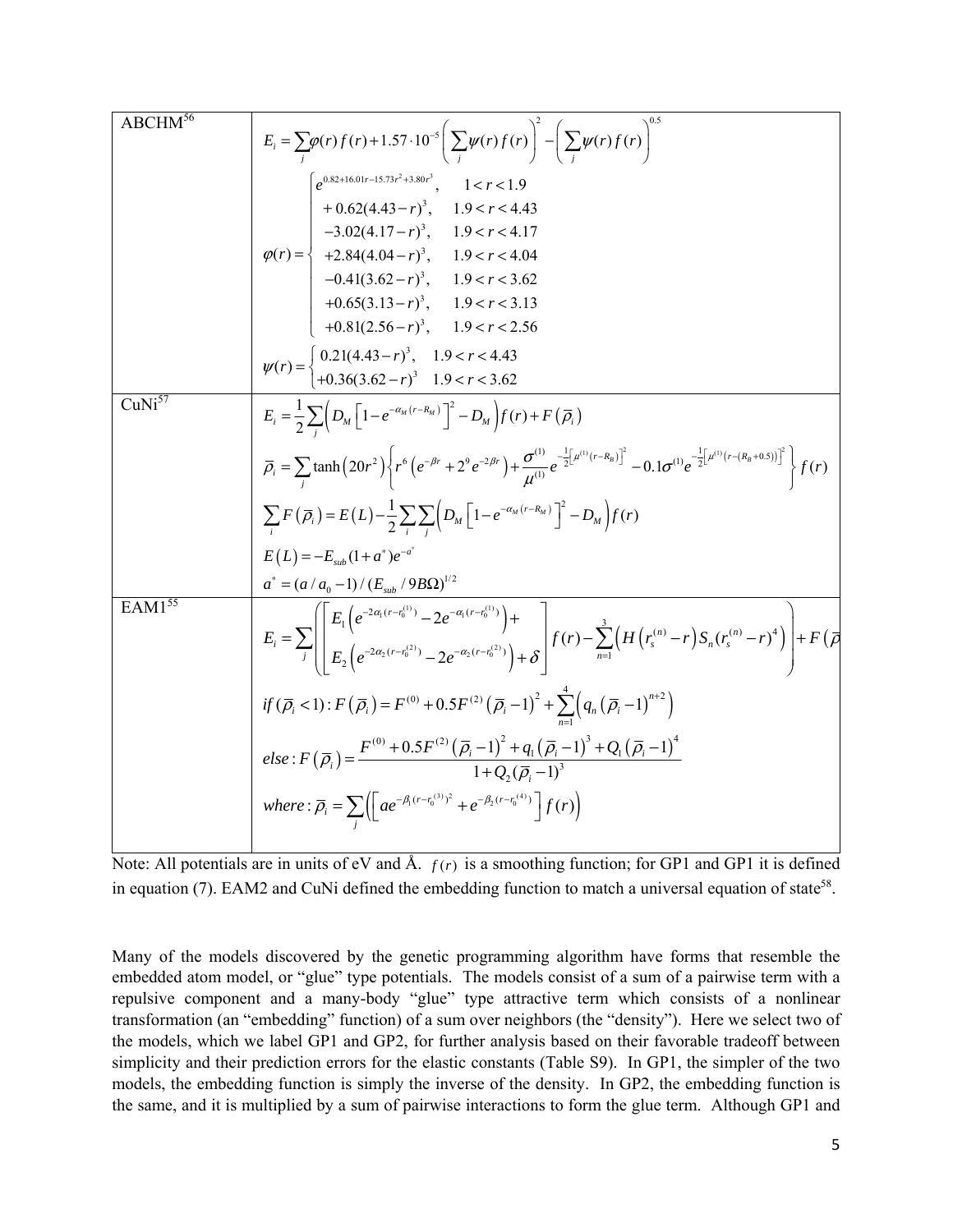GP2 resemble known potential models, there are some notable differences. They have much simpler functional forms than most other copper potential models, and they have a different form for the attractive "glue" part of the potential. It is common in EAM-type potential models for the embedding function to be the negative square root of the density; this can be derived from the second moment approximation.<sup>25</sup> In GP1 and GP2, the attractive term instead depends on the positive inverse of a sum over pairwise interactions. Unlike the other models, this embedding function is bounded in the limit of high densities and diverges to infinity in the limit of zero density. GP1 and GP2 also include terms with the unusual form of  $r^{a-br}$ , which grows by a power law before decaying superexponentially. The resulting models demonstrate high predictive power for condensed phases and defects that were not included in the training data and, even though there were no surfaces in the data used to train them, they largely avoid the severe underprediction of surface energies that are common for embedded-atom type models (Table S6).<sup>55</sup>

#### *Validating and evaluating the transferability of the interatomic potentials*

As might be expected by their simplicity, neither GP1 nor GP2 overfit their training data. For each model, there is little difference between the training mean absolute error and validation mean absolute error for energies, components of force vectors and components of the virial stress tensors (Figure 1). Both models similarly reproduce the radial distribution function of a liquid state well (Figure 2), which is likely partially due to the inclusion of snapshots of the liquid state in their training data. As an initial comparison of the performance between GP1, GP2, and other similar potential models, we evaluate how well they predict the elastic constants of fcc copper. The elastic constants C11, C22, and C44 are a widely used benchmark of copper potential model performance, allowing us to make a comparison between nine different copper potential models for which elastic constant data is available. We have plotted the maximum percent error in predicted elastic constants against the complexity of the model, as measured by number of nodes, in Figure 3. These errors, and all errors listed in this paper, are measured against each model's own target values, which are provided in the Supplementary Information. The potentials discovered by the machine learning algorithm presented in this work significantly change the Pareto frontier of interatomic potentials, defined as the set of interatomic potentials for which no other potential has less error and is less complex. They have errors comparable to the most accurate potential models and complexity comparable to the simplest.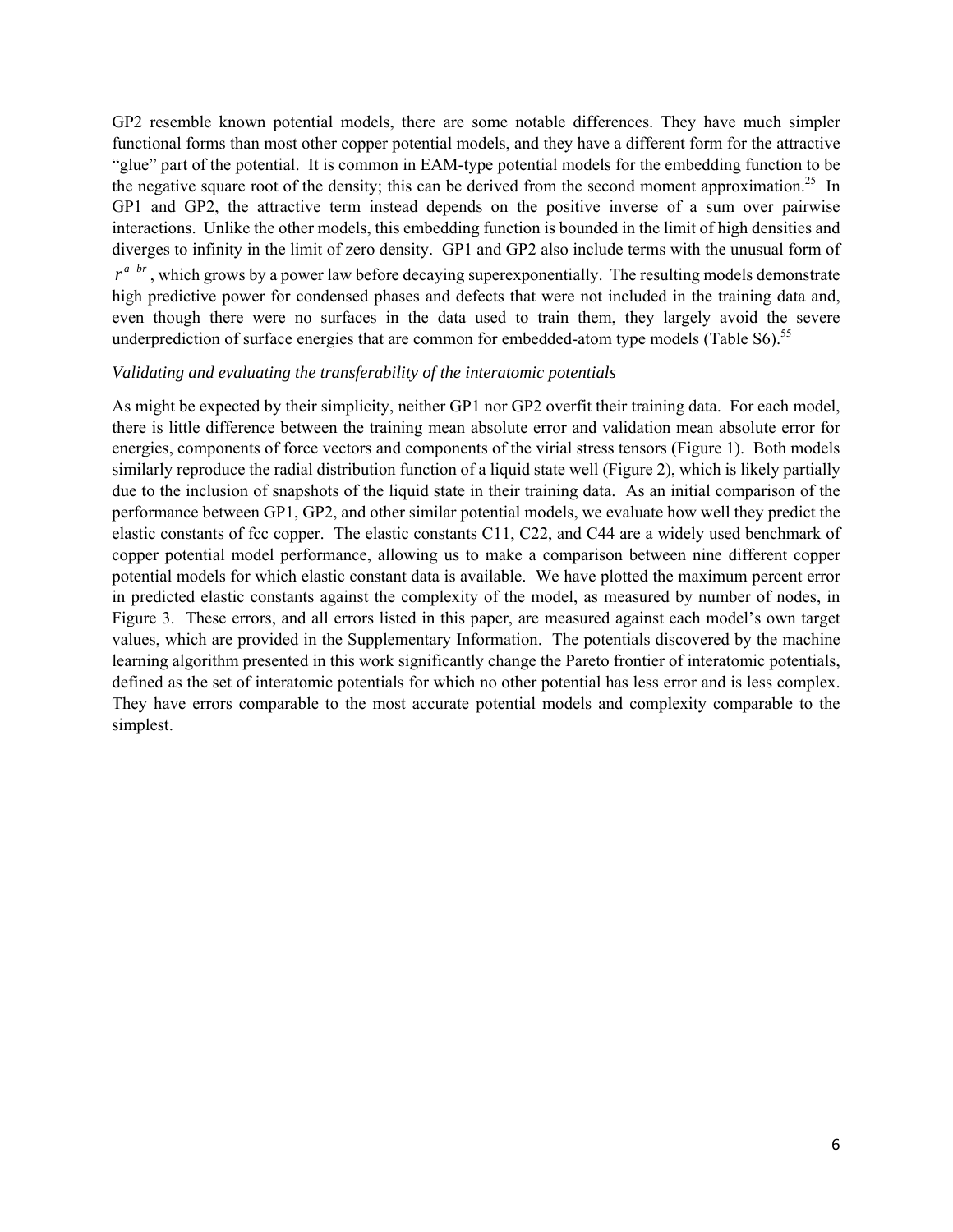

Figure 1. Parity plots of training (orange) and validation (blue) energies, components of force and components of the virial stress tensor for the interatomic potential GP1 (a) and GP2 (b). The black dashed line is the identity. The mean absolute error (MAE) is presented above each sub-figure for validation and training data respectively.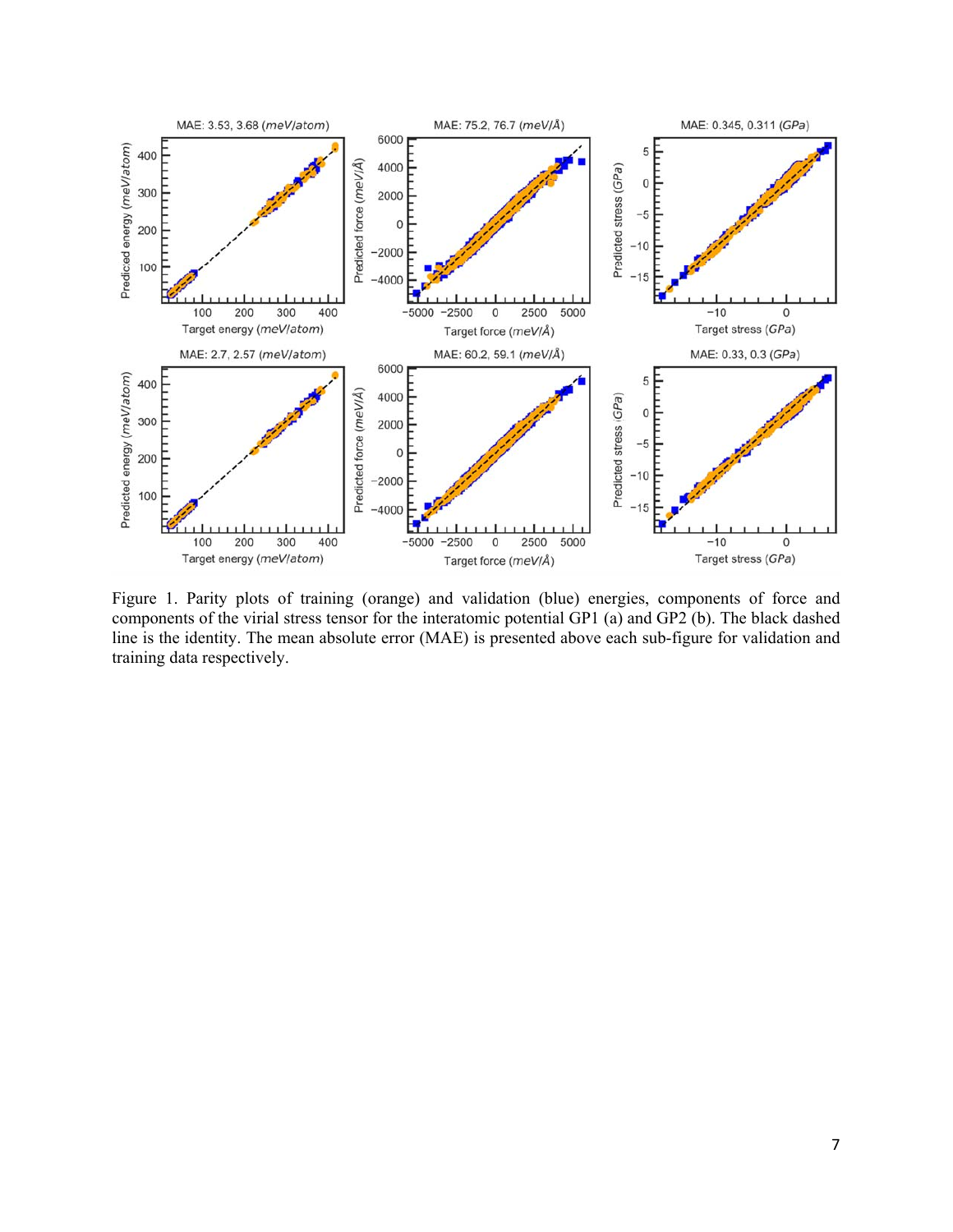

Figure 2. Radial distribution functions of liquid copper at 1400K



Figure 3. Pareto frontiers of interatomic potentials for copper. No model has less error and is less complex than a model in the Pareto frontier. The orange dashed line was the Pareto frontier before the development of GP1 and GP2, and the blue dashed line is the new Pareto frontier. The percent error for each model was evaluated against the model's own target values, described in the Supplementary Information. Complexity was measured by the number of nodes in the tree representation of the model. Because the smoothing function for some models is unknown, to construct this plot each smoothing function was counted as 2 nodes, representing the smoothing function and a multiplication operation. Sources:  $SC^{54}$ , ABCHM<sup>56</sup>,  $Cu1^{56}$ , EAM1<sup>55</sup>, EAM2<sup>55</sup>, Cu2<sup>59</sup>, Cuu6<sup>60</sup>, Cuu3<sup>61</sup> and CuNi<sup>57</sup>. The interatomic potentials were found in the Interatomic Potentials Repository.<sup>62</sup> GP1 and GP2 were developed in this work.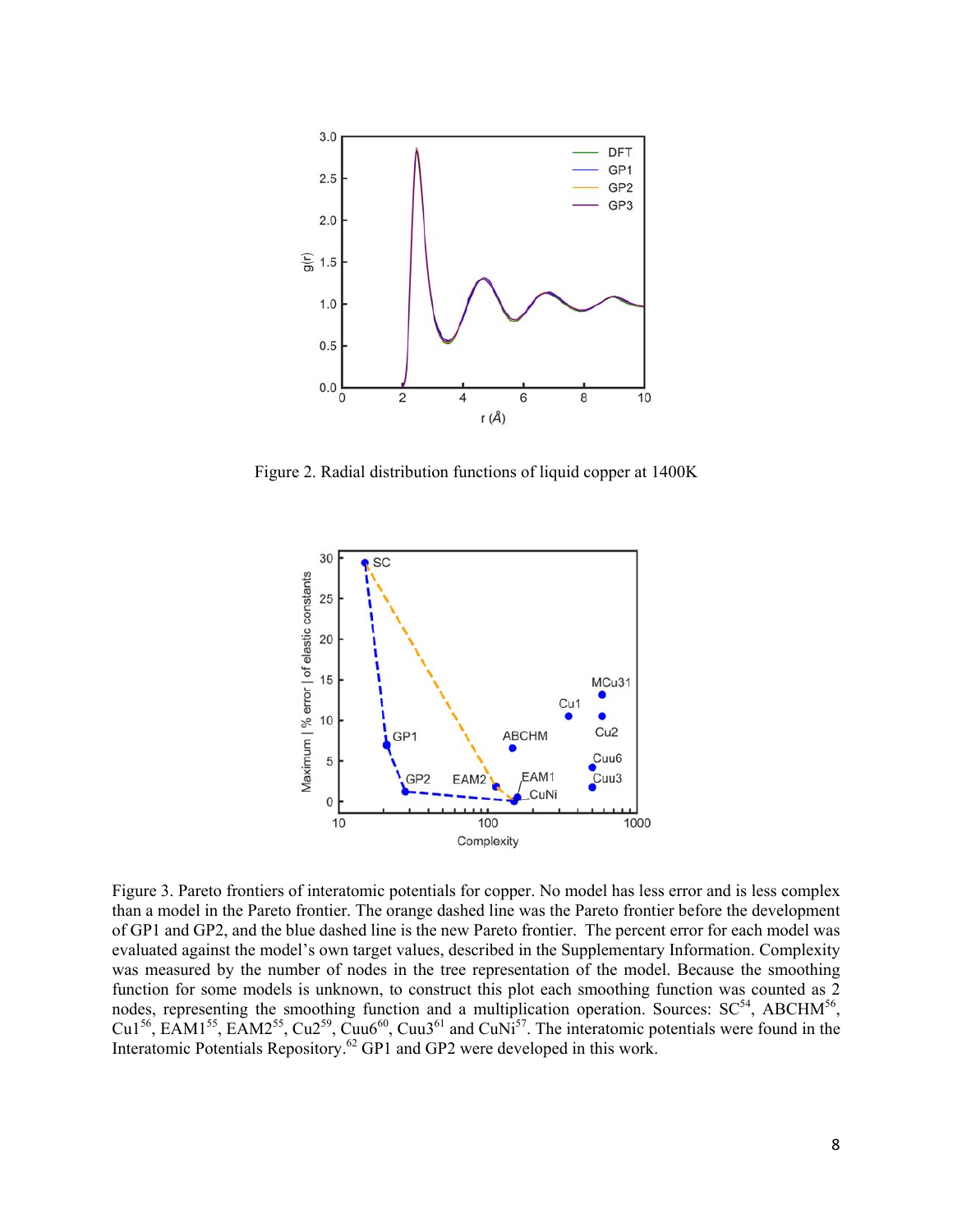Table 3. Error of the values predicted by interatomic potentials for copper relative to the respective reference. The models displayed in this table are near the Pareto frontiers in Figure 3, values of other potentials are in Tables S2 to S7.  $C_{ij}$  are elastic constants,  $a_0$  is the lattice parameter,  $\Delta E$  (bcc-fcc) is the energy difference between bcc and fcc phases,  $E_v$  is the fcc bulk vacancy formation energy,  $E_v$  (unrelaxed, 2×2×2) is the unrelaxed vacancy formation energy computed on a  $2\times 2\times 2$  supercell, E<sub>m</sub> is the migration energy for fcc bulk vacancy diffusion, Ea is the activation energy for fcc bulk vacancy diffusion, Edumbbell is the dumbbell  $\leq 100$  formation energy, v is the phonon frequency, and  $\gamma_{\text{ISF}}$  and  $\gamma_{\text{USF}}$  are the intrinsic and unstable stacking fault energies, respectively.

| Property                                 | Metric                                 | <b>SC</b>                    | GP1              | GP3              | GP <sub>2</sub> | EAM2          | <b>ABCHM</b>             | CuNi                     | EAM1                     |
|------------------------------------------|----------------------------------------|------------------------------|------------------|------------------|-----------------|---------------|--------------------------|--------------------------|--------------------------|
| Complexity                               | Number of                              | 15                           | 21               | 26               | 28              | 113           | 146                      | 150                      | 158                      |
|                                          | nodes                                  |                              |                  |                  |                 |               |                          |                          |                          |
| $C_{11}$                                 | $%$ error                              | $-3.6^a$                     | 5.8 <sup>b</sup> | 2.9 <sup>b</sup> | $-0.7^{b}$      | 1.9           | $-0.6$                   | 0.1                      | $-0.1$                   |
| $C_{12}$                                 | $%$ error                              | 3.8 <sup>a</sup>             | 7.0 <sup>b</sup> | $2.5^{b}$        | $0.5^{\rm b}$   | 0.2           | $-4.1$                   | 0.0                      | 0.1                      |
| $C_{44}$                                 | $%$ error                              | $-29.4^{\circ}$              | $-2.0^{b}$       | $-0.4^{b}$       | $-1.2^{b}$      | 0.0           | $-6.6$                   | 0.0                      | 0.5                      |
| $a_0$ (fcc)                              | $%$ error                              | 0.0                          | $-0.3$           | 0.2              | 0.3             | 0.0           | $-0.7$                   | 0.0                      | 0.0                      |
| $a_0$ (bcc)                              | $%$ error                              | $\blacksquare$               | 0.1              | $-0.2$           | $-0.1$          | $\Box$        | 2.4                      | 0.9                      | $\Box$                   |
| $\Delta E$ (bcc –<br>fcc)                | $pred. - ref.$<br>(meV/atom)           | ä,                           | 8                | 12               | $\overline{4}$  | $2^{\circ}$   | $-11$                    | $-13$                    | $\overline{2}$           |
| $\Delta E$ (hcp –<br>fcc)                | $pred. - ref.$<br>(meV/atom)           | $\blacksquare$               | $-3$             | $-1$             | $-2$            | $-6^\circ$    | $-2$                     | $-4$                     | $-4$                     |
| $E_{v}$ (unrelaxed,<br>$2\times2\times2$ | $pred. - ref.$<br>(meV)                | $\qquad \qquad \blacksquare$ | 32               | $-106$           | $-123$          | $\frac{1}{2}$ | 80                       | $\overline{\phantom{a}}$ | $\blacksquare$           |
| $E_v$                                    | $pred. - ref.$<br>(meV)                | ä,                           | 138              | 12               | $\overline{2}$  | $-17$         | $\blacksquare$           | 6                        | $-3$                     |
| $\rm E_m$                                | $pred. - ref.$<br>(meV)                | $\overline{\phantom{a}}$     | $-106$           | $-49$            | $-37$           | $-20$         | $\equiv$                 | $-20$                    | $-21$                    |
| $E_a = E_v + E_m$                        | $pred. - ref.$<br>(meV)                | $\blacksquare$               | 32               | $-36$            | $-34$           | $-37$         | $-24$ <sup>d</sup>       | $-14^d$                  | $-24$                    |
| $E_{\text{dumbbell}}$                    | $pred. - ref.$<br>(meV)                | $\blacksquare$               | 49               | $-15$            | $-56$           | $\Box$        | 250                      | $\blacksquare$           | $\Box$                   |
| $v_L(X)$                                 | $%$ error                              | $\overline{a}$               | 8.2              | 4.1              | 3.2             | 7.6           | $\overline{a}$           | 0.0                      | 6.0                      |
| $v_T(X)$                                 | $%$ error                              | $\blacksquare$               | 0.7              | 0.1              | 0.0             | 1.2           | $\Box$                   | $-0.2$                   | 0.8                      |
| $v_L(L)$                                 | $%$ error                              |                              | 6.5              | 1.7              | 0.5             | 6.6           | $\overline{a}$           | $-0.8$                   | 4.6                      |
| $v_T(L)$                                 | $%$ error                              | $\blacksquare$               | $-2.2$           | $-2.3$           | $-3.0$          | $-1.5$        | $\overline{\phantom{a}}$ | $-9.4$                   | $-2.6$                   |
| $v_L(K)$                                 | $%$ error                              | $\overline{a}$               | 9.1              | 5.1              | 4.3             | 8.0           | $\blacksquare$           | $-0.8$                   | 5.4                      |
| $v_{T1}(K)$                              | $%$ error                              | ä,                           | 1.6              | 0.3              | 0.1             | 2.4           | $\equiv$                 | 1.1                      | 1.1                      |
| $v_{T2}(K)$                              | $%$ error                              | $\blacksquare$               | 6.9              | 3.0              | 2.2             | 9.0           | $\blacksquare$           | 0.9                      | 7.0                      |
| <b>YISF</b>                              | $pred. - ref.$<br>(mJ/m <sup>2</sup> ) | $\overline{\phantom{a}}$     | $-29$            | $-6$             | $-20$           | $-9$          | $\sim$                   | $\mathbf{0}$             | $-1$                     |
| $\gamma_{\rm USF}$                       | $pred. - ref.$<br>(mJ/m <sup>2</sup> ) | $\blacksquare$               | $-44$            | $-27$            | $-31$           | ä,            | $\blacksquare$           | $\blacksquare$           | $\overline{\phantom{a}}$ |

Note: properties in orange font were used for training and properties in blue font were not used for training. Properties for which target values are not available are marked with a "-". (a) SC was fit to the bulk modulus. (b) elastic constants were used to select GP1, GP2 and GP3 from the convex hull. (c) fit to ensure that  $E_{\text{fcc}}$  $\leq$  E<sub>bcc</sub> and E<sub>fcc</sub>  $\leq$  E<sub>hcp</sub>. (d) fit to vacancy formation energy.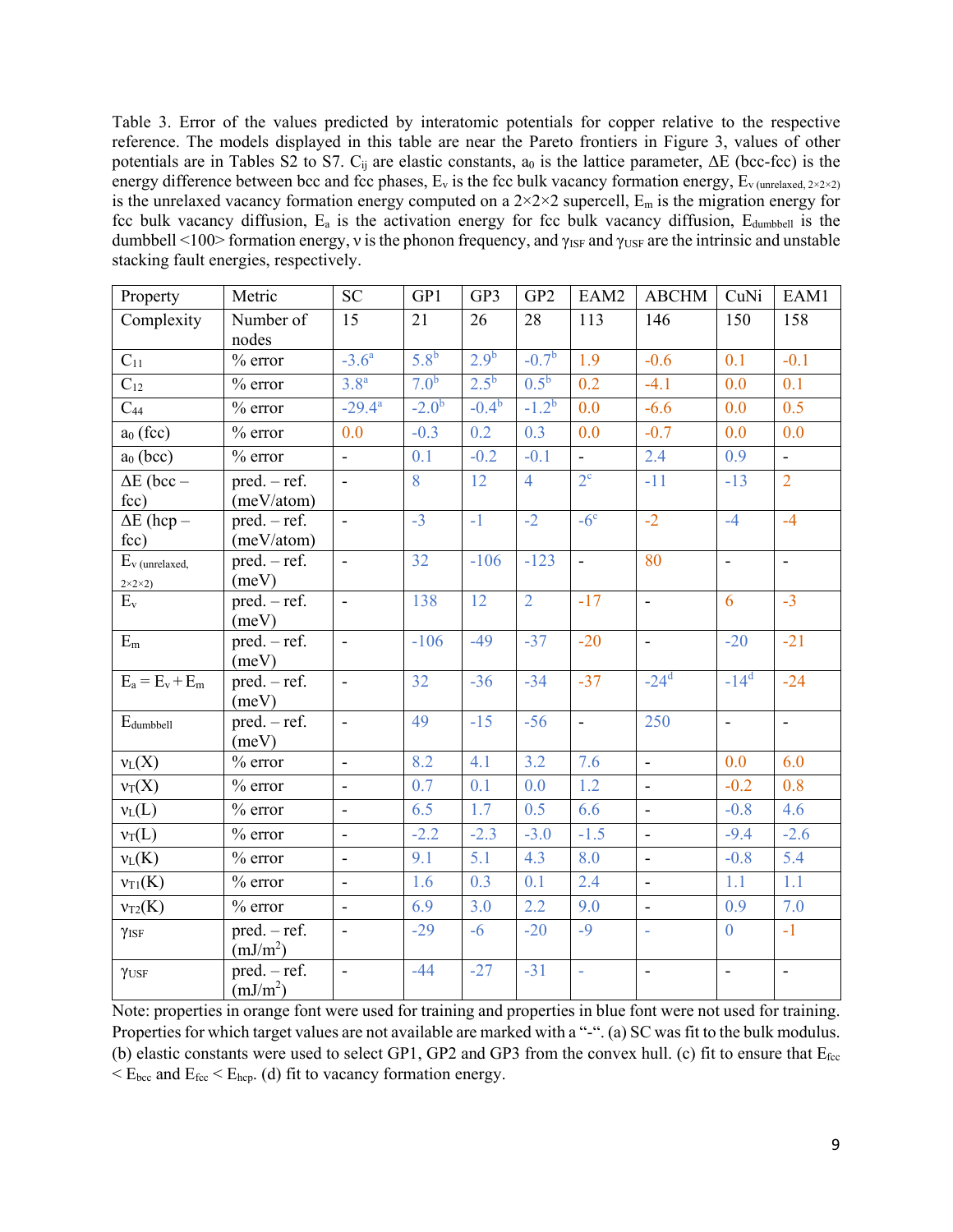There is also good agreement between the newly discovered potential models and other DFT-calculated properties (Table 3). Other models near the Pareto frontiers also show good agreement with their target values, but a notable difference is other than being more complex, these models were also directly trained on many of the properties listed in Table 3 whereas GP1 and GP2 were not. The errors on the elastic constants predicted by GP2 are almost as small as for EAM1, and the simpler model GP1 has errors on elastic constants that are comparable to ABCHM. The GP1 and GP2 models perform well on properties involving hcp and bcc phases, even though no hcp or bcc data were included in the training set. For the bcc lattice constant, the relative energy between the fcc and bcc phases, and the relative energy between fcc and hcp phases, GP1 and GP2 perform comparably to models that were trained on those data points and outperform all models that were not trained on them.

For vacancy formation energies in the dilute limit, GP2 performs very well, with an error of 2 meV relative to the extrapolated DFT energy (see Supplementary Information for details). GP1 performs less well, with an error of 138 meV. Comparisons with other models for vacancy formation energies are difficult, as the models that report their performance on vacancy formation energies were trained with those values, whereas GP1 and GP2 were not. An exception is a neural network potential we discuss later, for which the extrapolated error is 146 meV, comparable to GP1 (Table S6, Supplementary Information). The GP1 error in vacancy formation energy is largely offset by an error in the opposite direction for migration energy, and as a result the errors for both GP1 and GP2 for the activation energy for vacancy-mediated diffusion are comparable to models that were trained on that value.



Figure 4. Calculated phonon dispersion curves for DFT, GP1, GP2, and GP3.

GP1 and GP2 also demonstrate good predictive accuracy on phonon frequencies, which were also not included in their training set (Figure 4 and Table 3). On average, GP2 outperforms all other models on phonon frequencies used for validation, with a mean absolute error of 2.0%, and it also outperforms EAM1 on the phonon frequencies on which EAM1 was trained. GP1 does not do as well as GP2 on phonon frequencies, performing on average slightly better than EAM2 but worse than EAM1 and CuNi. The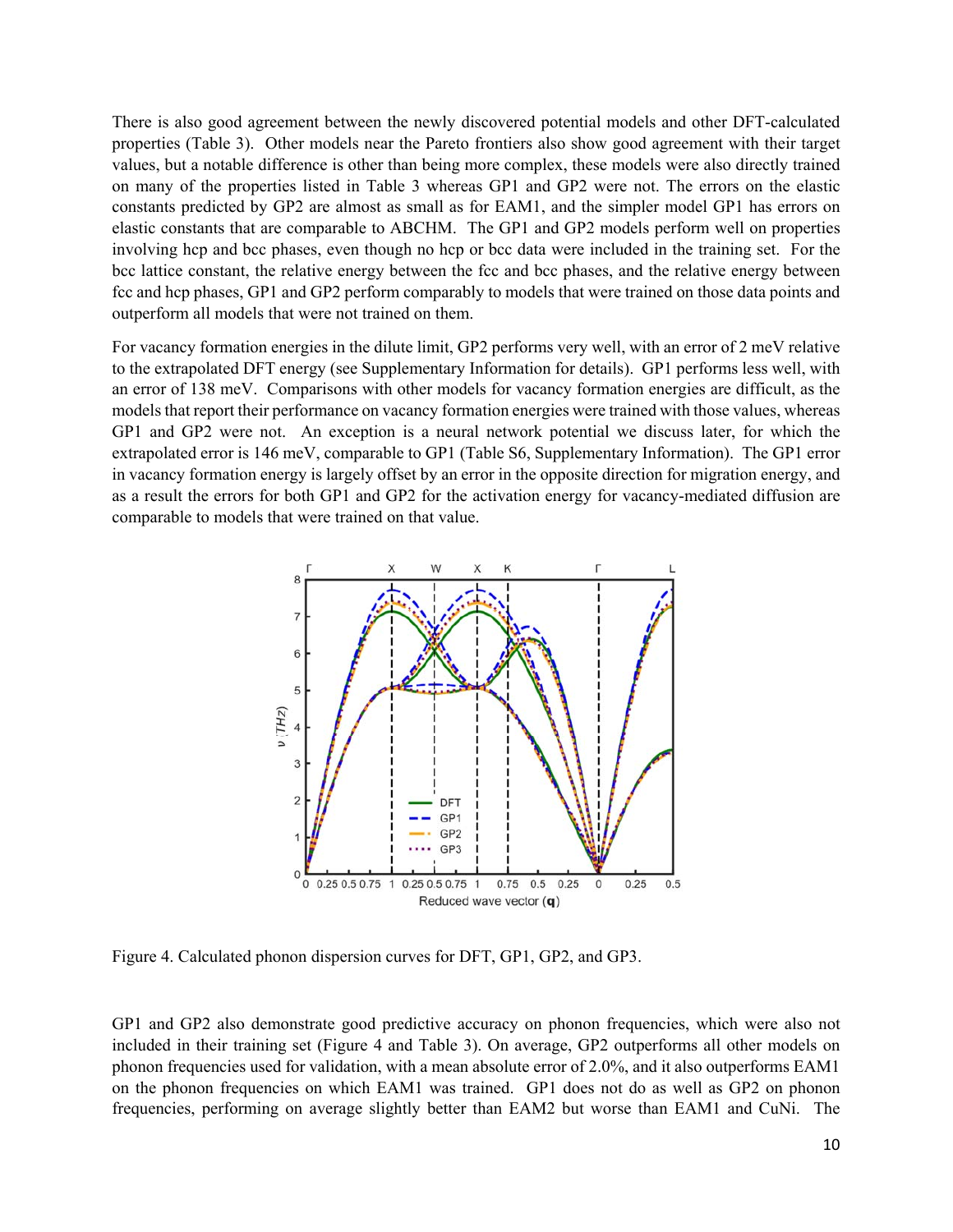difference in the performance of GP1 and GP2 on phonons is evident in their calculated phonon dispersion curves (Figure 4). The strong performance of GP2 on phonon frequencies and elastic constants suggests that it does well at capturing the curvature of local minima on the potential energy surface, but it may not do as well in states away from the local minima, such as the vacancy formation energy of an unrelaxed  $2 \times 2 \times 2$  fcc unit cell (Table 3).

Both GP1 and GP2 perform better than the other models for the formation energy of a dumbbell defect. The absolute errors for GP1 and GP2 are only 49 meV and 56 meV respectively, as compared to an absolute prediction error of 250 meV for the ABCHM model (Table 3). Of the three models that included the dumbbell defect formation energy in their training data, the best has an absolute error that is about twice that of the absolute prediction error of GP2 (Table S4). On the other hand, both GP1 and GP2 underestimate the formation energy of a stable intrinsic stacking fault (see Supplementary Information for details) to a greater extent than the other models that report a comparison to this value. The largest absolute error, 29 mJ / m<sup>2</sup> for GP1, is 10.2 meV / atom along the (111) plane of the fault. GP1 and GP2 similarly underestimate the formation energy of an unstable stacking fault, but it is hard to assess how this compares to other models as none of the other models reports a benchmark value for the unstable stacking fault energy.

EAM-type models are well known to underpredict surface energies. Surface energies predicted by EAMtype models trained on ab-initio calculations for copper are about 40-50% below their target values for the (100), (110) and (111) surfaces (Table S6). In contrast, GP1 underpredicts these surface energies by only 8%, 1% and 5% respectively, and GP2 underpredicts them by 14%, 10% and 10% respectively (Figure 5). For potentials that use experimental data for their target values, evaluating performance in calculating surface energies is more difficult as only the average value of experimental surface energies is available.55,57,61 To make this comparison we have calculated weighted average surface energies over 13 different low-index surface facets, where the weights are based on the relative surface areas in Wulff constructions (details are provided in the Supplementary Information)63. EAM1 and Cuu3 underpredict the weighted surface energies by about 30%, and CuNi overpredicts the weighted surface energies by about 10% (Table S6).56 GP1 underpredicts the weighted surface energies by 8% and GP2 by 13%. GP1-predicted surface energies are the most accurate of any of the evaluated EAM-type potential models relative to its target values.

The performance of GP1 and GP2 on surface energies is remarkable because there were no surfaces in the training set; this is a case of machine-learning potential models demonstrating extrapolative predictive ability. Similarly, both GP1 and GP2 demonstrated high predictive accuracy for the dumbbell defect compared to the other models, indicating that they are able to accurately predict energies in both lowcoordination and high-coordination environments. There are likely two reasons for the predictive accuracy of these models. The first is that other than SC, GP1 and GP2 are the simplest models considered here, and in general simpler models are less likely to overfit the training data.<sup>49</sup> A similar trend of simpler models demonstrating greater extrapolative ability was observed by Zuo et al. in a recent comparison of different types of machine learned potential models.<sup>19</sup> The second reason is that these models were discovered in a hypothesis space designed to contain models resembling those for which there is fundamental physical justification. In general, the more physics can be included in the machine learning procedure, the more likely it is that a model will have extrapolative predictive power.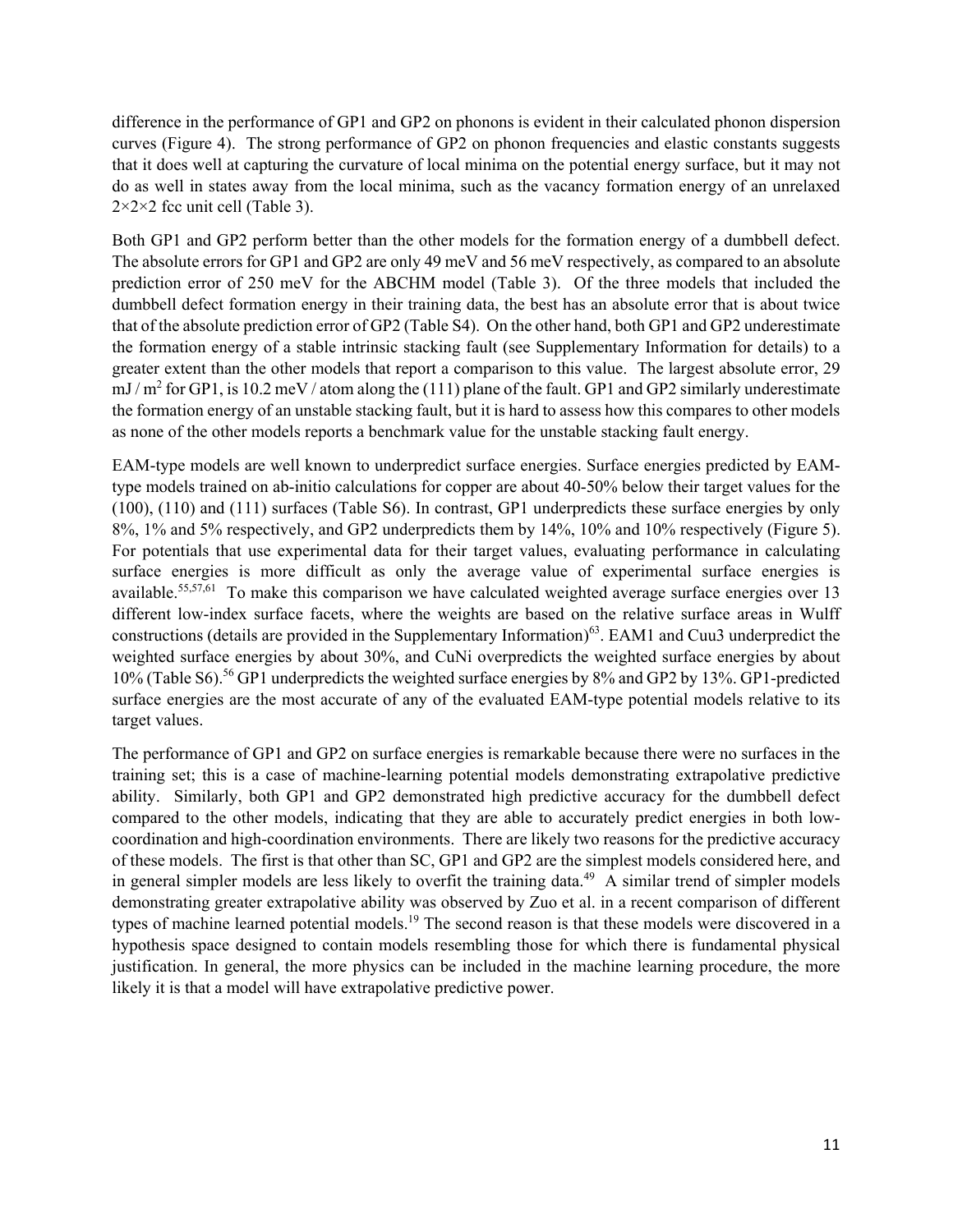

Figure 5. Surface energies of elemental copper as computed using DFT, and the interatomic potentials GP1, GP2, and GP3.

When new data are added to the training set, the genetic programming search for new models can build off of what has been previously learned by using known high-performing models to seed the search. As a demonstration of this approach, we have performed an additional search using an augmented training set in which the 13 low-index surfaces (shown in Figure 5) were added to the training data and always included in the subsets of data used to evaluate candidate models. This search was seeded with GP1 and GP2, and as a result the models it discovered (Table S10) had many features in common with these. One of these models, which we label GP3 (equation (6)) resembles GP2 but, as expected, demonstrates better performance on surface energies (Figure 5). The absolute error for the weighted surface energies is 7% for GP3, as compared to 13% for GP2. The equation for GP3, which is slightly simpler than that of GP2, is provided below.

$$
7.51\sum r^{3.98-3.93r} f(r) + (28.01 - 0.03\sum r^{11.73-2.93r} f(r)) (\sum f(r))^{1}
$$
 (6)

On average, the improved performance on surface energies for GP3 does not significantly affect its performance on the other properties listed in Table 3 compared to GP2. GP3 performs worse on average on elastic constants and phonon frequencies, but significantly better on the dumbbell formation energy and stacking fault energies. It is difficult to assess the extent to which these changes in performance can be attributed to the addition of surfaces to the training data due to the stochastic nature of the search.

Although GP1, GP2, and GP3 are simpler than many other EAM-type models, they have a similar computational cost when implemented in LAMMPS<sup>29,64</sup> due to the extensive use of tabulated values. Based on our benchmarks (Figure S1) GP1 takes 2.1 µs/step/atom, GP2 3.5 µs/step/atom, and GP3 takes 3.6 µs/step/atom, whereas EAM1 has a cost of 3.0 µs/step/atom. These speeds rank them among the fastest potential models, capable of modeling systems at large time and length scales.<sup>29</sup>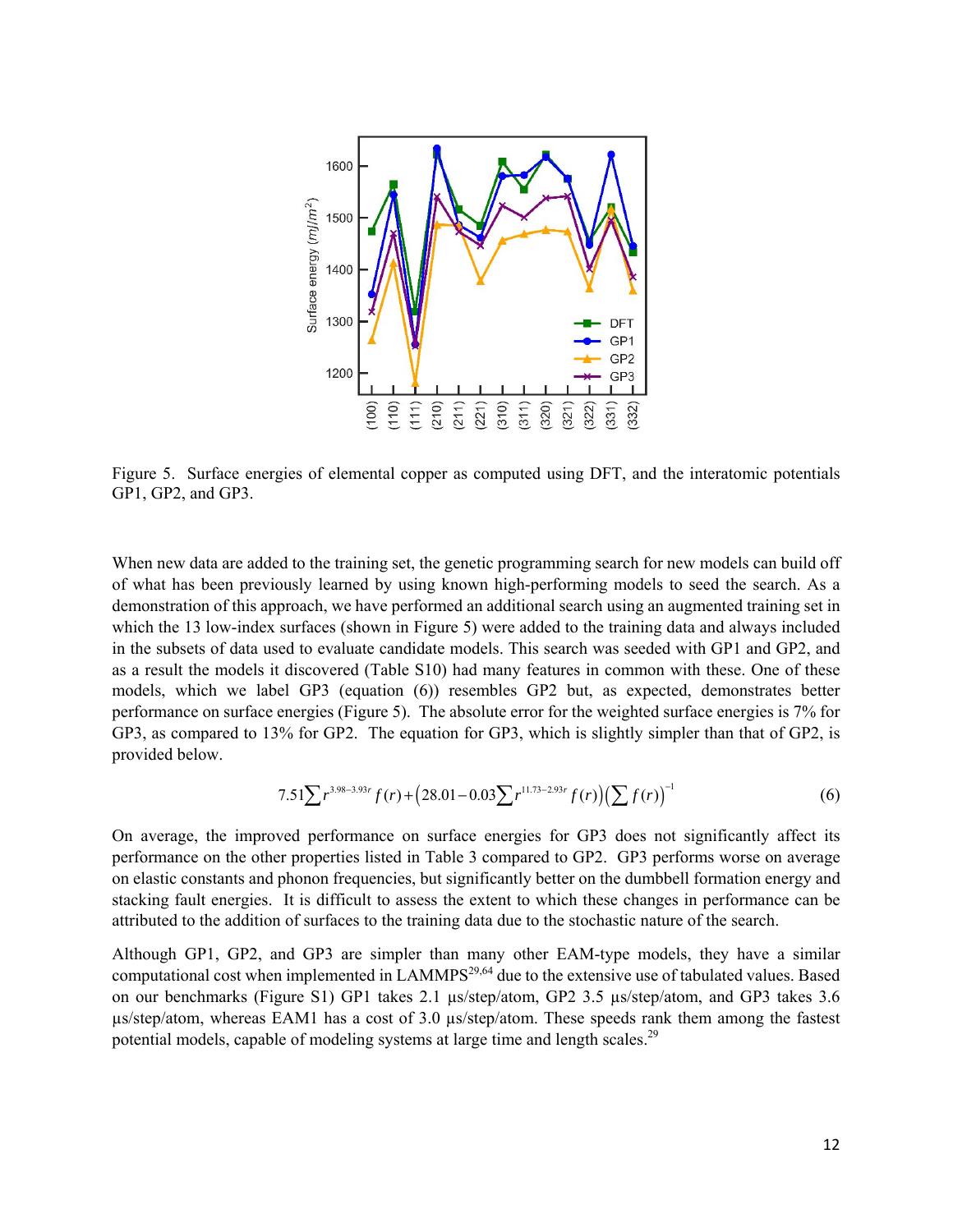#### **DISCUSSION**

There are advantages and disadvantages to the different approaches for using machine learning to generate potential models. In many machine learning approaches, including (but not limited to) neural network potentials, Gaussian approximation potentials, moment tensor potentials, SNAP potentials, and AGNI force fields,1-5 the general idea is to construct a highly flexible hypothesis space that respects local symmetry and, with the help of large amounts of training data, identify the models within that hypothesis space that best reproduce the training data. Such models are capable of achieving very high accuracy for systems in which the local environments of the atoms are similar to those contained in the training set. These machine learning algorithms typically produce potential models that are orders of magnitude faster than DFT but also orders of magnitude slower than EAM-type potentials.29,53,65-67

Here we have demonstrated that machine learning can also be used to develop the types of simple, fast potential models that are needed to model systems at extreme time and length scales. The key to our approach is to use genetic programming to search for computationally simple and efficient models in a hypothesis space that is constructed so that it contains simple models that are also physically meaningful. The models are then selected based on a combination of simplicity, speed, and accuracy relative to the training data. The use of simplicity as a selection criterion results in models that are more likely to generalize well, and it also significantly reduces the amount of data required to train the model.<sup>68-70</sup> For example, GP1 and GP2 were trained with 75 32-atom structures, for a total of 2400 atomic environments. For comparison, Artrith and Behler<sup>71</sup> have constructed a neural network potential for copper with a focus on surfaces. The potential was trained using 554,187 atomic environments, including tens of thousands of slabs and cluster structures. It performs comparably to GP1 and GP2 for many bulk properties, and much better for surface energies (Table S6, Supplementary Information). The neural network approach demonstrates very low errors on the types of systems on which it was trained, but as the genetic programming approach requires less training data it is likely that some accuracy can be recovered by using more accurate (and computationally expensive) methods to generate the training data.

The potential models discovered by the genetic programming approach are as fast as EAM-type models and demonstrate good predictive accuracy on properties they were not trained on. In particular, GP1 and GP2 show surprisingly good performance in predicting surface energies (the GP1 mean absolute error for surface energies is only  $35 \text{mJ/m}^2$ ) despite the fact that there were no surfaces in their training data. Trained only on DFT data, the genetic programming algorithm found models that resemble widely-used glue potentials with a unique form for the many-body term that depends on the inverse of a sum over pair interactions. One of the advantages of generating potential models using simple analytical expressions is that it may be possible to analyze the expressions to get an insight into the underlying physical interactions that are responsible for the shape of the potential energy surface.

There are some notable limitations and areas for improvement for the approach presented here. For each system studied, it will be necessary to ensure that the hypothesis space contains simple expressions that capture important contributions to the potential energy; for example, for many systems it will likely be necessary to introduce terms that depend on bond angles, which was not done in this work. We used fixed inner and outer cutoff distances in this study, but it would almost certainly be better to let them vary as do other parameters of the potential. There is also the question of how to determine which of the models discovered by the genetic programming algorithm provide the best balance of speed and predictive accuracy. This could be achieved in a number of ways,  $40,72,73$  including by evaluating performance against validation data, but it is not clear which approach is best. Finally, the genetic programming approach is likely not suitable for on-the-fly learning. Because it is a stochastic method, it can take an indeterminate amount of time to find a set of promising models, and there is no guarantee that an incremental change to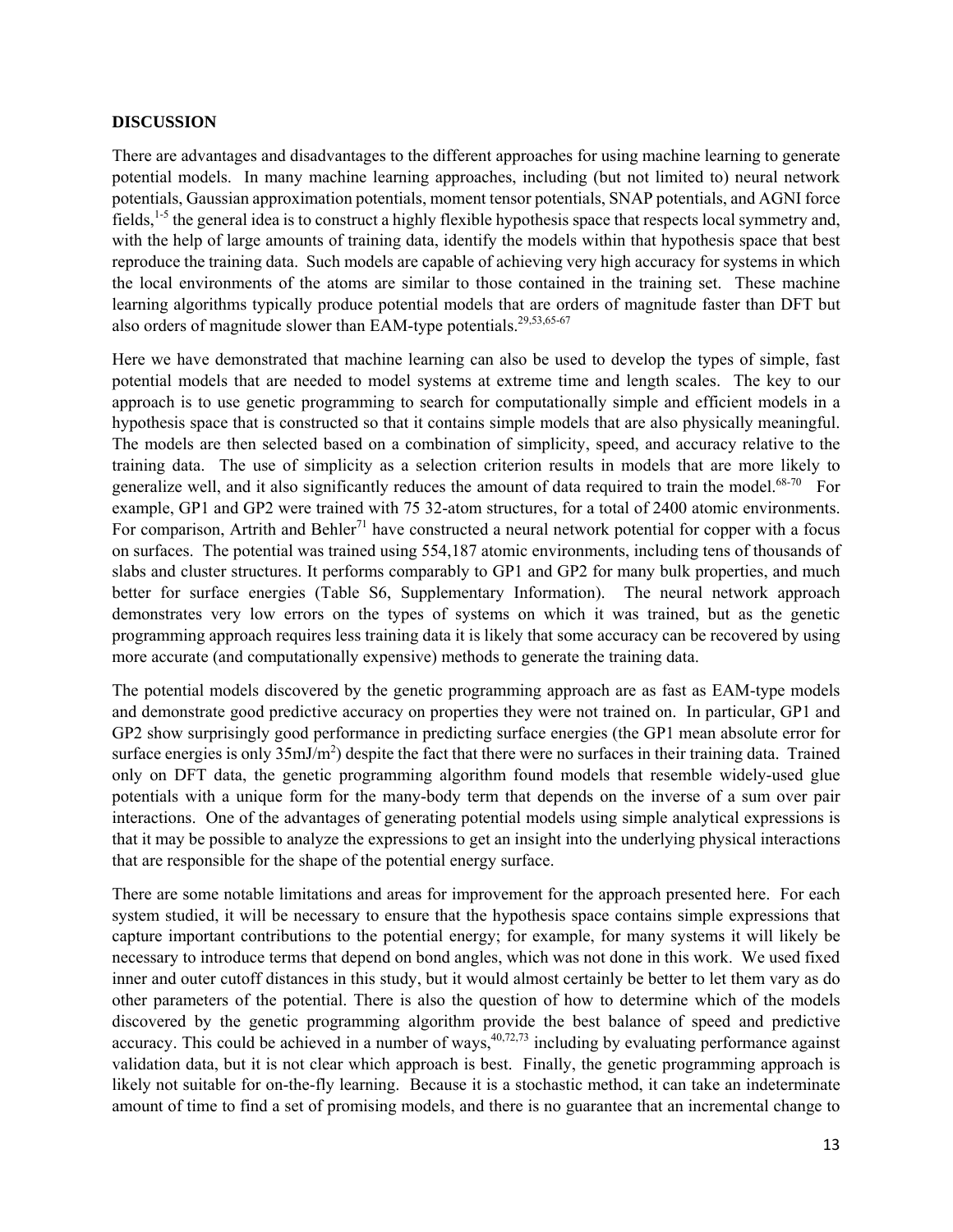the training data will result in an incremental change to the shapes of the potential energy surfaces on the convex hull. Other potential model approaches are probably better-suited for this purpose. Despite these current limitations, our results demonstrate that machine learning holds great promise to improve the accuracy of atomistic calculations at extreme time and length scales.

#### **METHODS**

#### **Description of the hypothesis space**

Our machine learning algorithm uses genetic programming to search a hypothesis space of models that can be constructed by combining real numbers, addition, subtraction, multiplication, division, exponentiation, and a sum over neighbors of an atom. As discussed previously in the text, the hypothesis space was based on physical principles. Within this hypothesis space, each function can be represented as a tree graph, as shown in Figure 6. The space was constrained so that the maximum number of summations over neighbors was 6, no nested summations over neighbors were allowed, the maximum allowed depth of a tree was 32 and the maximum allowed number of nodes was 511. To ensure smoothness of the potential, all functions of distances are multiplied by the following smoothing function before the sum over neighbors is taken:<sup>74</sup>

$$
f(r) = \left(2r^2 - 3r_{in}^2 + r_{out}^2\right)\left(r_{out}^2 - r^2\right)^2 \left(r_{out}^2 - r_{in}^2\right)^{-3}
$$
 (7)

where  $r_{in}$  and  $r_{out}$  are the inner and outer cutoff radii, for GP1 and GP2,  $r_{in} = 3$  Å and  $r_{out} = 5$  Å, including the  $3<sup>rd</sup>$  nearest neighbors.<sup>55</sup>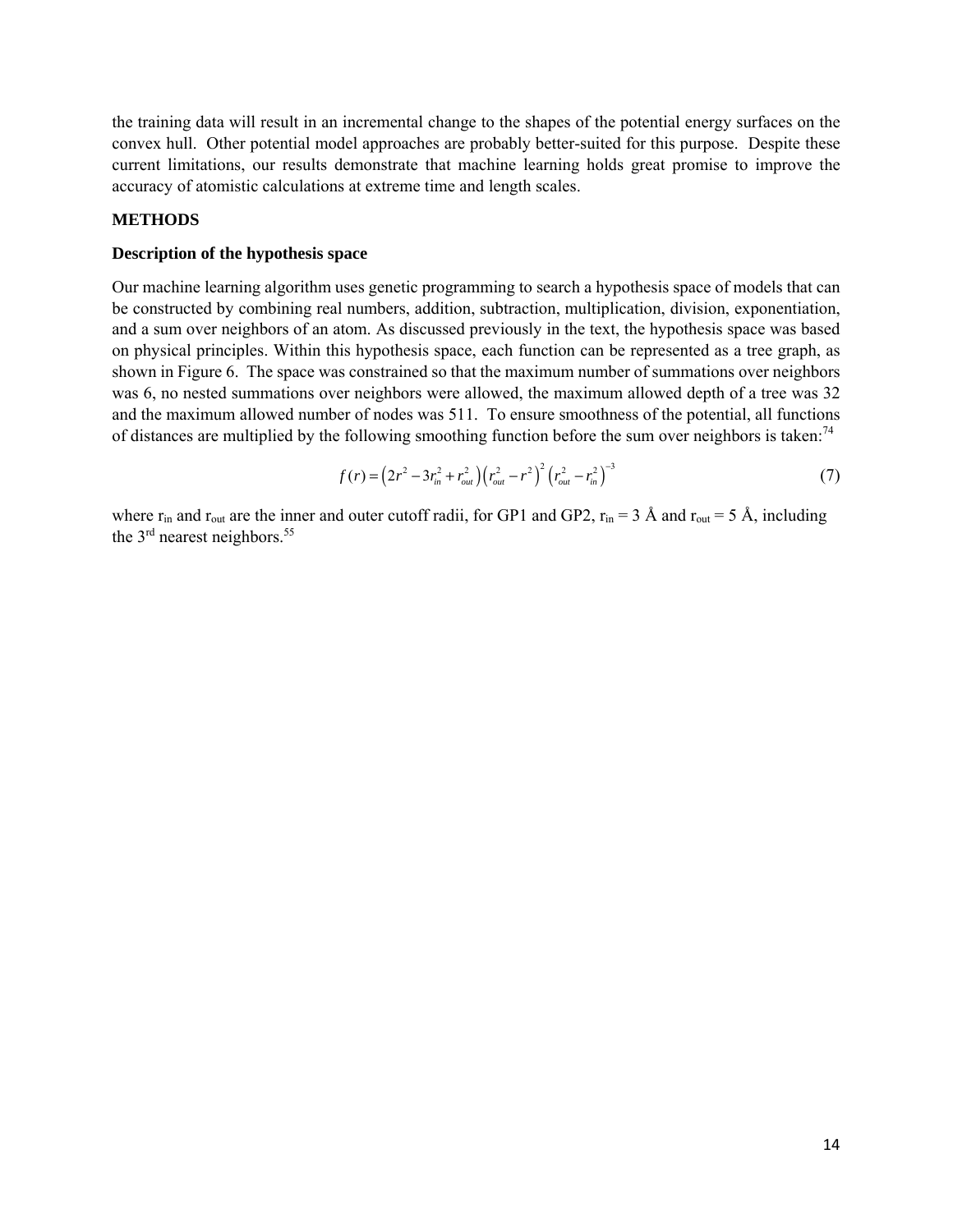

Figure 6. Tree graphs of a) Lennard-Jones potential parametrized for argon, equation (1), b) Sutton-Chen EAM potential parametrized for copper, equation (3), c) GP1 and d) GP2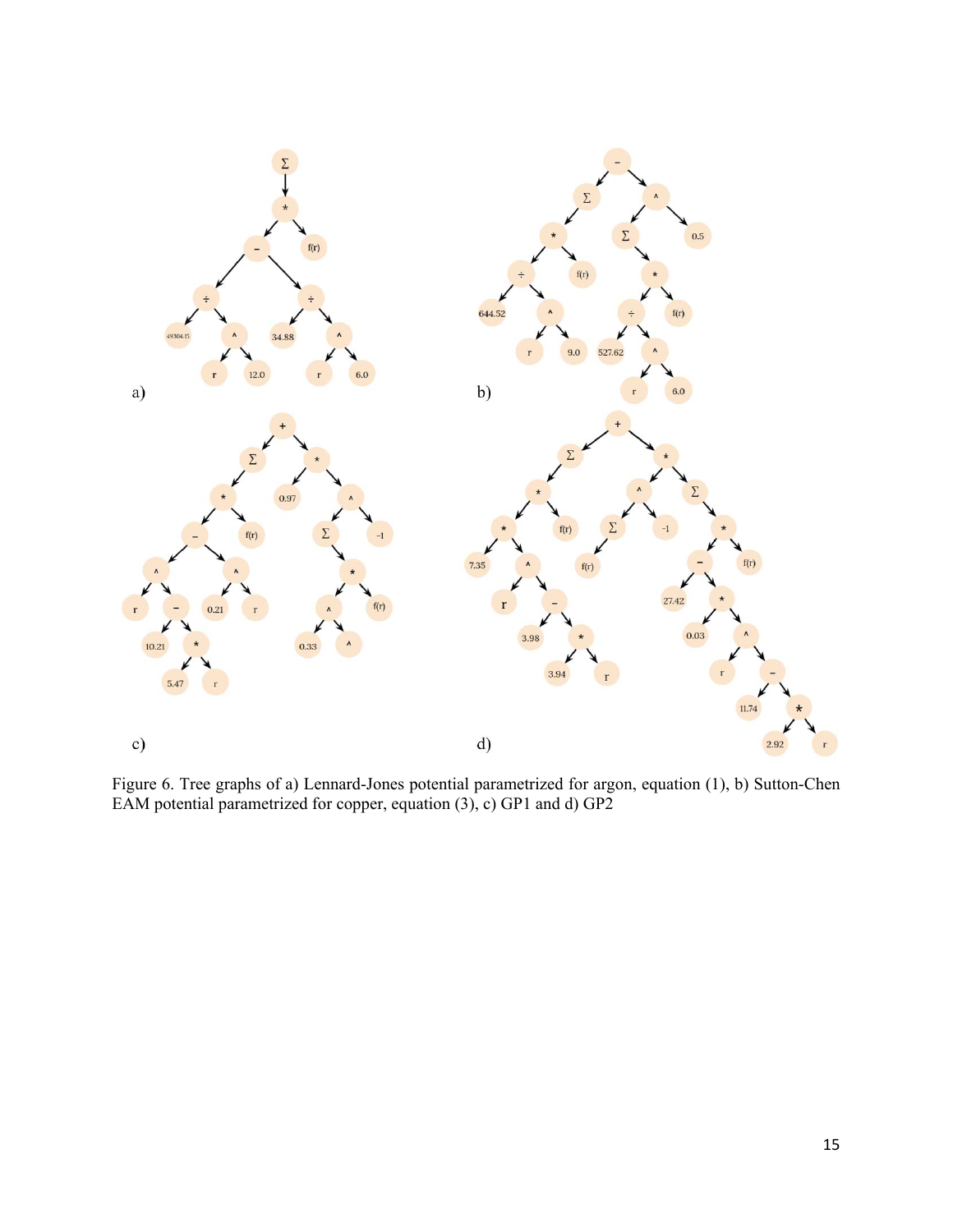

Figure 7. Example of a crossover operation

### **Description of the algorithm**

Genetic programming evolves computer programs following Darwin's natural selection by performing crossover and mutation operations on a set of individuals. Crossover was performed by 2 different operations: by randomly selecting a branch from one tree and replacing it with a randomly selected branch of another tree (Figure 7), and by creating a linear combination of 2 randomly selected branches from 2 different tress – the first method was randomly selected 90% of the time and the second one 10% of the time. The mutation operation performed 3 different sub-operations with equal probability: crossover of a tree with a randomly generated tree, swapping the arguments of a binary non-commutative function, and slightly modifying the expression tree by replacing (or inserting) a randomly selected non-terminal node with a randomly selected operator.<sup>75</sup> The randomly generated trees were generated with the grow or full method with equal probability,<sup>36</sup> and the depth was drawn from a Gaussian distribution of mean 5 and standard deviation of 1. The overall algorithm performed crossover with a probability of 0.9, and mutation with a probability of 0.1.

Increasing diversity is known to improve the quality of the optimization.<sup>75</sup> To increase diversity, we implemented a hierarchical way of creating separate environments in which the individuals (i.e., potential models) evolved. We ran the algorithm on 12 processors, and each processor had its own environment, consisting of a population of models and a subset of the training data. Conceptually this allows potentials within a specific environment to develop characteristics that are unique, increasing the diversity. Candidates for crossover and mutation were selected from 3 different sets of models with equal probability:

- (1) The population of the current processor. Every 20,000 crossover and mutation operations, 100 individuals were selected based on their fitness (equation (5)) with Pareto tournament selection of size 10 while the rest were discarded.<sup>72,76,77</sup>
- (2) A global set of models. Each processor tried to add the 100 individuals selected in part (1) to the global subset every 20,000 crossover and mutation operations. The models on the global set were then evaluated on the basis of speed (to model large time and length scales), fitness (for accurate results), and complexity (for generalizability). The speed of each model was estimated by the number of summations over neighbors. The complexity was evaluated by the number of nodes in the tree graph. To identify the best models, we generated separate convex hulls with respect to fitness and complexity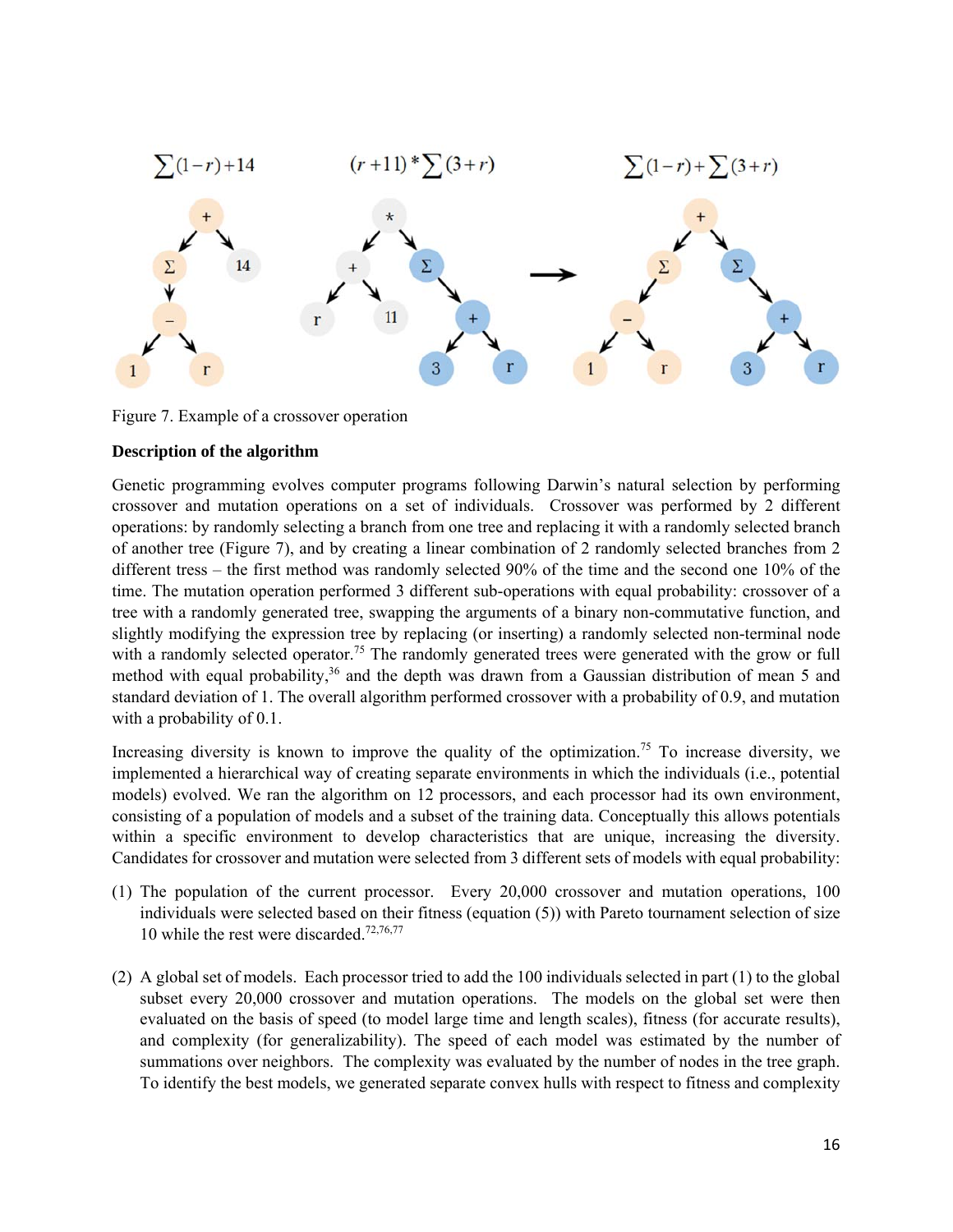for each number of summations (speed) in a potential. Only the models on these convex hulls were retained in the global set.

(3) Individuals from other processors. Each processor was allowed to communicate with other processors every 5000 crossover and mutation operations, importing the current set of individuals from them.

Selection with equal probability was performed when getting an individual from the global set. Tournament selection of size 10 was used for getting individuals from the population of the current processor and from the populations of other processors.

The training data was also arranged in hierarchical subsets to increase diversity and reduce the speed of evaluating fitness. Globally, a subset of 75 energies, 75 forces, and 75 stresses was randomly sampled from the full set of training data every 20,000 crossover and mutation operations. The fitness of the global set of models was evaluated using this subset of training data. The training data on each processor (15-30 energies, forces and stresses) were randomly selected from the global subset of the training data, and this local subset was used to evaluate fitness locally on each processor. The subset of training data for each processor was selected from the global subset because individuals that migrate from a processor to the global set are more likely to survive if the environment is similar.

Optimization of potential model parameters was performed using the covariance matrix adaptation evolution strategy (CMA-ES) optimizer and a conjugate gradient (CG) optimizer.<sup>78,79</sup> The CMA-ES algorithm was selected because it performs well in nonlinear or non-convex problems. The potential models on the global set of best individuals were optimized with the CMA-ES every 10,000 crossover and mutation operations by one processor. In contrast, the CG algorithm performed one optimization step for every individual generated by crossover or mutation.

The genetic programming algorithm took about 330 CPU-hours to find the exact Lennard-Jones potential, 3600 CPU-hours to find the exact Sutton Chen potential, and 360 CPU-hours to find GP1, GP2 and GP3. We note that it is likely that with additional tuning and performance enhancements the efficiency of the algorithm can be improved. To facilitate this, our code is open source and available at https://gitlab.com/muellergroup/poet.

# **Details about the target data**

The DFT data were computed using the Vienna Ab initio Simulation Package<sup>80</sup> (VASP) with the Perdew-Burke-Ernzerhof<sup>81</sup> (PBE) generalized gradient approximation (GGA) exchange correlation functional. The projector augmented wave method<sup>82</sup> (PAW) Cu pv pseudopotential was used for copper. Efficient  $k$ -point grids were obtained from the *k*-point grid server with MINDISTANCE =  $50\text{\AA}$ . <sup>83</sup> A cutoff energy of 750 eV and ADDGRID = TRUE in VASP were required to converge the stress tensor to less than 0.05 GPa. The elastic constants were converged to within  $3\frac{1}{6}$  error using a MINDISTANCE = 100Å. The DFT point defect energies were computed by linear extrapolation (see Supplementary Information for more details). The phonon dispersion curves were computed on a  $3\times3\times3$  supercell. The DFT calculation used a  $5\times5\times5$  *k*point grid and electronic self-consistency convergence of  $10^{-8}$  eV. The radial distribution function molecular dynamics simulations were performed in the NVT ensemble at the experimental 1400K liquid density on a 3×3×3 supercell. The temperature was increased from 300K to 2500K during 1 ps. Then the temperature was maintained at 2500K during 10 ps. Then, the temperature was decreased from 2500K to 1400K over 1ps. Then the temperature was maintained at 1400K during 1ps. Finally, the radial distribution function data was collected at 1400K over 40 ps. The DFT molecular dynamics for the radial distribution function was performed with a cutoff energy of 400 eV for the equilibration steps and 750 eV for the final 40 ps during which data was collected. Electronic self-consistency convergence was 10-5 eV and only the *k*-point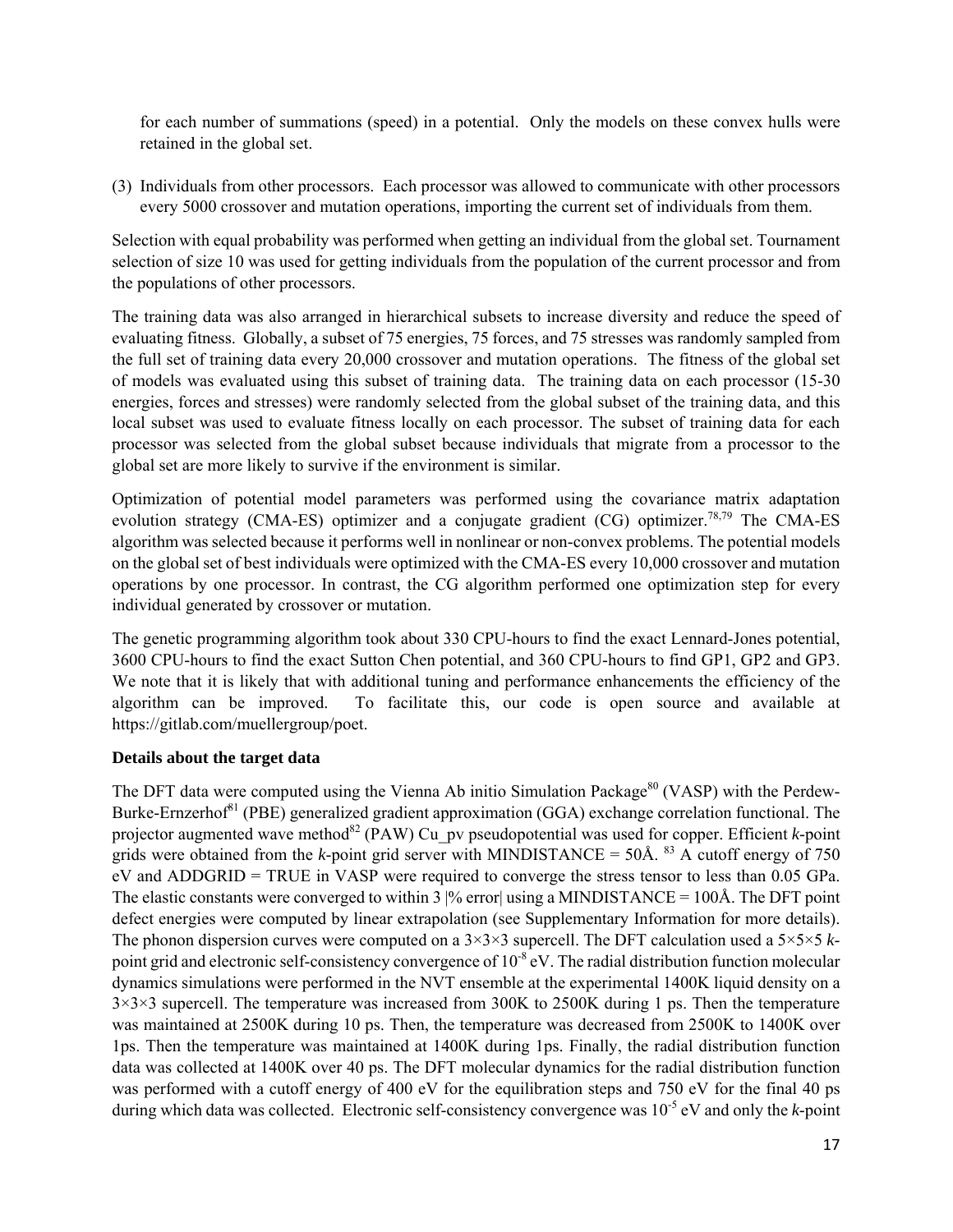at  $\Gamma$  was used. For the computation of the fitness of the models, the energies were transformed by subtracting the minimum and dividing by the standard deviation, and the forces and stresses were standardized by subtracting the mean and dividing by the standard deviation.

The data used to rediscover the Lennard-Jones potential and the SC potential, and the data used to validate GP1 and GP2 were computed on LAMMPS. Instructions and files required to use GP1 and GP2 on LAMMPS are provided on the Supplementary Information. Lennard-Jones calculations used a cutoff distance of 7.5 Å, and SC, GP1, GP2 and GP3 calculations used a cutoff distance of 5 Å.

# **Benchmarking model speed**

Benchmarking of model speed was done on a single core of a Haswell node with a clock speed of 2.5 GHz. The benchmarking simulation consisted of 10,000,000 molecular dynamics steps for a 32-atom unit cell.

# **DATA AVAILABILITY**

Our code is open source and available at https://gitlab.com/muellergroup/poet. The instructions and files required to use GP1, GP2 and GP3 on LAMMPS are provided in the Supplementary Information. The data used to train the models is provided in the Supplementary Information.

# **ACKNOWLEDGEMENTS**

This work was done using high-performance computing resources from the Maryland Advanced Research Computing Cluster (MARCC) and from the Homewood High-Performance Cluster (HHPC). The authors thank Qing-Jie Li, Zhao Fan, Dihui Ruan and the members of the Mueller Research Group for useful discussions.

# **COMPETING INTERESTS**

The authors declare no competing financial interests.

# **CONTRIBUTIONS**

T.M. conceived of and managed the project. T.M. and A.H. developed the software and wrote the manuscript. A.H., A.B. and F.Y. computed the data. A.H. and A.B. worked on open sourcing the software. A.H. and S.M. ran experiments. A.B. implemented the models in LAMMPS. A.H. developed data analysis scripts. All the authors proposed, discussed or developed ideas that improved the performance of the machine learning algorithm or the quality of the data.

# **FUNDING**

The authors acknowledge financial support from the Office of Naval Research, grant number N000141512665.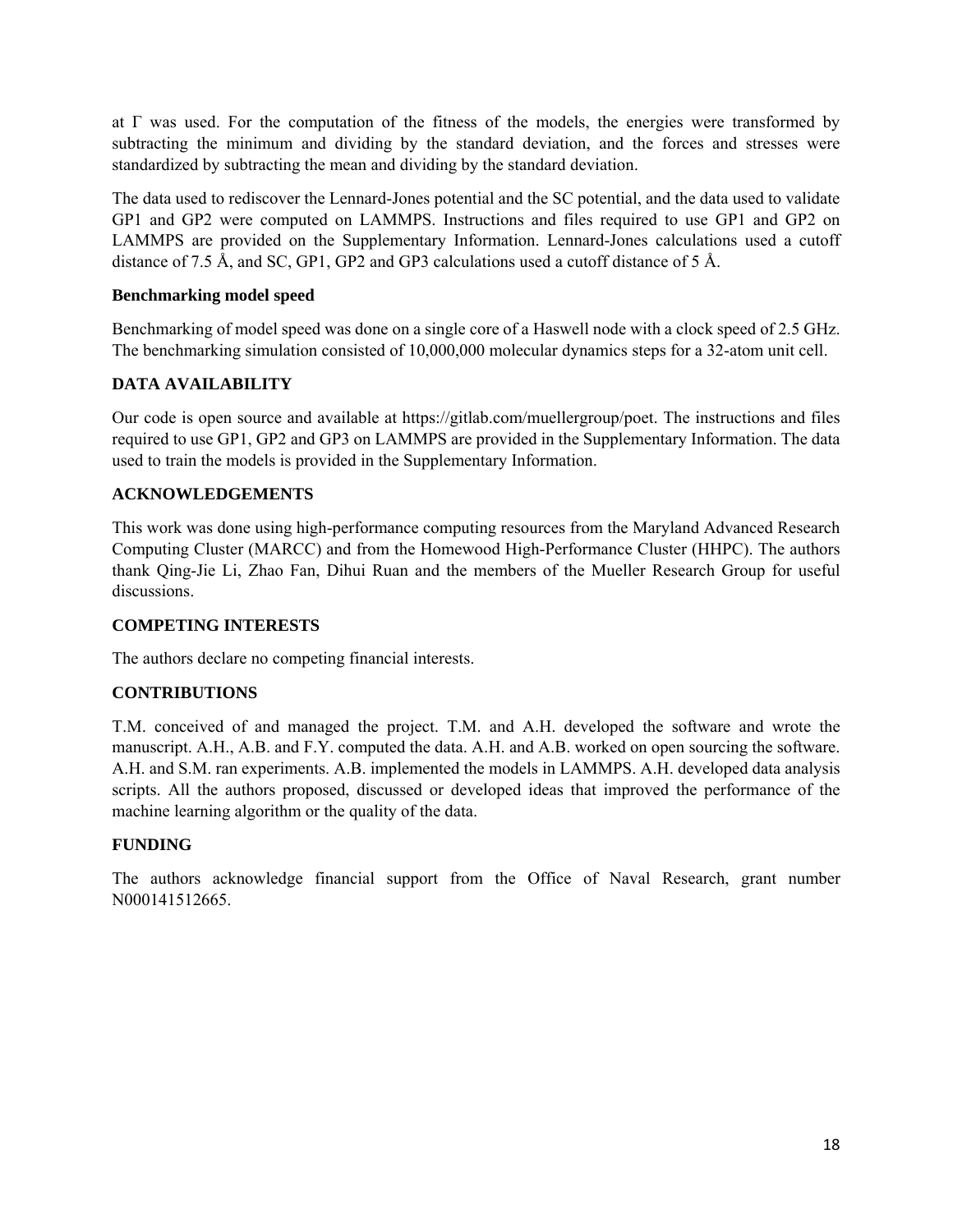## **REFERENCES**

- 1 Bartók, A. P., Payne, M. C., Kondor, R. & Csányi, G. Gaussian Approximation Potentials: The Accuracy of Quantum Mechanics, without the Electrons. *Phys. Rev. Lett.* **104**, 136403, doi:10.1103/PhysRevLett.104.136403 (2010).
- 2 Thompson, A. P., Swiler, L. P., Trott, C. R., Foiles, S. M. & Tucker, G. J. Spectral neighbor analysis method for automated generation of quantum-accurate interatomic potentials. *J. Comput. Phys.* **285**, 316-330, doi:http://dx.doi.org/10.1016/j.jcp.2014.12.018 (2015).
- 3 Behler, J. & Parrinello, M. Generalized neural-network representation of high-dimensional potential-energy surfaces. *Physical Review Letters* **98**, 146401 (2007).
- 4 Huan, T. D. *et al.* A universal strategy for the creation of machine learning-based atomistic force fields. *npj Computational Materials* **3**, 37, doi:10.1038/s41524-017-0042-y (2017).
- 5 Shapeev, A. Moment Tensor Potentials: A Class of Systematically Improvable Interatomic Potentials. *Multiscale Modeling & Simulation* **14**, 1153-1173, doi:10.1137/15M1054183 (2016).
- 6 Rupp, M., Tkatchenko, A., Müller, K.-R. & von Lilienfeld, O. A. Fast and Accurate Modeling of Molecular Atomization Energies with Machine Learning. *Physical Review Letters* **108**, 058301, doi:10.1103/PhysRevLett.108.058301 (2012).
- 7 Balabin, R. M. & Lomakina, E. I. Support vector machine regression (LS-SVM)—an alternative to artificial neural networks (ANNs) for the analysis of quantum chemistry data? *Physical Chemistry Chemical Physics* **13**, 11710-11718, doi:10.1039/C1CP00051A (2011).
- 8 Seko, A., Takahashi, A. & Tanaka, I. First-principles interatomic potentials for ten elemental metals via compressed sensing. *Physical Review B* **92**, 054113, doi:10.1103/PhysRevB.92.054113 (2015).
- 9 Brown, W. M., Thompson, A. P. & Schultz, P. A. Efficient hybrid evolutionary optimization of interatomic potential models. *The Journal of Chemical Physics* **132**, 24108, doi:10.1063/1.3294562 (2010).
- 10 Mueller, T. & Ceder, G. Bayesian approach to cluster expansions. *Physical Review B* **80**, 024103, doi:10.1103/PhysRevB.80.024103 (2009).
- 11 Behler, J. Perspective: Machine learning potentials for atomistic simulations. *The Journal of Chemical Physics* **145**, 170901, doi:10.1063/1.4966192 (2016).
- 12 Chmiela, S. *et al.* Machine learning of accurate energy-conserving molecular force fields. *Science Advances* **3**, e1603015, doi:10.1126/sciadv.1603015 (2017).
- 13 Li, Z., Kermode, J. R. & De Vita, A. Molecular Dynamics with On-the-Fly Machine Learning of Quantum-Mechanical Forces. *Physical Review Letters* **114**, 096405, doi:10.1103/PhysRevLett.114.096405 (2015).
- 14 Botu, V. & Ramprasad, R. Adaptive machine learning framework to accelerate ab initio molecular dynamics. *International Journal of Quantum Chemistry* **115**, 1074-1083, doi:10.1002/qua.24836 (2015).
- 15 Artrith, N., Urban, A. & Ceder, G. Efficient and accurate machine-learning interpolation of atomic energies in compositions with many species. *Physical Review B* **96**, 014112, doi:10.1103/PhysRevB.96.014112 (2017).
- 16 Smith, J. S., Isayev, O. & Roitberg, A. E. ANI-1: an extensible neural network potential with DFT accuracy at force field computational cost. *Chemical Science* **8**, 3192-3203, doi:10.1039/C6SC05720A (2017).
- 17 Cao, L., Li, C. & Mueller, T. The Use of Cluster Expansions To Predict the Structures and Properties of Surfaces and Nanostructured Materials. *Journal of Chemical Information and Modeling* **58**, 2401-2413, doi:10.1021/acs.jcim.8b00413 (2018).
- 18 Zhang, L., Han, J., Wang, H., Car, R. & E, W. Deep Potential Molecular Dynamics: A Scalable Model with the Accuracy of Quantum Mechanics. *Physical Review Letters* **120**, 143001, doi:10.1103/PhysRevLett.120.143001 (2018).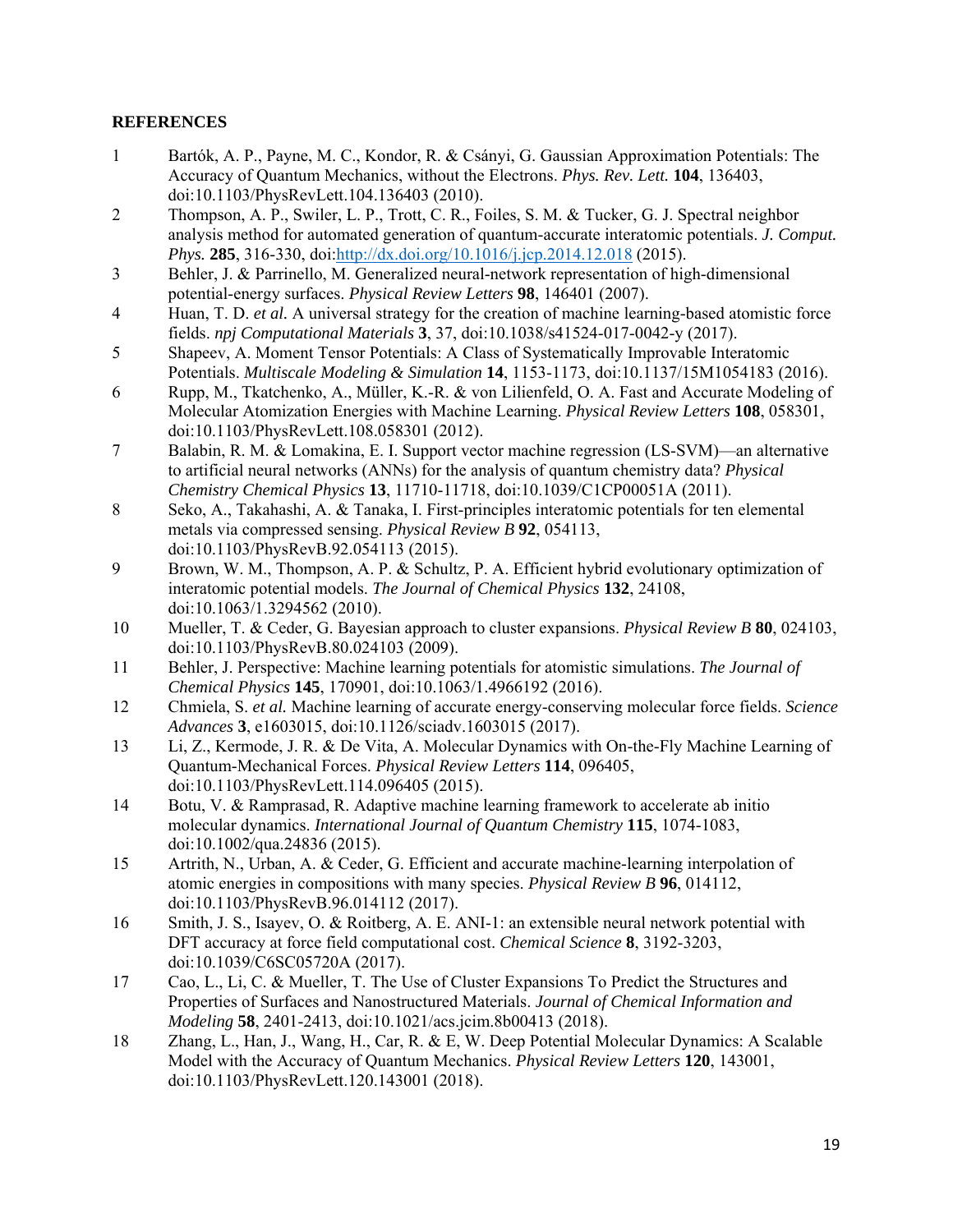- 19 Yunxing Zuo, C. C., Xiangguo Li, Zhi Deng, Yiming Chen, Jörg Behler, Gábor Csányi, Alexander V. Shapeev, Aidan P. Thompson, Mitchell A. Wood, Shyue Ping Ong. A Performance and Cost Assessment of Machine Learning Interatomic Potentials. *arXiv:1906.08888v3 [physics.comp-ph]* (2019).
- 20 Nyshadham, C. *et al.* Machine-learned multi-system surrogate models for materials prediction. *npj Computational Materials* **5**, 51, doi:10.1038/s41524-019-0189-9 (2019).
- 21 Mueller, T., Kusne, A. G. & Ramprasad, R. in *Reviews in Computational Chemistry* Vol. 29 (eds Abby L. Parrill & Kenneth B. Lipkowitz) (John Wiley & Sons, Inc., 2016).
- 22 Daw, M. S. & Baskes, M. I. Embedded-atom method: Derivation and application to impurities, surfaces, and other defects in metals. *Physical Review B* **29**, 6443-6453, doi:10.1103/PhysRevB.29.6443 (1984).
- 23 Finnis, M. W. & Sinclair, J. E. A simple empirical N-body potential for transition metals. *Philosophical Magazine A* **50**, 45-55, doi:10.1080/01418618408244210 (1984).
- 24 F. Ercolessi, M. P., E. Tosatti. Simulation of gold in the glue model. *Philosophical Magazine A* **58**, 213-226, doi:10.1080/01418618808205184 (1988).
- 25 Brenner, D. W., Shenderova, O. A. & Areshkin, D. A. Quantum-Based Analytic Interatomic Forces and Materials Simulation. *Reviews in Computational Chemistry*, doi:doi:10.1002/9780470125892.ch4 (1998).
- 26 Tersoff, J. New empirical approach for the structure and energy of covalent systems. *Physical Review B* **37**, 6991-7000 (1988).
- 27 Sinnott, S. B. & Brenner, D. W. Three decades of many-body potentials in materials research. *MRS Bulletin* **37**, 469-473, doi:10.1557/mrs.2012.88 (2012).
- 28 Finnis, M. W. Concepts for simulating and understanding materials at the atomic scale. *MRS Bulletin* **37**, 477-484, doi:10.1557/mrs.2012.92 (2012).
- 29 Plimpton, S. J. & Thompson, A. P. Computational aspects of many-body potentials. *MRS Bulletin* **37**, 513-521, doi:10.1557/mrs.2012.96 (2012).
- 30 Chan, H. *et al.* Machine Learning Classical Interatomic Potentials for Molecular Dynamics from First-Principles Training Data. *The Journal of Physical Chemistry C* **123**, 6941-6957, doi:10.1021/acs.jpcc.8b09917 (2019).
- 31 Li, Y. *et al.* Machine Learning Force Field Parameters from Ab Initio Data. *Journal of Chemical Theory and Computation* **13**, 4492-4503, doi:10.1021/acs.jctc.7b00521 (2017).
- 32 Pahari, P. & Chaturvedi, S. Determination of best-fit potential parameters for a reactive force field using a genetic algorithm. *Journal of Molecular Modeling* **18**, 1049-1061, doi:10.1007/s00894-011-1124-2 (2012).
- 33 Larsson, H. R., van Duin, A. C. T. & Hartke, B. Global optimization of parameters in the reactive force field ReaxFF for SiOH. *J. Comput. Chem.* **34**, 2178-2189, doi:10.1002/jcc.23382 (2013).
- 34 Sen, F. G. *et al.* Towards accurate prediction of catalytic activity in IrO2 nanoclusters via first principles-based variable charge force field. *Journal of Materials Chemistry A* **3**, 18970-18982, doi:10.1039/C5TA04678E (2015).
- 35 Cherukara, M. J. *et al.* Ab Initio-Based Bond Order Potential to Investigate Low Thermal Conductivity of Stanene Nanostructures. *The Journal of Physical Chemistry Letters* **7**, 3752- 3759, doi:10.1021/acs.jpclett.6b01562 (2016).
- 36 Koza, J. R. *Genetic programming on the programming of computers by means of natural selection*. (MIT Press, 1992).
- 37 Tim Mueller, A. G. K., and Rampi Ramprasad. in *Reviews in Computational Chemistry* Vol. 29 (ed Abby L. Parrill and Kenny B. Lipkowitz) Ch. 4, 188 (John Wiley & Sons, Inc., 2016).
- 38 Schmidt, M. & Lipson, H. Distilling Free-Form Natural Laws from Experimental Data. *Science* **324**, 81-85, doi:10.1126/science.1165893 (2009).
- 39 Mueller, T., Johlin, E. & Grossman, J. C. Origins of hole traps in hydrogenated nanocrystalline and amorphous silicon revealed through machine learning. *Physical Review B* **89**, 115202 (2014).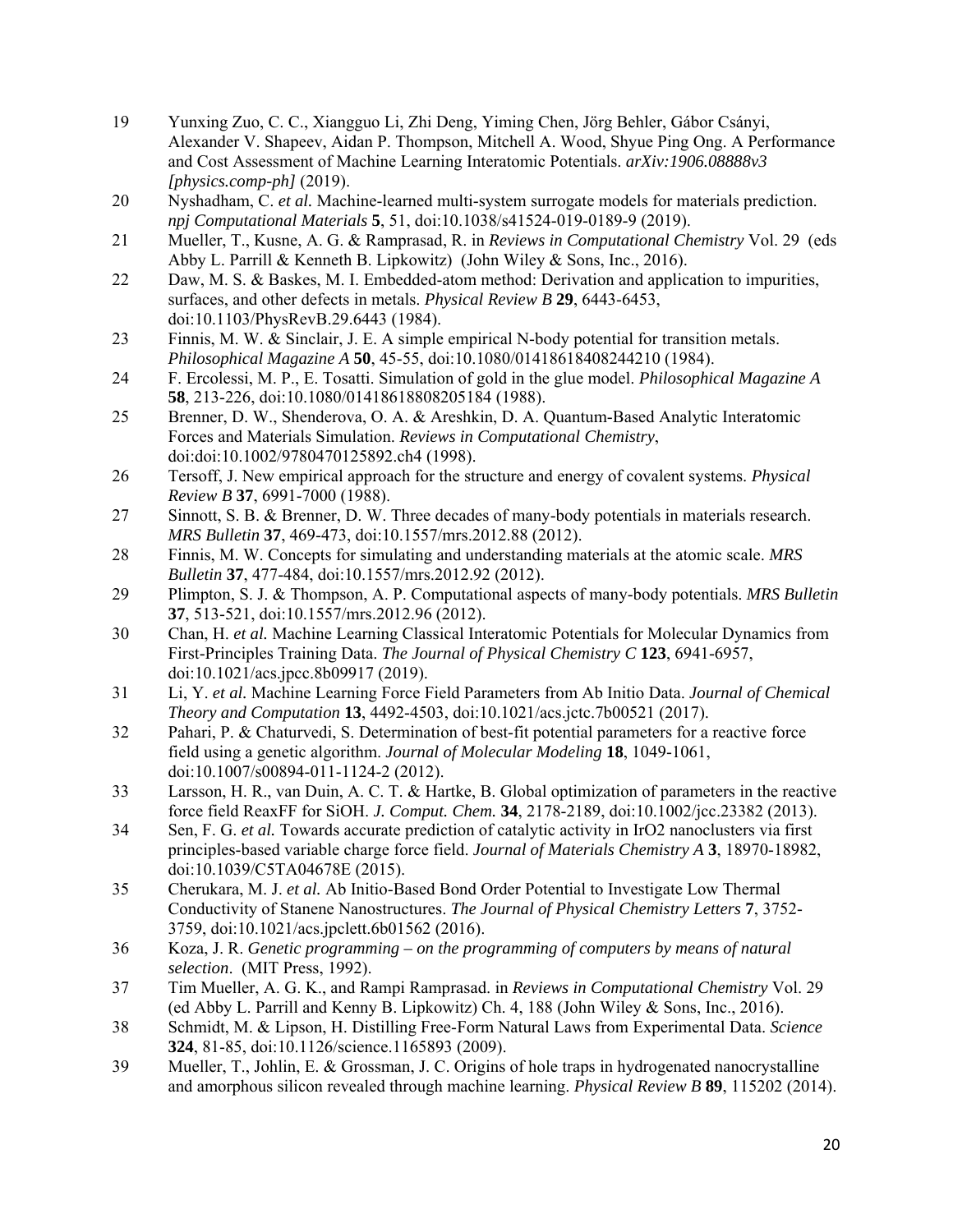- 40 Yuan, F. & Mueller, T. Identifying models of dielectric breakdown strength from high-throughput data via genetic programming. *Scientific Reports* **7**, 17594, doi:10.1038/s41598-017-17535-3 (2017).
- 41 Slepoy, A., Peters, M. D. & Thompson, A. P. Searching for globally optimal functional forms for interatomic potentials using genetic programming with parallel tempering. *J. Comput. Chem.* **28**, 2465-2471, doi:10.1002/jcc.20710 (2007).
- 42 Abdel Kenoufi, K. T. K. Symbolic Regression of Inter-Atomic Potentials via Genetic Programming. *Biological and Chemical Research* **2**, 1-15 (2015).
- 43 Makarov, D. E. & Metiu, H. Fitting potential-energy surfaces: A search in the function space by directed genetic programming. *The Journal of Chemical Physics* **108**, 590-598, doi:10.1063/1.475421 (1998).
- 44 Lennard-Jones, J. E. Cohesion. *Proceedings of the Physical Society* **43**, 461-482, doi:10.1088/0959-5309/43/5/301 (1931).
- 45 Coulomb, C. A. *Mémoires sur l'électricité et la magnétisme*. (Chez Bachelier, libraire, 1789).
- 46 Morse, P. M. Diatomic Molecules According to the Wave Mechanics. II. Vibrational Levels. *Physical Review* **34**, 57-64 (1929).
- 47 Brenner, D. W. Relationship between the embedded-atom method and Tersoff potentials. *Physical Review Letters* **63**, 1022-1022 (1989).
- 48 Abell, G. C. Empirical chemical pseudopotential theory of molecular and metallic bonding. *Physical Review B* **31**, 6184-6196, doi:10.1103/PhysRevB.31.6184 (1985).
- 49 Hawkins, D. M. The Problem of Overfitting. *Journal of Chemical Information and Computer Sciences* **44**, 1-12, doi:10.1021/ci0342472 (2004).
- 50 Ercolessi, F. & Adams, J. B. Interatomic Potentials from First-Principles Calculations: The Force-Matching Method. *Europhysics Letters (EPL)* **26**, 583-588, doi:10.1209/0295-5075/26/8/005 (1994).
- 51 Cloutman, L. D. A Selected Library of Transport Coefficients for Combustion and Plasma Physics Applications. doi:10.2172/793685 (2000).
- 52 Hohenberg, P. & Kohn, W. Inhomogeneous Electron Gas. *Physical Review* **136**, B864-B871, doi:10.1103/PhysRev.136.B864 (1964).
- 53 Chen, C. *et al.* Accurate force field for molybdenum by machine learning large materials data. *Phys. Rev. Materials* **1**, 43603, doi:10.1103/PhysRevMaterials.1.043603 (2017).
- 54 Sutton, A. P. & Chen, J. Long-range Finnis–Sinclair potentials. *Philosophical Magazine Letters* **61**, 139-146, doi:10.1080/09500839008206493 (1990).
- 55 Mishin, Y., Mehl, M. J., Papaconstantopoulos, D. A., Voter, A. F. & Kress, J. D. Structural stability and lattice defects in copper: Ab initio, tight-binding, and embedded-atom calculations. *Physical Review B* **63**, 224106, doi:10.1103/PhysRevB.63.224106 (2001).
- 56 Mendelev, M. I., Kramer, M. J., Becker, C. A. & Asta, M. Analysis of semi-empirical interatomic potentials appropriate for simulation of crystalline and liquid Al and Cu. *Philosophical Magazine* **88**, 1723-1750, doi:10.1080/14786430802206482 (2008).
- 57 Onat, B. & Durukanoğlu, S. An optimized interatomic potential for Cu–Ni alloys with the embedded-atom method. *Journal of Physics: Condensed Matter* **26**, 035404, doi:10.1088/0953- 8984/26/3/035404 (2013).
- 58 Rose, J. H., Smith, J. R., Guinea, F. & Ferrante, J. Universal features of the equation of state of metals. *Physical Review B* **29**, 2963-2969, doi:10.1103/PhysRevB.29.2963 (1984).
- 59 Mendelev, M. I. & King, A. H. The interactions of self-interstitials with twin boundaries. *Philosophical Magazine* **93**, 1268-1278, doi:10.1080/14786435.2012.747012 (2013).
- 60 Adams, J. B., Foiles, S. M. & Wolfer, W. G. Self-diffusion and impurity diffusion of fee metals using the five-frequency model and the Embedded Atom Method. *Journal of Materials Research* **4**, 102-112, doi:10.1557/JMR.1989.0102 (1989).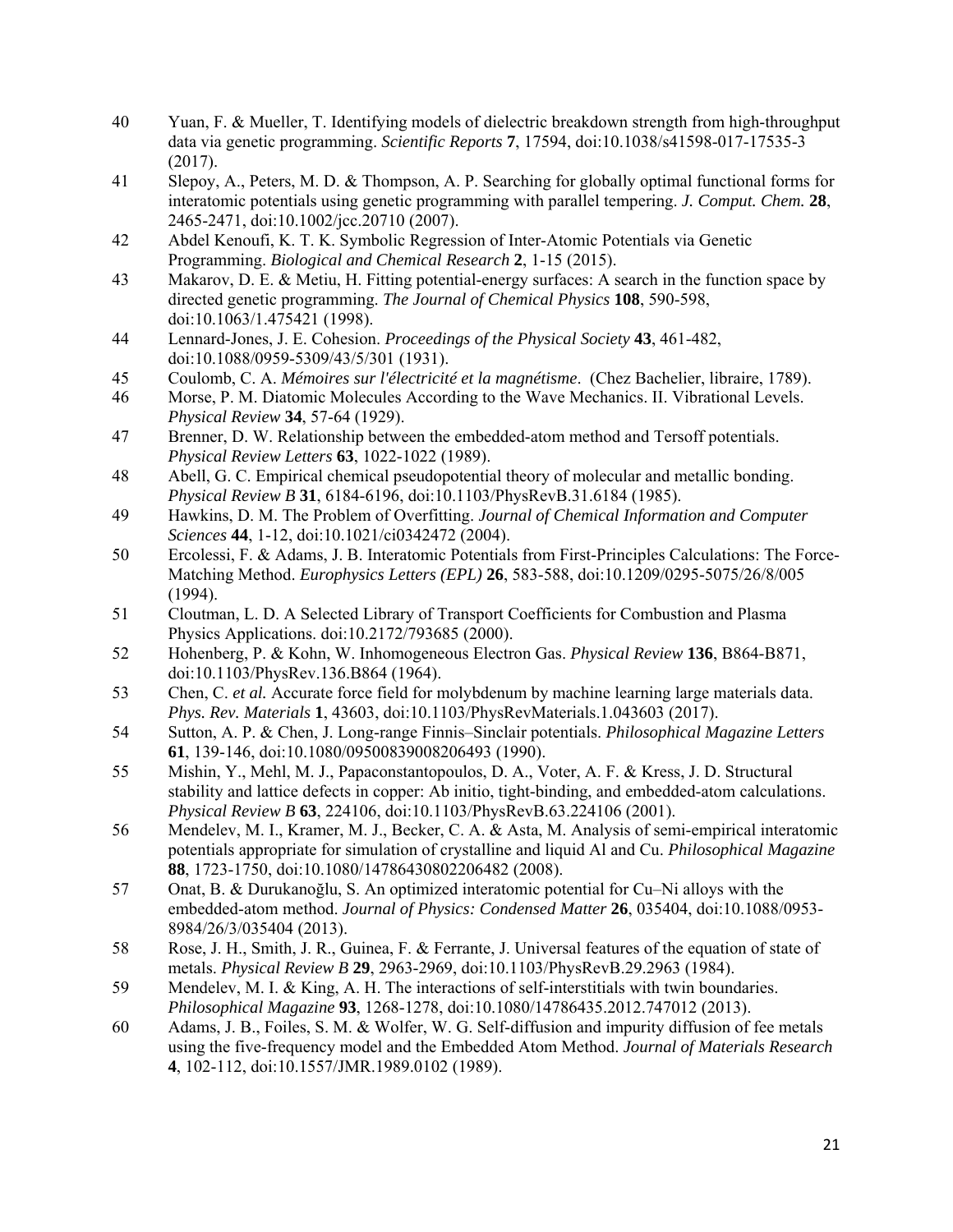- 61 Foiles, S. M., Baskes, M. I. & Daw, M. S. Embedded-atom-method functions for the fcc metals Cu, Ag, Au, Ni, Pd, Pt, and their alloys. *Physical Review B* **33**, 7983-7991, doi:10.1103/PhysRevB.33.7983 (1986).
- 62 Becker, C. A., Tavazza, F., Trautt, Z. T. & Buarque de Macedo, R. A. Considerations for choosing and using force fields and interatomic potentials in materials science and engineering. *Current Opinion in Solid State and Materials Science* **17**, 277-283, doi:https://doi.org/10.1016/j.cossms.2013.10.001 (2013).
- 63 Wulff, G. Zur Frage der Geschwindigkeit des Wachstums und der Auflösung der Krystallflagen. *Z. Kryst. Mineral.* **34** (1901).
- 64 Plimpton, S. Fast Parallel Algorithms for Short-Range Molecular Dynamics. *Journal of Computational Physics* **117**, 1-19, doi:10.1006/JCPH.1995.1039 (1995).
- 65 Wood, M. A., Thompson, A. P. & W., B. D. Extending the accuracy of the SNAP interatomic potential form. *The Journal of Chemical Physics* **148**, 241721, doi:10.1063/1.5017641 (2018).
- 66 Yao, K., Herr, J. E., Toth, David W., McKintyre, R. & Parkhill, J. The TensorMol-0.1 model chemistry: a neural network augmented with long-range physics. *Chemical Science* **9**, 2261-2269, doi:10.1039/C7SC04934J (2018).
- 67 Behler, J. in *Chemical Modelling: Applications and Theory Volume 7* Vol. 7 1-41 (The Royal Society of Chemistry, 2010).
- 68 Deringer, V. L. & Csányi, G. Machine learning based interatomic potential for amorphous carbon. *Physical Review B* **95**, 094203, doi:10.1103/PhysRevB.95.094203 (2017).
- 69 Behler, J. Neural network potential-energy surfaces in chemistry: a tool for large-scale simulations. *Phys. Chem. Chem. Phys.* **13**, 17930-17955 (2011).
- 70 Szlachta, W. J., Bartók, A. P. & Csányi, G. Accuracy and transferability of Gaussian approximation potential models for tungsten. *Physical Review B* **90**, 104108 (2014).
- 71 Artrith, N. & Behler, J. High-dimensional neural network potentials for metal surfaces: A prototype study for copper. *Physical Review B* **85**, 045439, doi:10.1103/PhysRevB.85.045439 (2012).
- 72 Smits, G. F. & Kotanchek, M. in *Genetic Programming Theory and Practice II* 283-299 (Springer, 2005).
- 73 Borges, C. E. *et al.* in *Proceedings of the 12th annual conference on Genetic and evolutionary computation* 985-986 (ACM, Portland, Oregon, USA, 2010).
- 74 Ding, H.-Q., Karasawa, N. & Goddard, W. A. Optimal spline cutoffs for Coulomb and van der Waals interactions. *Chemical Physics Letters* **193**, 197-201, doi:10.1016/0009-2614(92)85708-I (1992).
- 75 Poli, R., Langdon, W. B. & McPhee, N. F. *A Field Guide to Genetic Programming*. (2008).
- 76 Jeffrey Horn, N. N., and David E. Goldberg. A niched Pareto genetic algorithm for multiobjective optimization. *Proc. First IEEE Conf. Evolutionary Computation*, 82-87 (1994).
- 77 Ekárt, A. & Németh, S. Z. Selection Based on the Pareto Nondomination Criterion for Controlling Code Growth in Genetic Programming. *Genetic Programming and Evolvable Machines* **2**, 61-73, doi:10.1023/A:1010070616149 (2001).
- 78 Hansen, N. & Ostermeier, A. in *Proceedings of IEEE International Conference on Evolutionary Computation* 312-317 (1996).
- 79 Polak, E. & Ribiere, G. Note surla convergence des methodes de directions conjuguees. *Imform. Rech. Oper.* **16**, 35 (1969).
- 80 Kresse, G. & Furthmuller, J. Efficient iterative schemes for ab initio total-energy calculations using a plane-wave basis set. *Phys. Rev. B* **54**, 11169 (1996).
- 81 Perdew, J. P., Burke, K. & Ernzerhof, M. Generalized Gradient Approximation Made Simple. *Phys. Rev. Lett.* **77**, 3865-3868, doi:10.1103/PhysRevLett.77.3865 (1996).
- 82 Blöchl, P. E. Projector augmented-wave method. *Phys. Rev. B* **50**, 17953-17979, doi:10.1103/PhysRevB.50.17953 (1994).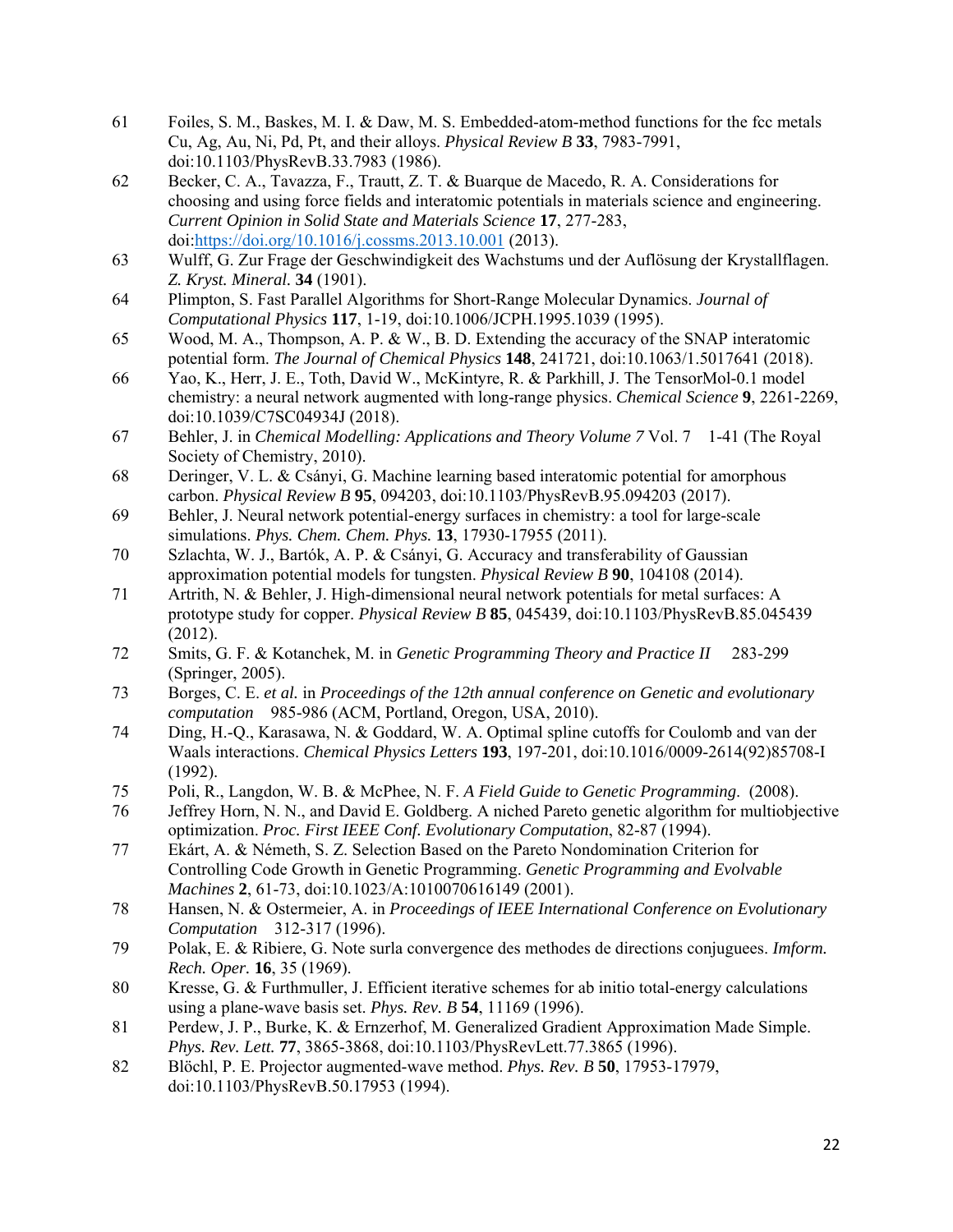83 Wisesa, P., McGill, K. A. & Mueller, T. Efficient generation of generalized Monkhorst-Pack grids through the use of informatics. *Phys. Rev. B* **93**, 155109, doi:10.1103/PhysRevB.93.155109 (2016).

# **FIGURE LEGENDS**

Figure 1. Parity plots of training (orange) and validation (blue) energies, components of force and components of the virial stress tensor for the interatomic potential GP1 (a) and GP2 (b). The black dashed line is the identity. The mean absolute error (MAE) is presented above each sub-figure for validation and training data respectively.

Figure 2. Radial distribution functions of liquid copper at 1400K

Figure 3. Pareto frontiers of interatomic potentials for copper. No model has less error and is less complex than a model in the Pareto frontier. The orange dashed line was the Pareto frontier before the development of GP1 and GP2, and the blue dashed line is the new Pareto frontier. The percent error for each model was evaluated against the model's own target values, described in the Supplementary Information. Complexity was measured by the number of nodes in the tree representation of the model. Because the smoothing function for some models is unknown, to construct this plot each smoothing function was counted as 2 nodes, representing the smoothing function and a multiplication operation. Sources: SC54, ABCHM56, Cu156, EAM155, EAM255, Cu259, Cuu660, Cuu361 and CuNi57. The interatomic potentials were found in the Interatomic Potentials Repository.<sup>62</sup> GP1 and GP2 were developed in this work.

Figure 4. Calculated phonon dispersion curves for DFT, GP1, GP2, and GP3.

Figure 5. Surface energies of elemental copper as computed using DFT, and the interatomic potentials GP1, GP2, and GP3.

Figure 6. Tree graphs of a) Lennard-Jones potential parametrized for argon, equation (1), b) Sutton-Chen EAM potential parametrized for copper, equation (3), c) GP1 and d) GP2

Figure 7. Example of a crossover operation

# **SUPPLEMENTARY INFORMATION**

The Supplementary Information shows tables of the errors of the predictions of the interatomic potentials on: elastic constants, lattice parameters, energy difference between phases, vacancy formation energies, migration and activation energies, and surface energies. Figure S1 shows the computational cost of LJ, SC, GP1, GP2, GP3 and EAM1 as implemented in LAMMPS. Figure S2 shows that the Pareto frontier of absolute percent error on elastic constants against complexity does not change when using the average instead of the maximum error. The Supplementary Information includes the instructions and the files required for enabling GP1, GP2 and GP3 in LAMMPS.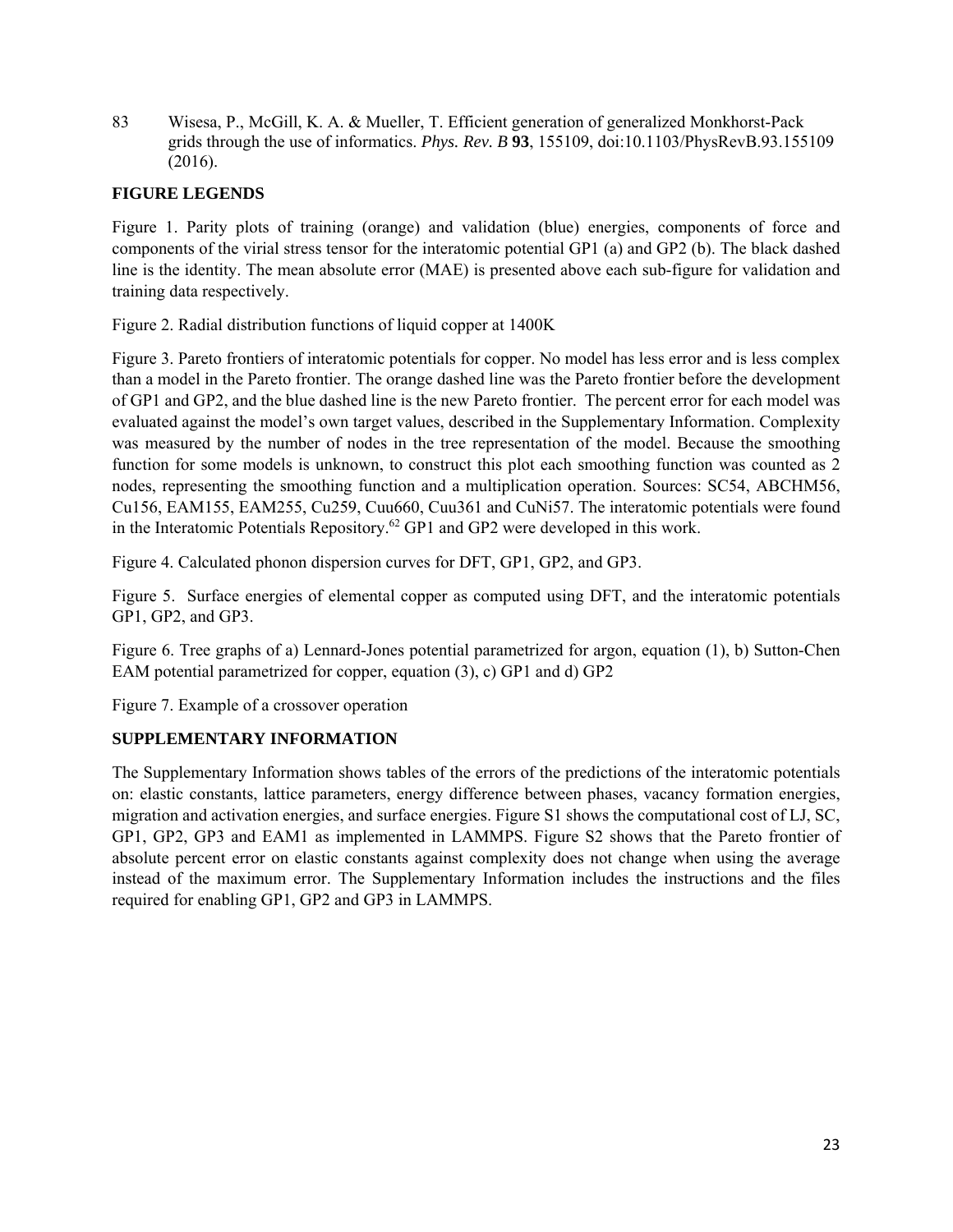# **Supplementary information**

# **Fast, accurate, and transferable many-body interatomic potentials by symbolic regression** Alberto Hernandez, Adarsh Balasubramanian, Fenglin Yuan, Simon Mason, and Tim Mueller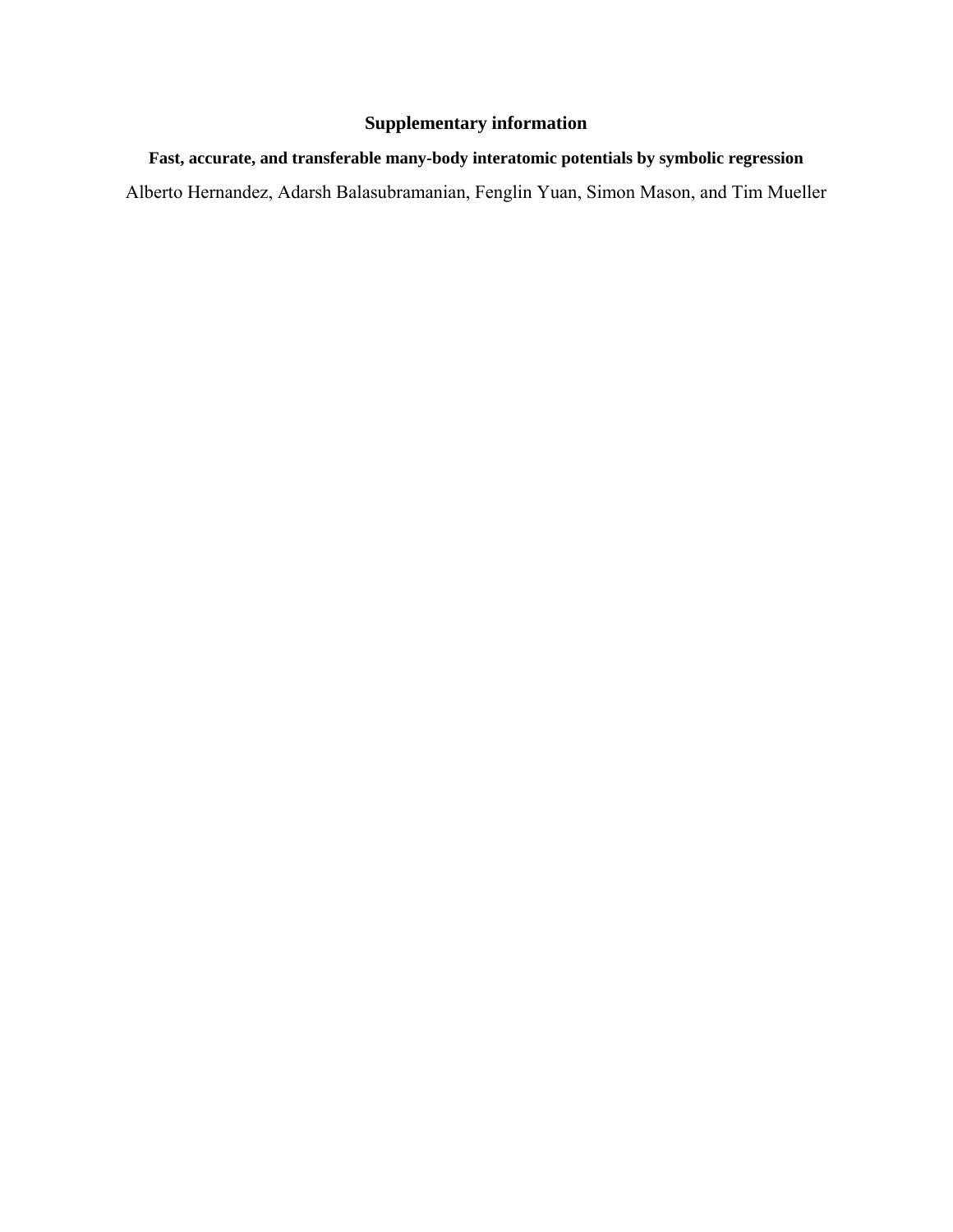# **Description of the potential models**

| Acronym                     | as as easy of the more abound polemment mode<br>Description                                                                                                                                                                                                               | Fitting procedure                                                                                                                                                                       |
|-----------------------------|---------------------------------------------------------------------------------------------------------------------------------------------------------------------------------------------------------------------------------------------------------------------------|-----------------------------------------------------------------------------------------------------------------------------------------------------------------------------------------|
| SC <sup>1</sup>             | Sutton-Chen (SC) EAM interatomic potential. Defined<br>by a Finnis-Sinclair <sup>2</sup> potential with a van der Waals<br>term for long-range interactions. Developed for metallic<br>bonding and mechanical interactions between clusters                               | Experimental data                                                                                                                                                                       |
| GP1, GP2<br>and GP3         | Interatomic potential developed in this work                                                                                                                                                                                                                              | Ab initio data                                                                                                                                                                          |
| EAM2 <sup>3</sup>           | Compared against EAM1 in the article. <sup>3</sup> Defined by a<br>Morse <sup>4</sup> function, the universal equation of state <sup>5</sup> and the<br>density related to a 4s orbital. Developed for energies<br>and mechanical stability of non-equilibrium structures | Experimental data                                                                                                                                                                       |
| $\overline{\text{ABCHM}^6}$ | Extended the potential by Ackland et al. <sup>7</sup> (a Finnis-<br>Sinclair potential <sup>2</sup> ) by adding a quadratic term in the<br>embedding function to improve the melting point.<br>Developed for crystallization kinetics from deeply<br>undercooled melts    | Ab initio and experimental data.<br>Melting properties and<br>crystalline properties                                                                                                    |
| CuNi <sup>8</sup>           | Defined by a Morse function <sup>4</sup> , the universal equation of<br>state <sup>5</sup> and a hyperbolic tangent which considers the<br>shape of the 3d orbital. Developed for Cu-Ni alloys                                                                            | Experimental data to train the<br>Cu potential                                                                                                                                          |
| EAM1 <sup>3</sup>           | Based on Morse potentials, unit step functions, and<br>other terms. Widely used, especially for defect<br>properties in copper. <sup>9</sup> Developed for energies and<br>mechanical stability of non-equilibrium structures                                             | Experimental data with ab-<br>initio data for relative energies<br>of hcp, bcc, and fcc phases, and<br>energies of the fcc phase and a<br>diatomic molecule under strong<br>compression |
| Cu1 <sup>6</sup>            | Developed for crystallization kinetics from deeply<br>undercooled melts. <sup>9</sup>                                                                                                                                                                                     | Ab initio and experimental data.<br>Crystalline, liquid and melting<br>point data                                                                                                       |
| $Cuu6^{10}$                 | Developed and defined in the same way as Cuu3 but<br>used more accurate vacancy formation energies                                                                                                                                                                        | Experimental data                                                                                                                                                                       |
| Cuu3 <sup>11</sup>          | Defined by the universal equation of state <sup>5</sup> and the<br>spherically averaged free-atom densities calculated<br>from Hartree-Fock theory. <sup>12,13</sup> Developed for several fcc<br>metals and alloys                                                       | Experimental data                                                                                                                                                                       |
| Cu2 <sup>9</sup>            | Developed in the same way as Cu1, but added twin<br>boundary energy to training data                                                                                                                                                                                      | Ab initio and experimental data.<br>Melting properties, crystalline<br>properties, twin boundary<br>energy                                                                              |
| $MCu31^{14}$                | The paper developed several EAM potentials to study<br>the effects of stacking fault energy on dislocation<br>nucleation <sup>(a)</sup>                                                                                                                                   | Ab initio and experimental data.<br>Melting properties, crystalline<br>properties, twin boundary<br>energy and stacking fault<br>energy                                                 |

*Table S1. Acronyms used for the interatomic potential models*

Notes: (a) MCu31 was chosen for comparison here because it calculates stacking fault energies more accurately than the others.<sup>15</sup> The equation for MCu31 was not provided, but it was described as being based on Cu2 and fit to additional training data, so we have assigned it the same complexity as Cu2. The acronyms of the models are taken from the original paper or adapted from the Interatomic Potentials Repository.15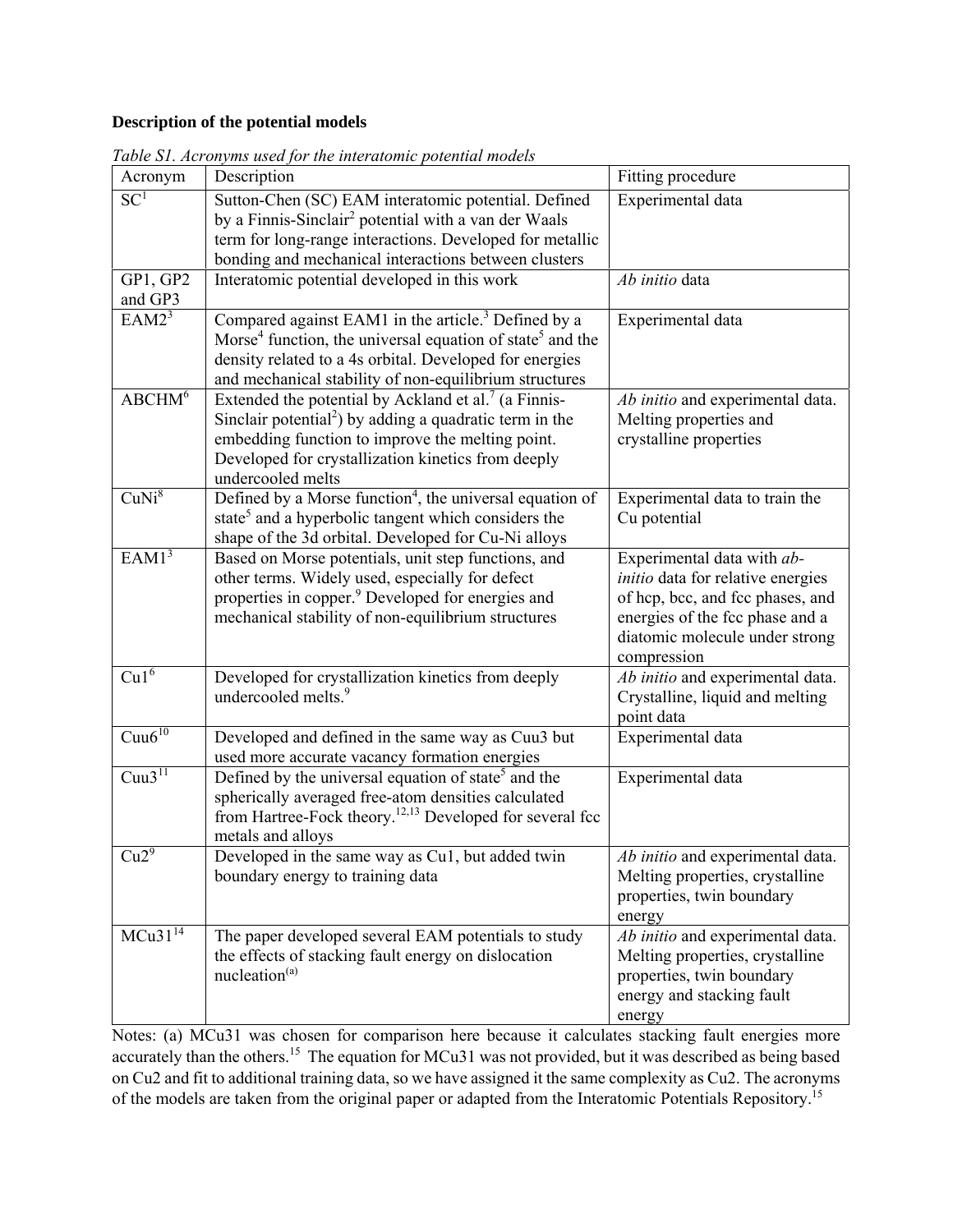#### **Models that trained with ab-initio and experimental data**

ABCHM, Cu1, Cu2, MCu31 and EAM1 used experimental and *ab initio* data for training. About 40 % of the training data of ABCHM, Cu1, Cu2 and MCu31 was *ab initio* data; it included relative energies between phases, lattice parameters, vacancy formation energy and interstitial formation energy. EAM1 used *initio* data for relative energies of hcp, bcc, and fcc phases, and energies of the fcc phase and a diatomic molecule under strong compressions.

# **Comparison of GP1, GP2 and GP3 against EAM-type potentials**

The errors of each of the interatomic potentials are obtained directly from the original paper in which the potential was first published, with one exception: the weighted surface energies of CuNi, EAM1 and Cuu3 were computed using the interatomic potentials from the Interatomic Potentials Repository using  $LAMMPS.$ <sup>15,17</sup>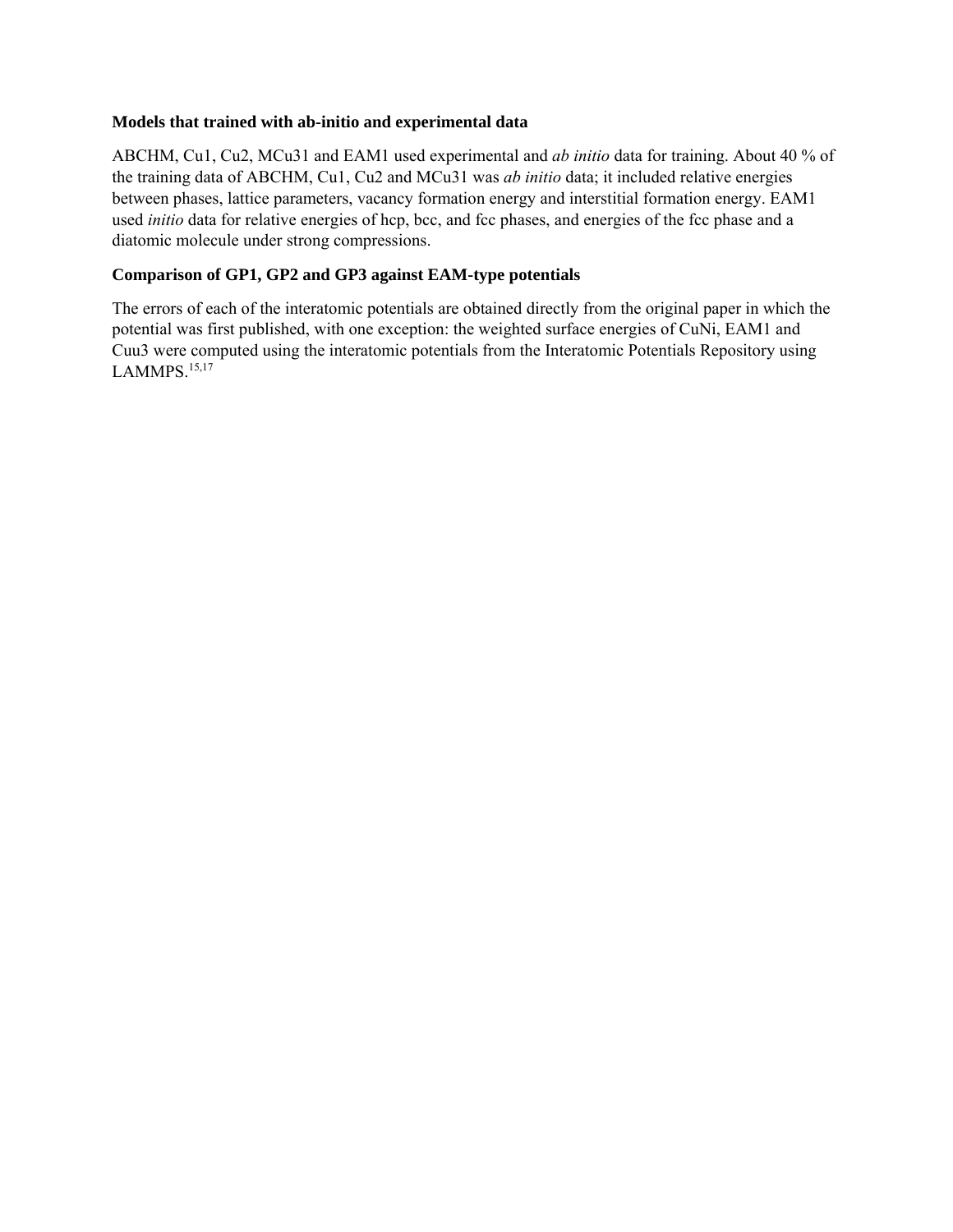| Model            | Complexity      | C11              | C12                | C <sub>44</sub>    | $a0$ (FCC)       | $a0$ (BCC)               |
|------------------|-----------------|------------------|--------------------|--------------------|------------------|--------------------------|
| Description      | Number of nodes | Error            | Error              | Error              | Error            | Error                    |
| Units            | Count           | $\frac{0}{0}$    | $\%$               | $\frac{0}{0}$      | $\%$             | $\frac{0}{0}$            |
| <b>SC</b>        | 15              | $-3.6^{a, b}$    | $3.8^{a, b}$       | $-29.4^{a, b}$     | 0.0 <sup>a</sup> | $\overline{\phantom{a}}$ |
| GP1              | 21              | $5.8^\circ$      | 7.0 <sup>c</sup>   | $-2.0^\circ$       | $-0.3c$          | 0.1 <sup>c</sup>         |
| GP3              | 26              | 2.9 <sup>c</sup> | $2.5^{\circ}$      | $-0.4^{\circ}$     | $0.2^{\circ}$    | $-0.2^{\circ}$           |
| GP <sub>2</sub>  | 28              | $-0.7^{\circ}$   | $0.5^{\circ}$      | $-1.2^{\circ}$     | 0.3 <sup>c</sup> | $-0.1^{\circ}$           |
| EAM2             | 113             | 1.9 <sup>a</sup> | $0.2^{\rm a}$      | 0.0 <sup>a</sup>   | 0.0 <sup>a</sup> | $\overline{\phantom{a}}$ |
| <b>ABCHM</b>     | 146             | $-0.6a$          | $-4.1^a$           | $-6.6a$            | $-0.7^{\circ}$   | $2.4^\circ$              |
| CuNi             | 150             | 0.1 <sup>a</sup> | 0.0 <sup>a</sup>   | 0.0 <sup>a</sup>   | 0.0 <sup>a</sup> | 0.9 <sup>c</sup>         |
| EAM1             | 158             | $-0.1a$          | 0.1 <sup>a</sup>   | $0.5^{\mathrm{a}}$ | 0.0 <sup>a</sup> | $\overline{\phantom{a}}$ |
| Cu1              | 348             | 2.9 <sup>a</sup> | 4.1 <sup>a</sup>   | $10.5^a$           | 0.0 <sup>c</sup> | 0.0 <sup>c</sup>         |
| Cuu <sub>6</sub> | 503             | $-1.2^a$         | 1.2 <sup>a</sup>   | 4.2 <sup>a</sup>   | 0.0 <sup>a</sup> | $\overline{\phantom{a}}$ |
| Cuu <sub>3</sub> | 503             | $-1.8a$          | 1.2 <sup>a</sup>   | $0.3^a$            | 0.0 <sup>a</sup> | $\overline{\phantom{a}}$ |
| Cu2              | 584             | $2.4^{\rm a}$    | $3.3^{a}$          | $10.5^a$           | 0.0 <sup>c</sup> | 0.0 <sup>c</sup>         |
| MCu31            | 584             | $-1.2^a$         | $6.5^{\mathrm{a}}$ | $13.2^{a}$         | 0.0 <sup>c</sup> | $\overline{\phantom{a}}$ |

*Table S2. Errors on elastic constants and lattice parameters* 

Notes: properties in orange were used for training and properties in blue were used for validation. (a) experiment target data. (b) fit to bulk modulus. (c) *ab initio* calculation target data.

| Model           | Complexity      | $\Delta E(BCC\text{-}FCC)$ | $\Delta E(HCP-FCC)$ |
|-----------------|-----------------|----------------------------|---------------------|
| Description     | Number of nodes | Pred.-Targ.                | Pred.-Targ.         |
| Units           | Count           | meV/atom                   | meV/atom            |
| GP1             | 21              | 8                          | $-3$                |
| GP3             | 26              | 12                         | $-1$                |
| GP <sub>2</sub> | 28              | 4                          | $-2$                |
| EAM2            | 113             | $2^{\mathrm{a}}$           | $-6a$               |
| <b>ABCHM</b>    | 146             | $-11$                      | $-2$                |
| CuNi            | 150             | $-13$                      | $-4$                |
| EAM1            | 158             | $\overline{2}$             | $-4$                |
| Cu1             | 348             | 5                          | $\mathbf{0}$        |
| Cu2             | 584             | 6                          |                     |
| MCu31           | 584             | $\bf{0}$                   | -6                  |

*Table S3. Errors on difference between energies of FCC, BCC and HCP phases* 

Notes: properties in orange were used for training and properties in blue were used for validation. All values are from *ab initio* calculations. (a) EAM2 was fit subject to the requirement that the fcc structure be more stable than bcc or hcp.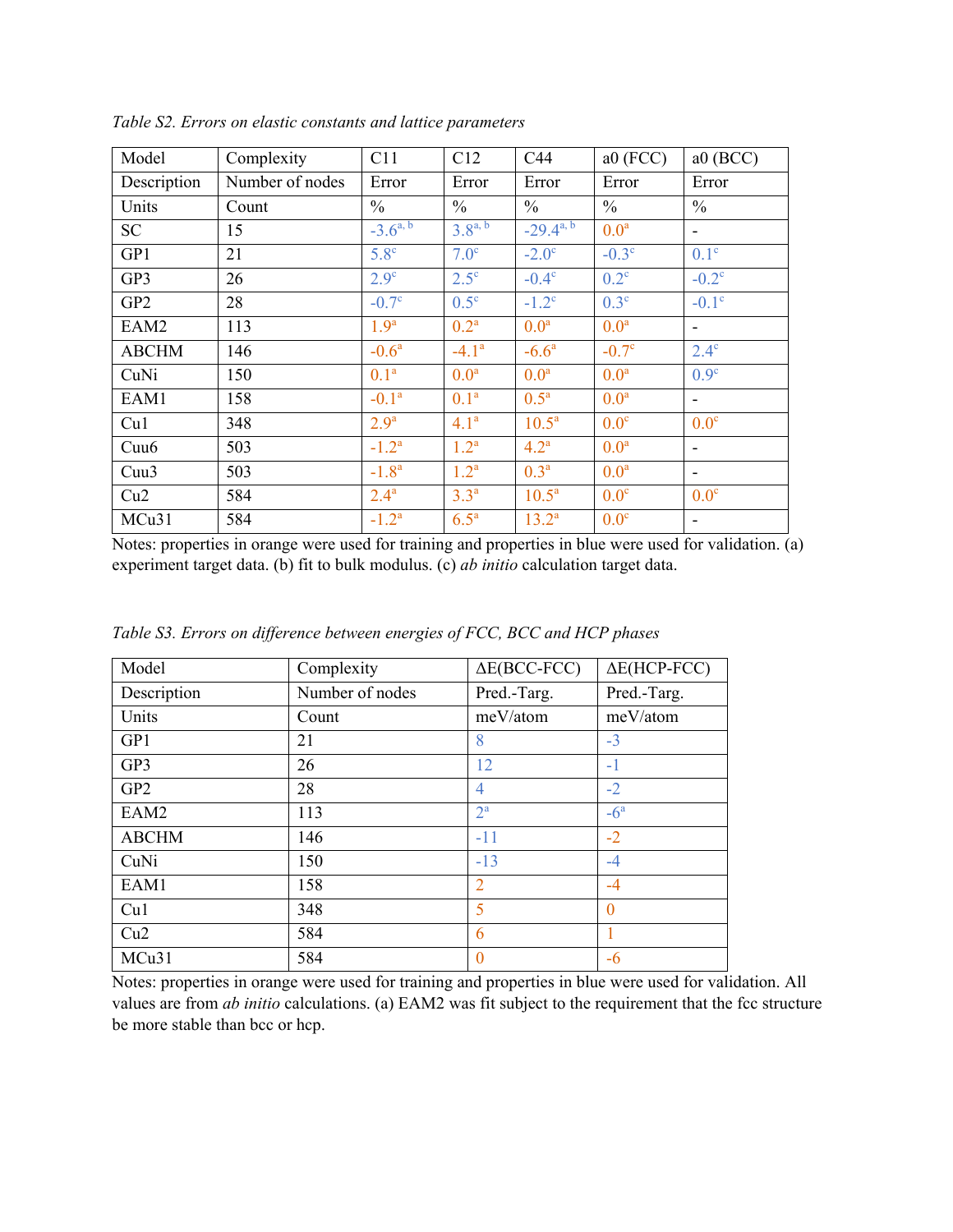| Model            | Complexity    | $E_v$ (unrelaxed, $2 \times 2 \times 2$ ) | $E_v$            | ${\rm E_m}$              | $E_a$                    | Edumbbell                |
|------------------|---------------|-------------------------------------------|------------------|--------------------------|--------------------------|--------------------------|
| Description      | Num. of nodes | Pred.-Targ.                               | Pred.-Targ.      | Pred.-Targ.              | Pred.-Targ.              | Pred.-Targ.              |
| Units            | Count         | meV                                       | meV              | meV                      | meV                      | meV                      |
| GP1              | 21            | 32 <sup>a</sup>                           | 138 <sup>a</sup> | $-106^a$                 | 32 <sup>a</sup>          | 49 <sup>a</sup>          |
| GP3              | 26            | $-106^a$                                  | 12 <sup>a</sup>  | $-49a$                   | $-36a$                   | $-15^{a}$                |
| GP <sub>2</sub>  | 28            | $-123^a$                                  | $2^{\mathrm{a}}$ | $-37a$                   | $-34$ <sup>a</sup>       | $-56a$                   |
| EAM2             | 113           | $\overline{\phantom{a}}$                  | $-17^{b}$        | $-20b$                   | $-37^{b}$                | $\overline{\phantom{a}}$ |
| <b>ABCHM</b>     | 146           | 80 <sup>a</sup>                           |                  | $\overline{\phantom{a}}$ | $-24^{b, c}$             | 250 <sup>a</sup>         |
| CuNi             | 150           | $\blacksquare$                            | 6 <sup>b</sup>   | $-20b$                   | $-14^{b, c}$             | $\overline{\phantom{a}}$ |
| EAM1             | 158           | $\overline{\phantom{a}}$                  | $-3^b$           | $-21b$                   | $-24b$                   | $\overline{\phantom{a}}$ |
| Cu1              | 348           | $-9a$                                     |                  | $\overline{\phantom{a}}$ | $-2^{b, c}$              | $-120^a$                 |
| Cuu <sub>6</sub> | 503           | -                                         | 30 <sup>b</sup>  | $-20b$                   | $-50^{b, c}$             | $\overline{\phantom{a}}$ |
| Cuu <sub>3</sub> | 503           | $\overline{\phantom{a}}$                  | $-20b$           | $-40b$                   | $-120^{b,c}$             | $\overline{\phantom{a}}$ |
| Cu2              | 584           | 53 <sup>a</sup>                           |                  | $\overline{\phantom{a}}$ | $-26^{b, c}$             | $-120^a$                 |
| MCu31            | 584           | $\overline{\phantom{a}}$                  |                  |                          | $\overline{\phantom{a}}$ | $-110^a$                 |

*Table S4. Errors on bulk vacancy formation energy, migration energy, activation energy and dumbbell <100> formation energy* 

Notes: properties in orange were used for training and properties in blue were used for validation. (a) *ab initio* target data. (b) experimental target data. (c) fitted to the vacancy formation energy

The dumbbell was formed by displacing an atom along a  $\leq 100$  direction. The relaxed vacancy formation energy, the migration energy, the activation energy, and the dumbbell formation energy of GP1, GP2, GP3, EAM2, and EAM1 were computed with 6x6x6 supercells, CuNi used a supercell with 1200 atoms, Cuu3 500 atoms, and Cuu6 250 atoms. The DFT target values were obtained by linear extrapolation of the values at  $2\times2\times2$  and  $3\times3\times3$  supercells with respect to the inverse of the supercell size.<sup>18</sup> The dumbbell formation energies of ABCHM, Cu1, Cu2, and MCu31 were computed with a  $3\times3\times3$  supercell.

Model Complexity  $v_L(X)$   $v_T(X)$   $v_T(X)$   $v_L(L)$   $v_T(L)$   $v_L(K)$   $v_{T1}(K)$   $v_{T2}(K)$ Description Number of nodes Error Error Error Error Error Error Error Error Units Count % % % % % % % GP1 21 8.2<sup>a</sup> 0.7<sup>a</sup>  $0.7^a$  6.5<sup>a</sup>  $-2.2<sup>a</sup>$  9.1<sup>a</sup>  $1.6<sup>a</sup>$  $6.9<sup>a</sup>$ GP3 26 4.1<sup>a</sup>  $0.1<sup>a</sup>$  1.7<sup>a</sup>  $-2.3^{\circ}$  $5.1<sup>a</sup>$  $0.3<sup>a</sup>$  $3.0<sup>a</sup>$ GP2 28 3.2<sup>a</sup>  $0.0<sup>a</sup>$  $0.5<sup>a</sup>$  $-3.0<sup>a</sup>$  $4.3<sup>a</sup>$  $0.1<sup>a</sup>$  $2.2^{\rm a}$ EAM2 113 7.6<sup>b</sup>  $1.2^{b}$  $6.6^{b}$  $-1.5^{b}$  $8.0<sup>b</sup>$  $2.4^{b}$  $9.0<sup>b</sup>$ CuNi 150  $0.0^b$  $-0.2<sup>b</sup>$   $-0.8<sup>b</sup>$  $-9.4^{b}$  $-0.8<sup>b</sup>$  $1.1<sup>b</sup>$  $0.9<sup>b</sup>$ EAM1 158 6.0<sup>b</sup>  $0.8<sup>b</sup>$  4.6<sup>b</sup>  $-2.6^{b}$  $5.4<sup>b</sup>$  $1.1<sup>b</sup>$  $7.0<sup>b</sup>$ 

*Table S5 Errors on phonon frequencies* 

Notes: properties in orange were used for training and properties in blue were used for validation. (a) *ab initio* target data. (b) experimental target data.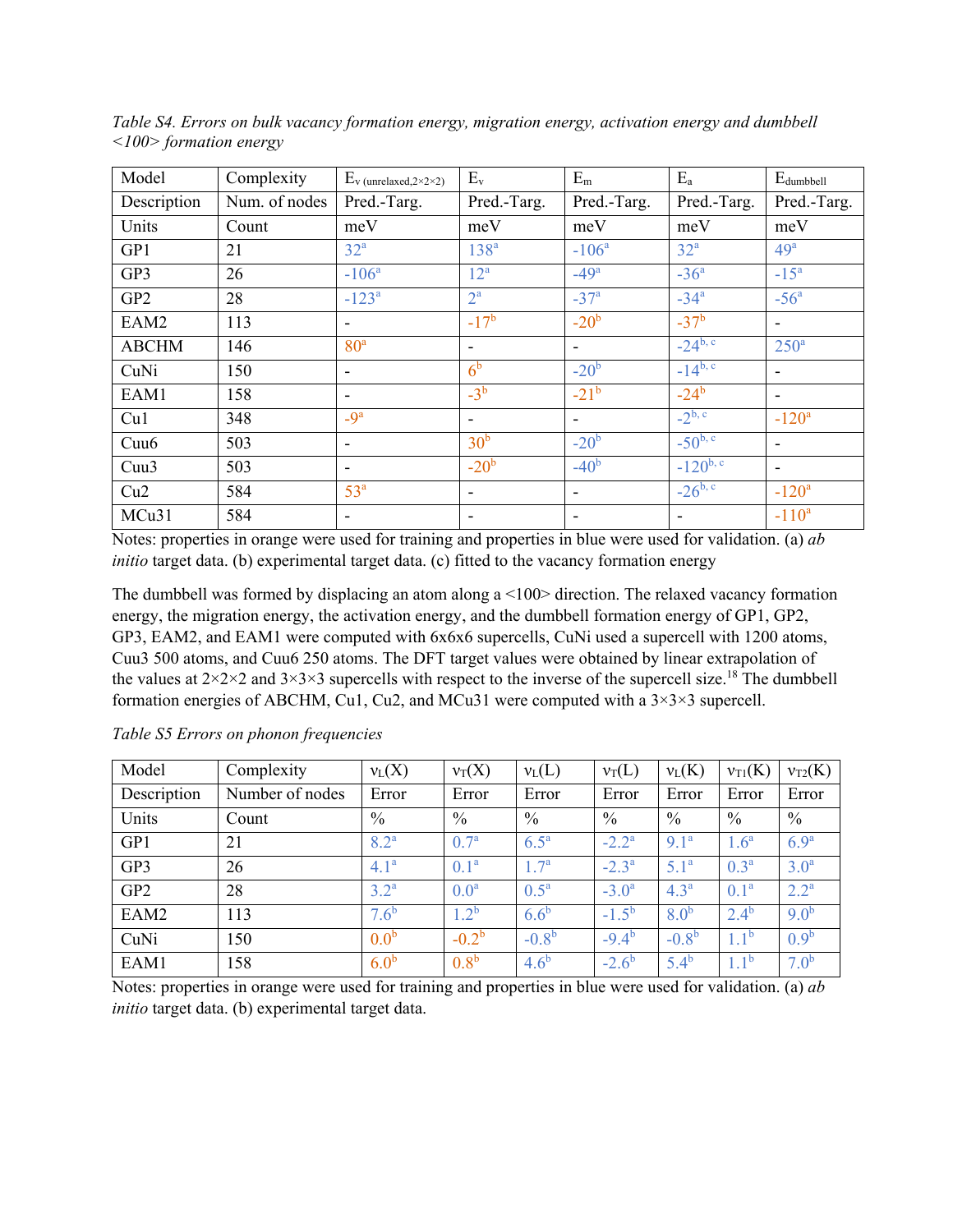| Model            | Complexity      | <b>%</b> error of<br>weighted | $%$ error      | $%$ error                | $%$ error                | Mean absolute<br>$%$ error. |
|------------------|-----------------|-------------------------------|----------------|--------------------------|--------------------------|-----------------------------|
|                  |                 | surface energy                |                |                          |                          |                             |
| Description      | Number of nodes | 13 surfaces                   | (100)          | (110)                    | (111)                    | 13 surfaces                 |
| Units            | Count           | $\frac{0}{0}$                 | $\frac{0}{0}$  | $\frac{0}{0}$            | $\frac{0}{0}$            | $\frac{0}{0}$               |
| GP1              | 21              | $-7.6a$                       | $-8.2^{\rm a}$ | $-1.3^a$                 | $-4.8a$                  | $2.3^{a}$                   |
| GP3              | 26              | $-7.4^{\rm a}$                | $-10.5^a$      | $-6.1^a$                 | $-5.1^a$                 | 4.4 <sup>a</sup>            |
| GP <sub>2</sub>  | 28              | $-12.6^a$                     | $-14.2^a$      | $-9.7a$                  | $-10.5^{\circ}$          | 7.2 <sup>a</sup>            |
| <b>ABCHM</b>     | 146             |                               | $-49.7a$       | $-47.4^{\circ}$          | $-53.8^{a}$              |                             |
| CuNi             | 150             | 9.8 <sup>b</sup>              |                |                          | $\overline{\phantom{a}}$ |                             |
| EAM1             | 158             | $-28.4^{b}$                   |                | $\overline{\phantom{a}}$ | $\overline{\phantom{a}}$ |                             |
| Cu1              | 348             |                               | $-50.0^a$      | $-48.4^a$                | $-53.8^{a}$              | $\overline{\phantom{0}}$    |
| Cuu <sub>3</sub> | 503             | $-31.8^{b}$                   |                |                          | $\overline{\phantom{a}}$ |                             |
| MCu31            | 584             |                               | $-39.3^{a}$    | $-37.7a$                 | $-40.1a$                 |                             |

*Table S6. Prediction errors for surface energies* 

Notes: properties in orange were used for training and properties in blue were used for validation. (a) *ab initio* target data. (b) experimental target data.

The weighted surface energy is:<sup>19</sup>

$$
\overline{\gamma} = \frac{\sum_{\{hkl\}} \gamma_{hkl} A_{hkl}}{\sum A_{hkl}}
$$

Here, γ is the surface energy, A*hkl* is the total area of all the planes in the {*hkl*} family in the Wulff construction.<sup>20</sup> The % error of the weighted surface energy was computed by comparing the experimental (except for GP1 and GP2) target value reported in the paper against the weighted surface energy predicted by the potential.<sup>19,21</sup> The target value of GP1 and GP2 was the weighted surface energy computed by DFT.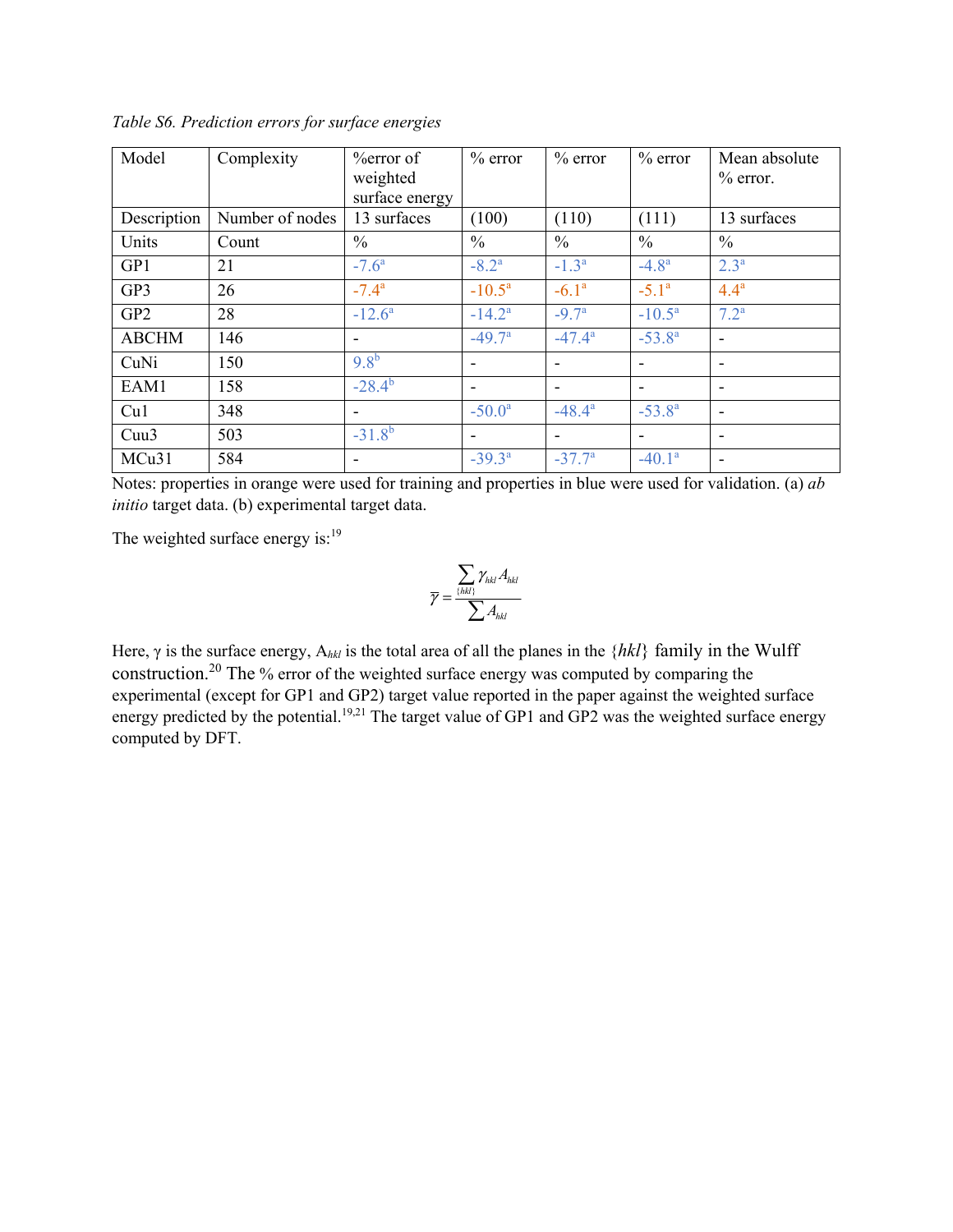*Table S7 Prediction errors for the intrinsic stacking fault (γ<sub><i>ISF*</sub>) energy and the unstable stacking fault *(γUSF) energy* 

| Model            | Complexity | $pred. - ref.$  | $pred. - ref.$       |
|------------------|------------|-----------------|----------------------|
|                  |            | $\text{mJ/m}^2$ | (mJ/m <sup>2</sup> ) |
| Description      | Number of  | <b>YISF</b>     | YUSF                 |
|                  | nodes      |                 |                      |
| Units            | Count      | $\frac{0}{0}$   | $\frac{0}{0}$        |
| GP1              | 21         | $-29a$          | $-44$ <sup>a</sup>   |
| GP3              | 26         | $-6a$           | $-27a$               |
| GP <sub>2</sub>  | 28         | $-20a$          | $-31a$               |
| EAM <sub>2</sub> | 113        | $-9b$           |                      |
| CuNi             | 150        | 0 <sup>b</sup>  |                      |
| EAM1             | 158        | $-1b$           |                      |
| MCu31            | 584        | 6 <sup>b</sup>  | 1 <sup>a</sup>       |

Notes: properties in orange were used for training and properties in blue were used for validation. (a) *ab initio* target data. (b) experimental target data.

The DFT, GP1, GP2 and GP3 intrinsic stacking fault energy and unstable stacking fault energy were computed with a (111) slab, with a gap between periodic slabs of 20 Å and a thickness of 22 (111) atomic layers. The atoms were only allowed to relax in the direction normal to the slab interface for the USF computation. The intrinsic stacking fault and the unstable stacking fault were formed by displacing atoms above a  $\{111\}$  plane along a  $\langle 211 \rangle$  direction by  $a_0 / 6$ , and  $a_0 / 12$ , respectively.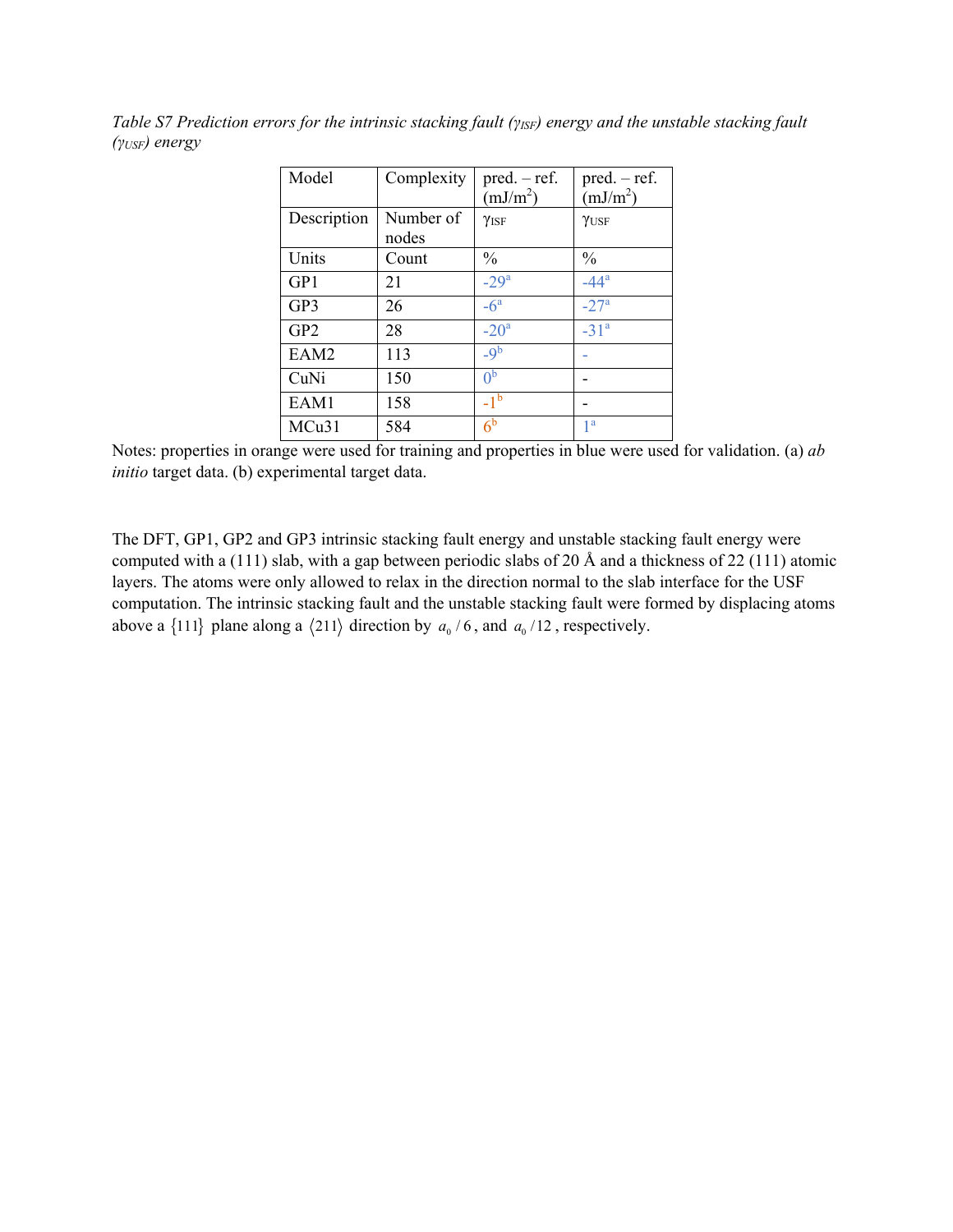#### **Comparison of GP1, GP2, and GP3 against neural network potential**

|                                                          | Details                 | GP1    | GP3            | GP <sub>2</sub> | Neural network   |
|----------------------------------------------------------|-------------------------|--------|----------------|-----------------|------------------|
| Parameters                                               | Count                   | 5      | 7              | 8               | 2521             |
| Atomic environments in                                   | Count                   | 2400   | 2651           | 2400            | 554,187          |
| training set                                             |                         |        |                |                 |                  |
| Energy MAE                                               | meV/atom                | 3.5    | 2.5            | 2.7             | 2.2              |
| Force MAE                                                | $meV/\AA$               | 75     | 62             | 60              | 56               |
| $C_{11}$                                                 | $%$ error               | 5.8    | 2.9            | $-0.7$          | 2.3              |
| $C_{12}$                                                 | $%$ error               | 7.0    | 2.5            | 0.5             | $-3.3$           |
| $C_{44}$                                                 | $%$ error               | $-2.0$ | $-0.4$         | $-1.2$          | 3.8              |
| $a_0$ (fcc)                                              | $%$ error               | $-0.3$ | 0.2            | 0.3             | 0.0              |
| $a_0$ (bcc)                                              | $%$ error               | 0.1    | $-0.2$         | $-0.1$          | 0.1              |
| $\Delta E$ (bcc-fcc)                                     | pred. - ref. (meV/atom) | 8      | 12             | $\overline{4}$  | $-4$             |
| $\Delta E$ (hcp-fcc)                                     | pred. - ref. (meV/atom) | $-3$   | $-1$           | $-2$            | $-7$             |
| $E_v$                                                    | pred. - ref. (meV)      | 136    | 10             | $\Omega$        | 146 <sup>a</sup> |
| $E_v$ (relaxed, 3×3×3)                                   | pred. - ref. (meV)      | 111    | $-15$          | $-26$           | 106              |
| $E_v$ (relaxed, 2×2×2)                                   | pred. - ref. (meV)      | 53     | $-75$          | $-88$           | 10               |
| $E_{\rm v \ (unrelaxed)}$                                | pred. - ref. (meV)      | 142    | $\overline{2}$ | $-15$           | 147 <sup>a</sup> |
| $E_{\rm v \,(unrelaxed, \, 3\times3\times3)}$            | pred. - ref. (meV)      | 109    | $-31$          | $-47$           | 103              |
| $E_{\text{y} \text{ (unrelaxed, } 2 \times 2 \times 2)}$ | pred. - ref. (meV)      | 32     | $-106$         | $-123$          | $-1$             |
| $(100)$ surface energy                                   | $%$ error               | $-8.2$ | $-10.5$        | $-14.2$         | 0.5              |
| $(110)$ surface energy                                   | $%$ error               | $-1.3$ | $-6.1$         | $-9.7$          | 1.5              |
| $(111)$ surface energy                                   | $%$ error               | $-4.8$ | $-5.1$         | $-10.5$         | $-0.4$           |

*Table S8. Comparison between genetic programming potentials and a neural network potential.22*

Notes: properties in orange were used for training and properties in blue were used for validation. All the target properties were computed by DFT. The DFT dilute vacancy formation energies were obtained by linearly extrapolating the values at  $2\times2\times2$  and  $3\times3\times3$  with respect to the inverse of the supercell size.<sup>18</sup> The dilute values for GP1, GP2, and GP3 were computed with a 6x6x6 supercell. (a) The dilute values for the neural network were computed by extrapolating the values at  $2 \times 2 \times 2$  and  $3 \times 3 \times 3$ .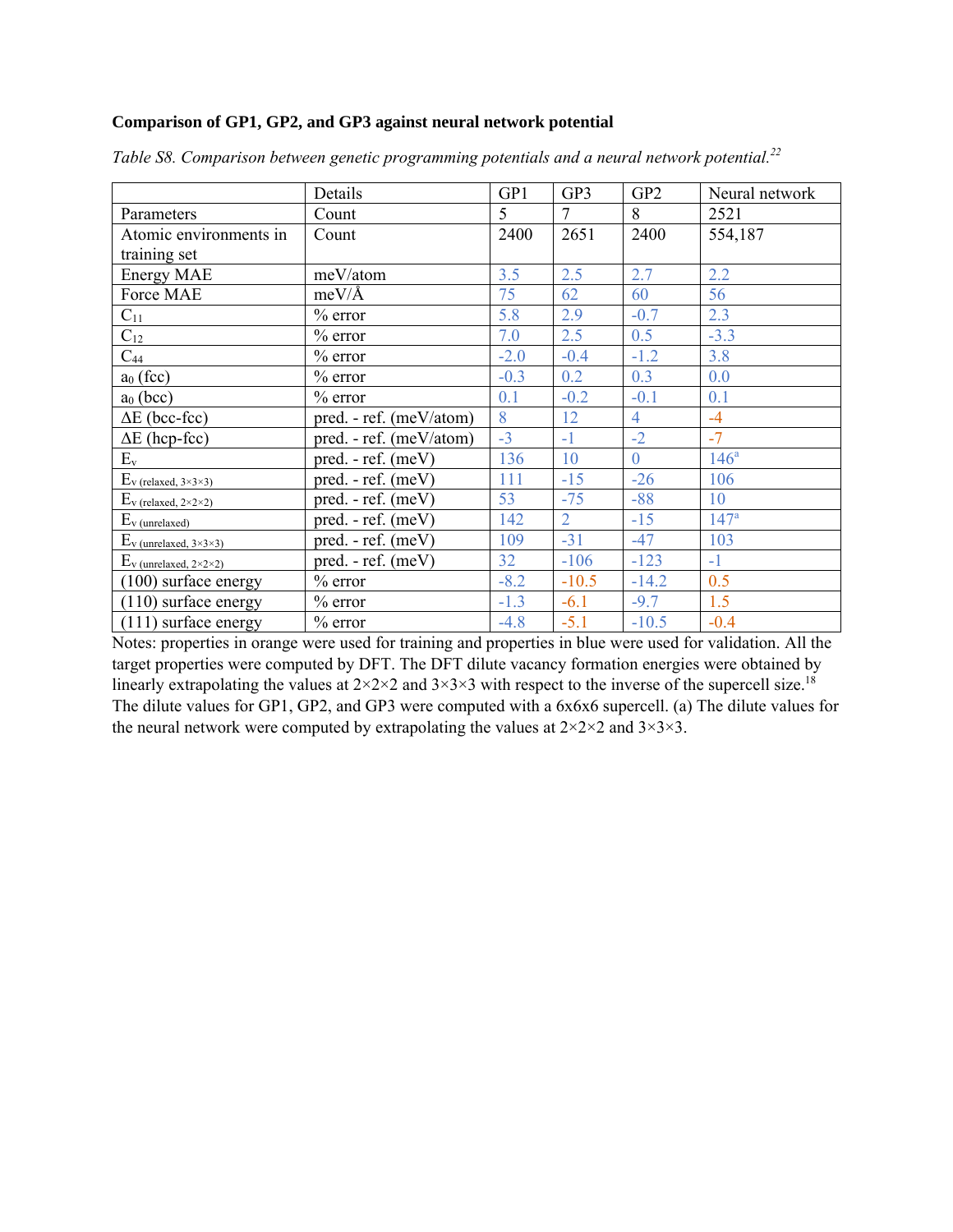#### **Convex hull of models found by the machine learning algorithm**

*Table S9. Errors on different properties for models on the 3-dimensional convex hull in Table 1 of the main text, listed in the order they appear in the table.*  $C_{ij}$  are elastic constants,  $a_0$  is the lattice parameter, *ΔE (bcc-fcc) is the energy difference between bcc and fcc phases, Ev is the fcc bulk vacancy formation energy, E<sub>v (unrelaxed, 2×2×2)* is the unrelaxed vacancy formation energy computed on a  $2 \times 2 \times 2$  supercell, E<sub>m</sub> is</sub> *the migration energy for fcc bulk vacancy diffusion, Ea is the activation energy for fcc bulk vacancy diffusion, Edumbbell is the dumbbell <100> formation energy, ν is the phonon frequency, γISF and γUSF are the intrinsic and unstable stacking fault energies, respectively,*  $\bar{\gamma}$  *is the average surface energy weighted according to the Wulff construction, and*  $\gamma_{abs}$  *is the mean absolute surface energy over 13 surfaces.* 

| Property                               | Metric                                 | M1             | M <sub>2</sub> | M3      | M <sub>4</sub> | M <sub>5</sub> | M6      | GP1     | M8     | M <sub>9</sub> | GP <sub>2</sub> | M11     |
|----------------------------------------|----------------------------------------|----------------|----------------|---------|----------------|----------------|---------|---------|--------|----------------|-----------------|---------|
| Complexity <sup>a</sup>                | Number of<br>nodes                     | $\overline{2}$ | $\overline{4}$ | 8       | 10             | 13             | 15      | 21      | 25     | 19             | 28              | 29      |
| $C_{11}^a$                             | $%$ error                              | 4081.6         | $-85.7$        | 5.1     | 24.6           | 40.2           | 9.1     | 5.8     | 5.8    | 28.2           | $-0.7$          | 2.3     |
| $C_{12}^a$                             | $%$ error                              | 3827.2         | $-84.5$        | $-35.7$ | $-17.4$        | 21.1           | 12.9    | 7.0     | 7.0    | 24.8           | 0.5             | 1.6     |
| $C_{44}^{\text{a}}$                    | $%$ error                              | 4872.1         | $-91.7$        | 3.3     | 32.5           | 10.3           | $-5.5$  | $-2.0$  | $-1.9$ | 7.1            | $-1.2$          | $-3.6$  |
| a <sub>0</sub> (fcc)                   | $%$ error                              |                | 95.5           | $-0.7$  | $-1.4$         | $-0.5$         | $-0.2$  | $-0.3$  | $-0.3$ | $-0.2$         | 0.3             | 0.2     |
| $a_0$ (bcc)                            | $%$ error                              | 23.0           | 100.8          | 7.5     | $-2.4$         | $-1.2$         | 0.2     | 0.1     | 0.0    | $-0.6$         | $-0.1$          | $-0.2$  |
| $\Delta E$ (bcc –<br>fcc)              | $pred. - ref.$<br>(meV/atom)           | 43026          | $-36$          | 74      | 97             | 89             | $\,8\,$ | $\,8\,$ | 8      | 42             | $\overline{4}$  | 12      |
| $\overline{\Delta E}$ (hcp –<br>fcc)   | $pred. - ref.$<br>(meV/atom)           | $-5$           | $-5$           | 18      | 13             | 12             | $-3$    | $-3$    | $-3$   | 3              | $-2$            | $-2$    |
| $E_v$ (unrelaxed,<br>$2\times2\times2$ | $pred. - ref.$<br>(meV)                | $-1117$        | $-1117$        | 167     | 224            | 66             | 41      | 32      | 33     | $-71$          | $-123$          | $-207$  |
| $E_v$                                  | $pred. - ref.$<br>(meV)                | $-970$         | $-970$         | 104     | 249            | 76             | 138     | 138     | 33     | 21             | $\overline{2}$  | $-89$   |
| $E_m$                                  | $pred. - ref.$<br>(meV)                | 10054          | $-709$         | $-286$  | $-79$          | $-157$         | $-133$  | $-106$  | 139    | $-72$          | $-37$           | 42      |
| $\mathbf{E}_{\text{a}}$                | $pred. - ref.$<br>(meV)                | 9084           | $-1679$        | $-182$  | 170            | $-81$          | 6       | 32      | $-106$ | $-51$          | $-34$           | $-47$   |
| $E$ dumbbell                           | $pred. - ref.$<br>(meV)                | $-6x10^{24}$   | $-2925$        | 99      | 737            | 372            | $-28$   | 49      | 33     | 220            | -56             | $-41$   |
| $v_L(X)$                               | $%$ error                              | 206.3          | $-89.5$        | 10.5    | 21.1           | 12.8           | 7.0     | 8.2     | 8.3    | 7.4            | 3.2             | 1.9     |
| $v_T(X)$                               | $%$ error                              | 205.9          | $-89.5$        | $-5.4$  | 9.8            | 1.5            | $-0.9$  | 0.7     | 0.9    | 2.0            | 0.0             | $-0.8$  |
| $v_L(L)$                               | $%$ error                              | 200.9          | $-89.7$        | 13.2    | 22.1           | 13.6           | 5.4     | 6.5     | 6.5    | 6.2            | 0.5             | $-0.7$  |
| $v_T(L)$                               | $%$ error                              | 223.6          | $-88.9$        | 0.8     | 15.3           | 6.5            | $-3.9$  | $-2.2$  | $-2.0$ | 2.6            | $-3.0$          | $-2.0$  |
| $v_L(K)$                               | $%$ error                              | 209.9          | $-89.4$        | 9.4     | 20.7           | 12.5           | 7.8     | 9.1     | 9.1    | 8.0            | 4.3             | 2.9     |
| $v_{T1}(K)$                            | $%$ error                              | 214.5          | $-89.2$        | $-4.1$  | 11.3           | 3.2            | 0.0     | 1.6     | 1.8    | 3.0            | 0.1             | 0.1     |
| $v_{T2}(K)$                            | $%$ error                              | 211.0          | $-89.4$        | 8.7     | 20.0           | 11.7           | 6.2     | 6.9     | 7.6    | 6.8            | 2.2             | 1.4     |
| $\gamma_{\scriptscriptstyle ISF}$      | $pred. - ref.$<br>(mJ/m <sup>2</sup> ) | $-90$          | -46            | 188     | 158            | 138            | $-27$   | $-29$   | $-29$  | 44             | $-20$           | $-19$   |
| $\gamma_{\rm \scriptscriptstyle USF}$  | $pred. - ref.$<br>(mJ/m <sup>2</sup> ) | $-216$         | $-172$         | 42      | 88             | 30             | -49     | $-44$   | $-44$  | $-2$           | $-31$           | $-29$   |
| $\overline{\gamma}$                    | $%$ error                              | $-100.0$       | $-100.0$       | $-1.4$  | 11.3           | 41.6           | $-3.0$  | $-7.6$  | $-7.6$ | 2.1            | $-12.6$         | $-19.1$ |
| $\gamma_{\rm abs}$                     | $%$ error                              | 100.0          | 100.0          | 7.3     | 7.9            | 37.3           | 3.8     | 2.3     | 2.3    | 3.9            | 7.2             | 16.2    |
| $\gamma_{(100)}$                       | $%$ error                              | $-100.0$       | $-100.0$       | $-2.1$  | 0.9            | 26.8           | $-3.7$  | $-8.2$  | $-8.2$ | $-1.7$         | $-14.2$         | $-21.7$ |
| $\gamma_{(110)}$                       | $%$ error                              | $-100.0$       | $-100.0$       | $-7.3$  | 6.2            | 29.6           | 3.9     | $-1.3$  | $-1.2$ | 2.1            | $-9.7$          | $-17.4$ |
| $\gamma_{(111)}$                       | $%$ error                              | $-100.0$       | $-100.0$       | 20.2    | 37.7           | 50.2           | 0.0     | $-4.8$  | $-4.7$ | 4.4            | $-10.5$         | $-17.0$ |

Notes: (a) This property was used for model selection from the convex hull.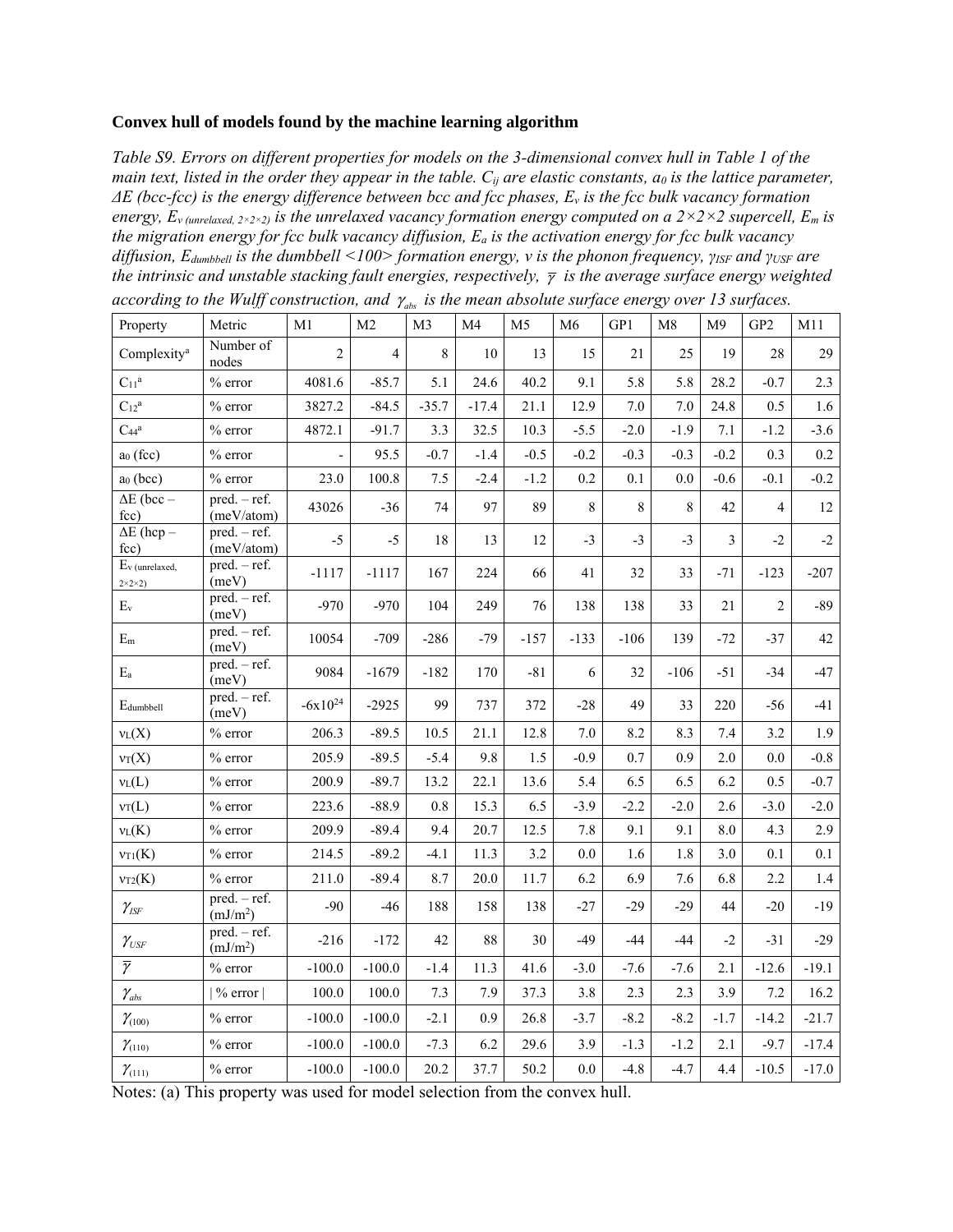| Fitness | $Cost*$        | Complexity | Expression                                                                                           |
|---------|----------------|------------|------------------------------------------------------------------------------------------------------|
| 5404837 |                | 2          | $\sum rf(r)$                                                                                         |
| 1785.2  |                | 4          | $-55.16(\sum rf(r))^{-1}$                                                                            |
| 98.18   |                | 8          | $\sum (669.45r^{-9.83} - 0.10) f(r)$                                                                 |
| 58.56   |                | 10         | $\sum (r^{10.21-5.48r} - 0.07) f(r)$                                                                 |
| 55.35   | 4              | 13         | $(1431.13(\sum f(r))(\sum r^{-12.95}f(r)))^{0.02\sum f(r)} - 0.12\sum f(r)$                          |
| 10.54   | $\overline{2}$ | 15         | $\sum r^{10.21-5.47r} f(r) + 0.98 \left( \sum 0.31^r f(r) \right)^{-1}$                              |
| 9.08    | 2              | 21         | $2.74\sum r^{7.36-4.86r} f(r) + 29.59 \left(\sum r^{3.61-1.19r} f(r)\right)^{-1}$                    |
| 9.03    | 2              | 25         | $\sum (2.75r^{7.36-4.86r} - 0.0009) f(r) + 29.73 \left(\sum r^{3.61-1.19r} f(r)\right)^{-1} - 15.98$ |
| 5.98    | 3              | 26         | 7.51 $\sum r^{3.98-3.93r} f(r) + (28.01-0.03 \sum r^{11.73-2.93r} f(r)) (\sum f(r))^{1}$             |
| 5.97    | 4              | 31         | $\sum (7.50r^{3.98-3.93r}+0.001) f(r)+(28.5-0.03\sum r^{11.73-2.94r} f(r))(\sum f(r))^{-1}$          |
|         |                |            | 7.03 $\sum r^{4.00-3.88r} f(r) + (26.18-0.03 \sum r^{11.73-2.94r} f(r)) (\sum f(r))^{1}$             |
| 5.54    | 4              | 39         | $+0.92\left(\sum_{r=3.50-1.52r}f(r)\right)^{-1}-136.85$                                              |

*Table S10. The 3-dimensional convex hull of models found by seeding with GP1 and GP2 and including the 13 low-index surfaces in the training data*

Notes: the model with fitness 5.98 is GP3. "Cost" is based on the number of summations.  $f(r)$  is the smoothing function defined in the main manuscript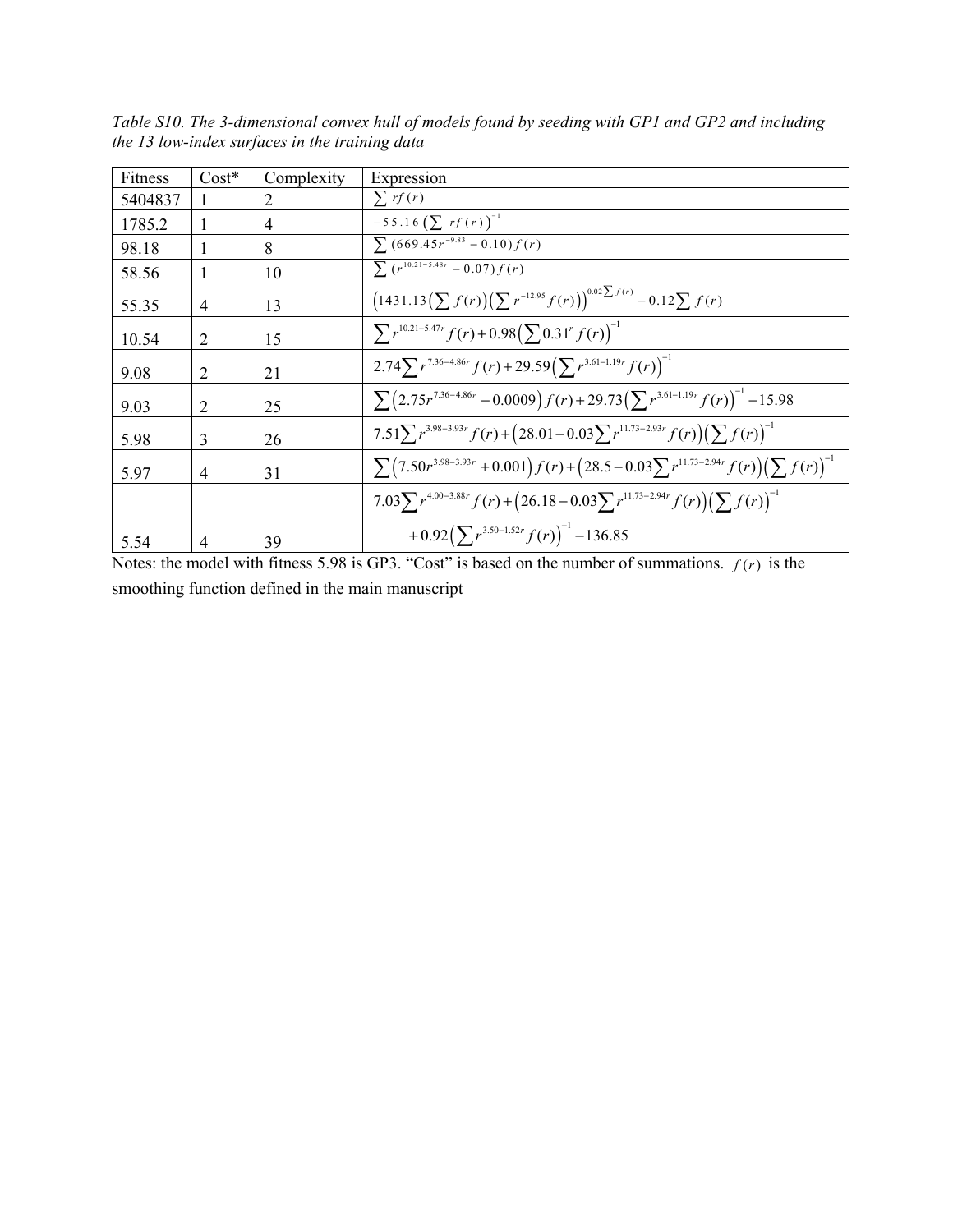#### **Computational cost benchmarks of GP1 and GP2**

The interatomic potentials GP1 and GP2 were implemented in LAMMPS. The performance was measured in a system with 32 atoms for 10 million relaxation steps with a timestep of 1 fs in a single core. The paper by Sutton and Chen does not report a cutoff radius, but we found that a radius of at least 10 Å was required to reproduce their results. If we use the same 5 Å radius as used for GP1 and GP2, Sutton Chen EAM and GP1 have similar speeds because both are EAM-type potentials with 2 summations. EAM1 is slower than GP1 (Figure S1) because it used a greater cutoff distance of 5.50679 Å. GP2 is slower because it has 3 summations. However the difference in speed between the potentials compared in Figure S1 is small compared to the difference in speed between EAM and other potential models, which can be several orders of magnitude.<sup>23,24</sup>. The computational cost was measured on a single core of a Haswell node with a clock speed of 2.5 GHz.



*Figure S1.* Computational cost of potential models in LAMMPS. SC (5) uses a cutoff distance of 5 Å, SC uses a cutoff distance of 10 . The cost is similar for SC (5), EAM1, GP1, GP2 and GP3.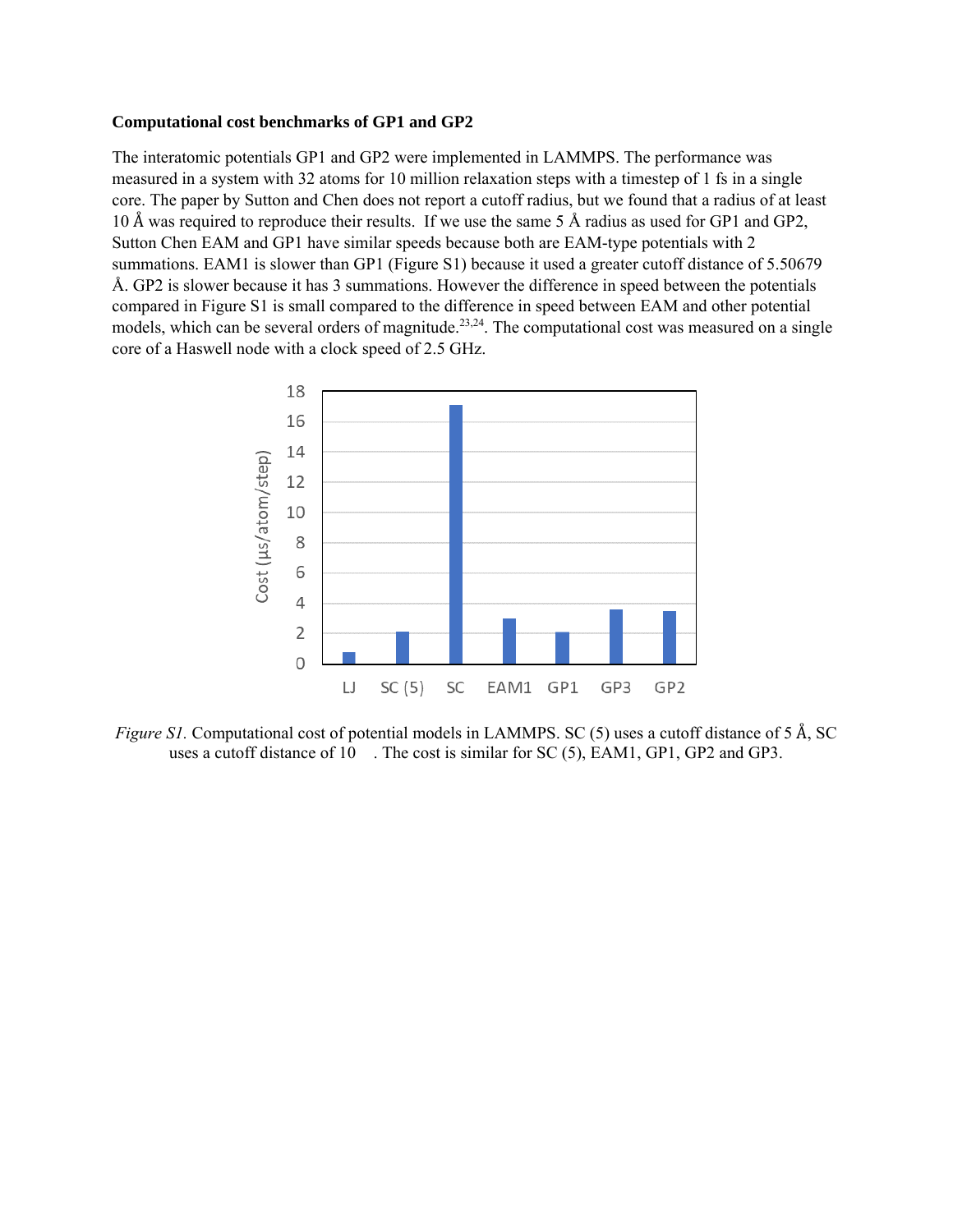#### **Mean absolute percent error on elastic constants**



*Figure S2.* Average (instead of maximum) absolute error on elastic constants. The Pareto frontier does not change from the one calculated using maximum error.

### **Enabling GP1, GP2 and GP3 in LAMMPS**

GP1 can be used under the "pair style eam/alloy" in LAMMPS. Cu GP1.eam is the corresponding potential file. The following is an example input specification:

pair style eam/alloy

pair\_coeff \* \* Cu\_GP1.eam Cu

GP2 and GP3 use "pair style poet" and require the potential file Cu GP2.poet or Cu GP3.poet, respectively. The following is an example input specification:

pair\_style poet

pair\_coeff \* \* Cu\_GP2.poet Cu

The poet pair style can be compiled in LAMMPS following these steps:

- 1. Copy the files "pair poet.cpp" and "pair poet.h" (available in the Supplementary Information) to <lammps\_main\_directory>/src/MANYBODY and edit the file <lammps\_main\_directory>/src/Makefile.list by adding "pair\_poet.cpp" and "pair\_poet.h" to the end of the respective lines
- 2. *make* LAMMPS by including the "yes-manybody" flag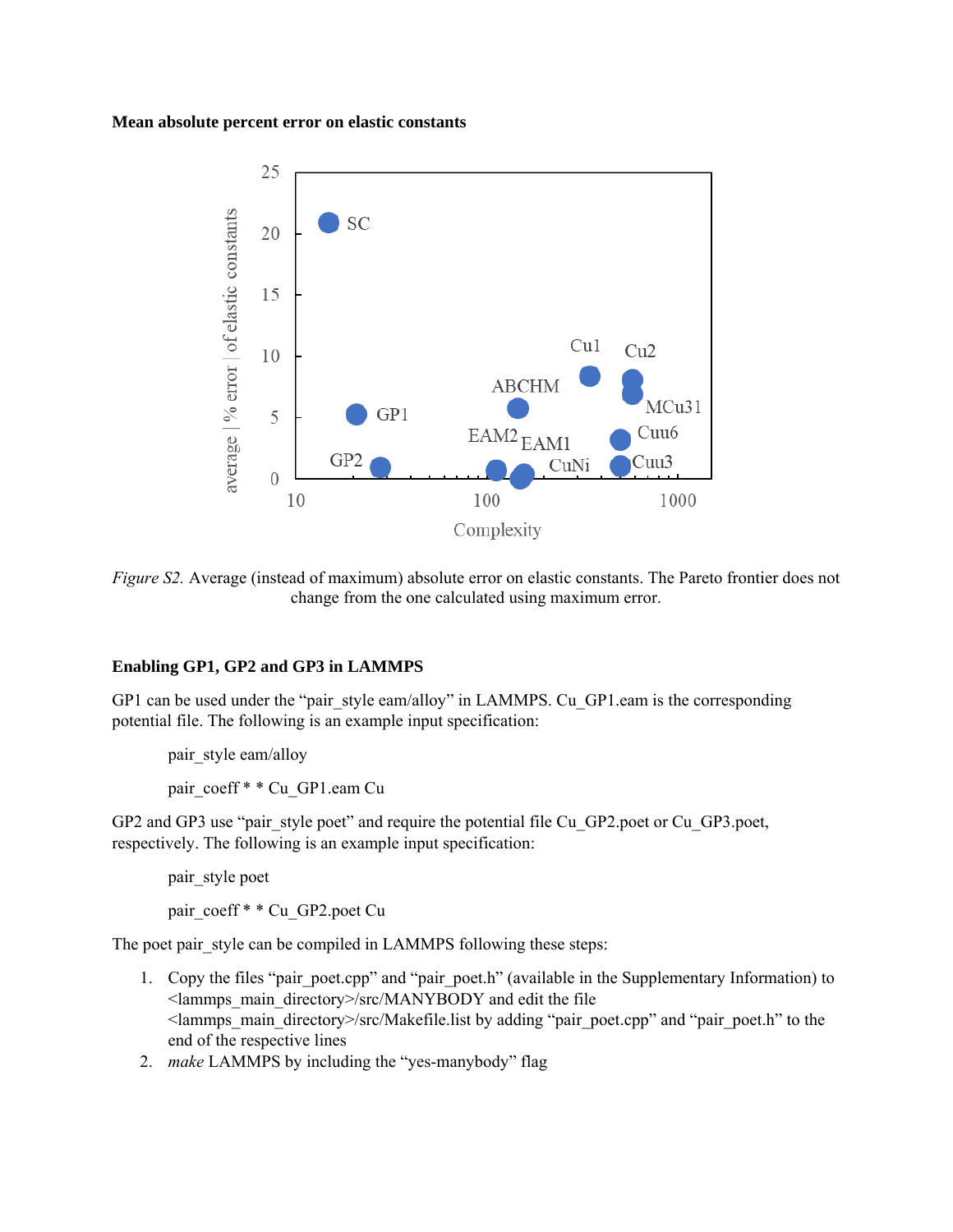## **References**

- 1 Sutton, A. P. & Chen, J. Long-range Finnis–Sinclair potentials. *Philosophical Magazine Letters* **61**, 139-146, doi:10.1080/09500839008206493 (1990).
- 2 Finnis, M. W. & Sinclair, J. E. A simple empirical N-body potential for transition metals. *Philosophical Magazine A* **50**, 45-55, doi:10.1080/01418618408244210 (1984).
- 3 Mishin, Y., Mehl, M. J., Papaconstantopoulos, D. A., Voter, A. F. & Kress, J. D. Structural stability and lattice defects in copper: Ab initio, tight-binding, and embedded-atom calculations. *Physical Review B* **63**, 224106, doi:10.1103/PhysRevB.63.224106 (2001).
- 4 Morse, P. M. Diatomic Molecules According to the Wave Mechanics. II. Vibrational Levels. *Physical Review* **34**, 57-64, doi:10.1103/PhysRev.34.57 (1929).
- 5 Rose, J. H., Smith, J. R., Guinea, F. & Ferrante, J. Universal features of the equation of state of metals. *Physical Review B* **29**, 2963-2969, doi:10.1103/PhysRevB.29.2963 (1984).
- 6 Mendelev, M. I., Kramer, M. J., Becker, C. A. & Asta, M. Analysis of semi-empirical interatomic potentials appropriate for simulation of crystalline and liquid Al and Cu. *Philosophical Magazine* **88**, 1723-1750, doi:10.1080/14786430802206482 (2008).
- 7 Ackland, G. J., Bacon, D. J., Calder, A. F. & Harry, T. Computer simulation of point defect properties in dilute Fe—Cu alloy using a many-body interatomic potential. *Philosophical Magazine A* **75**, 713-732, doi:10.1080/01418619708207198 (1997).
- 8 Onat, B. & Durukanoğlu, S. An optimized interatomic potential for Cu–Ni alloys with the embedded-atom method. *Journal of Physics: Condensed Matter* **26**, 035404, doi:10.1088/0953- 8984/26/3/035404 (2013).
- 9 Mendelev, M. I. & King, A. H. The interactions of self-interstitials with twin boundaries. *Philosophical Magazine* **93**, 1268-1278, doi:10.1080/14786435.2012.747012 (2013).
- 10 Adams, J. B., Foiles, S. M. & Wolfer, W. G. Self-diffusion and impurity diffusion of fee metals using the five-frequency model and the Embedded Atom Method. *Journal of Materials Research* **4**, 102-112, doi:10.1557/JMR.1989.0102 (1989).
- 11 Foiles, S. M., Baskes, M. I. & Daw, M. S. Embedded-atom-method functions for the fcc metals Cu, Ag, Au, Ni, Pd, Pt, and their alloys. *Physical Review B* **33**, 7983-7991, doi:10.1103/PhysRevB.33.7983 (1986).
- 12 McLean, A. D. & McLean, R. S. Roothaan-Hartree-Fock atomic wave functions Slater basis-set expansions for Z = 55–92. *Atomic Data and Nuclear Data Tables* **26**, 197-381, doi:https://doi.org/10.1016/0092-640X(81)90012-7 (1981).
- 13 Clementi, E. & Roetti, C. Roothaan-Hartree-Fock atomic wavefunctions: Basis functions and their coefficients for ground and certain excited states of neutral and ionized atoms, Z≤54. *Atomic Data and Nuclear Data Tables* **14**, 177-478, doi:https://doi.org/10.1016/S0092-640X(74)80016-1 (1974).
- 14 Borovikov, V., Mendelev, M. I. & King, A. H. Effects of stable and unstable stacking fault energy on dislocation nucleation in nano-crystalline metals. *Modelling and Simulation in Materials Science and Engineering* **24**, 085017, doi:10.1088/0965-0393/24/8/085017 (2016).
- 15 Becker, C. A., Tavazza, F., Trautt, Z. T. & Buarque de Macedo, R. A. Considerations for choosing and using force fields and interatomic potentials in materials science and engineering. *Current Opinion in Solid State and Materials Science* **17**, 277-283, doi:https://doi.org/10.1016/j.cossms.2013.10.001 (2013).
- 16 Mishin, Y., Farkas, D., Mehl, M. J. & Papaconstantopoulos, D. A. Interatomic potentials for monoatomic metals from experimental data and ab initio calculations. *Physical Review B* **59**, 3393-3407, doi:10.1103/PhysRevB.59.3393 (1999).
- 17 Plimpton, S. Fast Parallel Algorithms for Short-Range Molecular Dynamics. *Journal of Computational Physics* **117**, 1-19, doi:10.1006/JCPH.1995.1039 (1995).